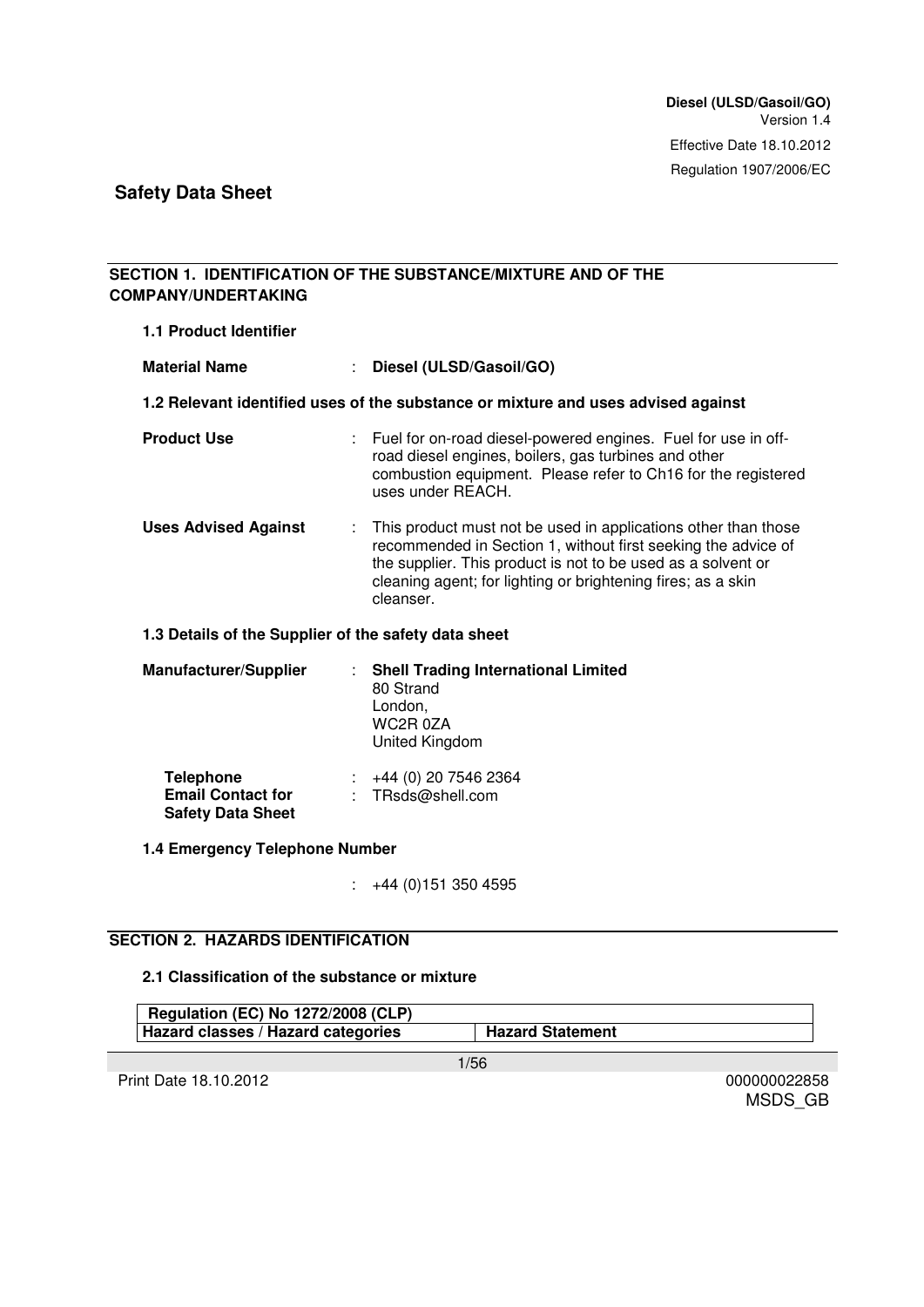| Flammable liquids, Category 3                | H <sub>226</sub> |
|----------------------------------------------|------------------|
| Aspiration hazard, Category 1                | H <sub>304</sub> |
| Acute toxicity, Category 4; Inhalation       | H332             |
| Skin corrosion/irritation, Category 2        | H315             |
| Carcinogenicity, Category 2                  | H351             |
| Specific target organ toxicity - repeated    | H <sub>373</sub> |
| exposure, Category 2; Blood.; Thymus.; Liver |                  |
| Hazardous to the aquatic environment - Long- | H411             |
| term Hazard, Category 2                      |                  |

| 1999/45/EC                                    |                            |
|-----------------------------------------------|----------------------------|
| <b>Hazard Characteristics</b>                 | R-phrase(s)                |
| Carcinogenic, category 3.; Xn: Harmful.; Xi:  | R40; R20; R38; R65; R51/53 |
| Irritant.; N: Dangerous for the environment.; |                            |

Classification triggering components

: Contains fuels, diesel.

#### **2.2 Label Elements**

| Labeling according to Regulation (EC) No 1272/2008<br><b>Hazard pictograms</b> |                                                                                                                                                                                                                                                                                                                                                                       |
|--------------------------------------------------------------------------------|-----------------------------------------------------------------------------------------------------------------------------------------------------------------------------------------------------------------------------------------------------------------------------------------------------------------------------------------------------------------------|
| <b>Signal Words</b>                                                            | Danger                                                                                                                                                                                                                                                                                                                                                                |
| <b>CLP Hazard Statements</b>                                                   | PHYSICAL HAZARDS:<br>H226: Flammable liquid and vapour.                                                                                                                                                                                                                                                                                                               |
|                                                                                | <b>HEALTH HAZARDS:</b><br>H304: May be fatal if swallowed and enters airways.<br>H315: Causes skin irritation.<br>H332: Harmful if inhaled.<br>H351: Suspected of causing cancer.<br>H373: May cause damage to organs or organ systems through<br>prolonged or repeated exposure.<br>ENVIRONMENTAL HAZARDS:<br>H411: Toxic to aquatic life with long lasting effects. |

Print Date 18.10.2012 000000022858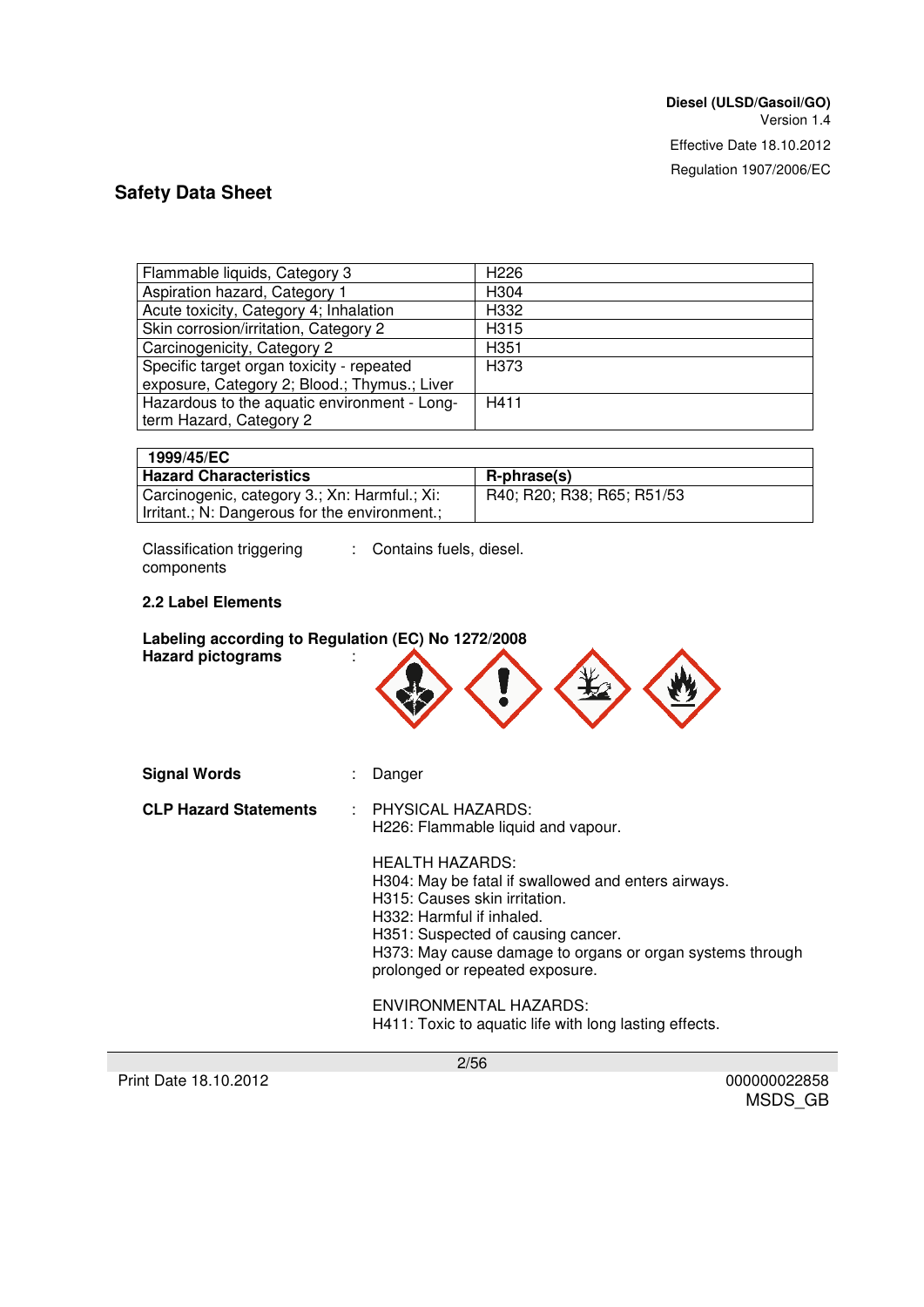Regulation 1907/2006/EC

# **Safety Data Sheet**

| <b>CLP Precautionary statements</b><br><b>Prevention</b> |    | P210: Keep away from heat/sparks/open flames/hot surfaces. -                                                                                                                                                                                                                                                                                                                                                                                                                                                                                                                                                        |
|----------------------------------------------------------|----|---------------------------------------------------------------------------------------------------------------------------------------------------------------------------------------------------------------------------------------------------------------------------------------------------------------------------------------------------------------------------------------------------------------------------------------------------------------------------------------------------------------------------------------------------------------------------------------------------------------------|
|                                                          |    | No smoking.<br>P261: Avoid breathing dust/fume/gas/mist/vapours/spray.<br>P280: Wear protective gloves/protective clothing/eye<br>protection/face protection.                                                                                                                                                                                                                                                                                                                                                                                                                                                       |
| <b>Response</b>                                          |    | P301+P310: IF SWALLOWED: Immediately call a POISON<br>CENTER or doctor/physician.<br>P331: Do NOT induce vomiting.                                                                                                                                                                                                                                                                                                                                                                                                                                                                                                  |
| Disposal:                                                | t. | P501: Dispose of contents and container to appropriate waste<br>site or reclaimer in accordance with local and national<br>regulations.                                                                                                                                                                                                                                                                                                                                                                                                                                                                             |
| 2.3 Other Hazards                                        |    |                                                                                                                                                                                                                                                                                                                                                                                                                                                                                                                                                                                                                     |
| <b>Health Hazards</b>                                    |    | Limited evidence of carcinogenic effect.                                                                                                                                                                                                                                                                                                                                                                                                                                                                                                                                                                            |
|                                                          |    | Harmful by inhalation.<br>Slightly irritating to respiratory system.<br>Irritating to skin. Harmful: may cause lung damage if<br>swallowed.                                                                                                                                                                                                                                                                                                                                                                                                                                                                         |
| <b>Safety Hazards</b>                                    |    | Not classified as flammable but will burn. May ignite on<br>surfaces at temperatures above auto-ignition temperature.<br>Vapour in the headspace of tanks and containers may ignite<br>and explode at temperatures exceeding auto-ignition<br>temperature, where vapour concentrations are within the<br>flammability range. This material is a static accumulator. Even<br>with proper grounding and bonding, this material can still<br>accumulate an electrostatic charge. If sufficient charge is<br>allowed to accumulate, electrostatic discharge and ignition of<br>flammable air-vapour mixtures can occur. |
| <b>Environmental Hazards</b>                             |    | Toxic to aquatic organisms, may cause long-term adverse<br>effects in the aquatic environment.                                                                                                                                                                                                                                                                                                                                                                                                                                                                                                                      |
| <b>Other Information</b>                                 |    | This product is intended for use in closed systems only.                                                                                                                                                                                                                                                                                                                                                                                                                                                                                                                                                            |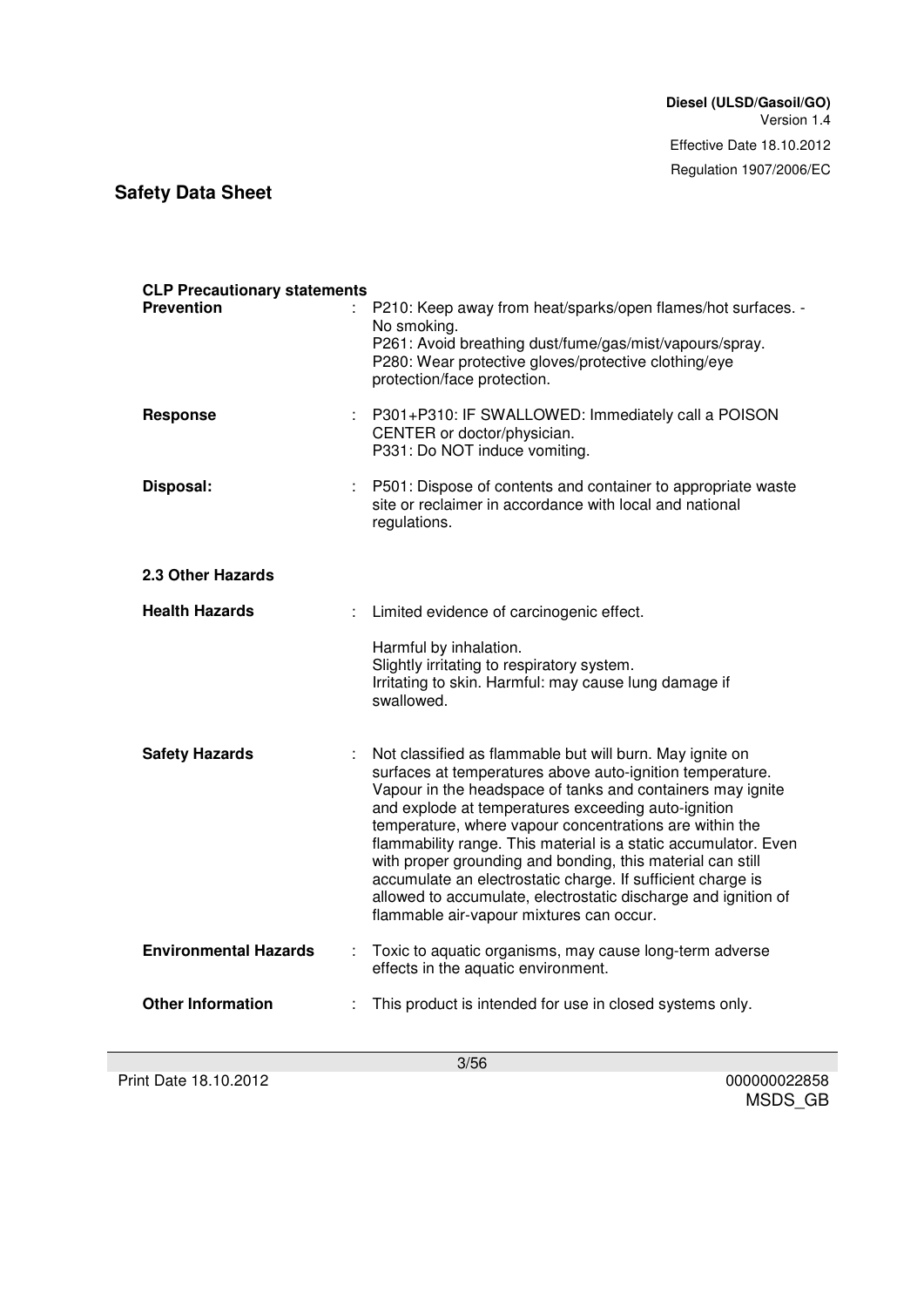This mixture does not contain any REACH registered substances that are assessed to be a PBT or a vPvB.

### **SECTION 3. COMPOSITION/INFORMATION ON INGREDIENTS**

| 3.1 Substance              |                                                                                                                                                                                                                                                                                                                                                                                                                                                          |
|----------------------------|----------------------------------------------------------------------------------------------------------------------------------------------------------------------------------------------------------------------------------------------------------------------------------------------------------------------------------------------------------------------------------------------------------------------------------------------------------|
| <b>Material Name</b>       | Not applicable.                                                                                                                                                                                                                                                                                                                                                                                                                                          |
| 3.2 Mixtures               |                                                                                                                                                                                                                                                                                                                                                                                                                                                          |
| <b>Mixture Description</b> | Complex mixture of hydrocarbons consisting of paraffins,<br>cycloparaffins, aromatic and olefinic hydrocarbons with carbon<br>numbers predominantly in the C9 to C25 range. May also<br>contain several additives at <0.1% v/v each. May contain<br>cetane improver (Ethyl Hexyl Nitrate) at <0.2% v/v.<br>May contain catalytically cracked oils in which polycyclic<br>aromatic compounds, mainly 3-ring but some 4- to 6-ring<br>species are present. |

#### **Hazardous Components**

#### **Classification of components according to Regulation (EC) No 1272/2008**

| <b>Chemical Name</b>                                                                   | CAS No.     | <b>EC Number</b> | <b>REACH Registration</b><br>No. | Conc.                |
|----------------------------------------------------------------------------------------|-------------|------------------|----------------------------------|----------------------|
| Fuels, diesel                                                                          | 68334-30-5  | 269-822-7        | 01-2119484664-27                 | $50.00 -$<br>100.00% |
| Distillates (Fischer-<br>Tropsch) C8-26 -<br><b>Branched and Linear</b>                | 848301-67-7 | 481-740-5        | 01-0000020119-75                 | $0.00 - 25.00\%$     |
| Kerosene (Fischer<br>Tropsch), Full range,<br>C8-C16 branched and<br>linear alkanes    | 848301-66-6 | 481-670-5        | 01-0000020121-90                 | $0.00 - 25.00\%$     |
| Kerosine (petroleum),<br>hydrodesulphurised                                            | 64742-81-0  | 265-184-9        | 01-2119462828-25                 | $<$ 30.00%           |
| Kerosine                                                                               | 8008-20-6   | 232-366-4        | 01-2119485517-27                 | $<$ 30.00%           |
| Distillates (Fischer -<br>Tropsch), heavy, C18-<br>50 - branched, cyclic<br>and linear | 848301-69-9 | Not available    | 01-0000020163-82                 | $0.00 - 20.00\%$     |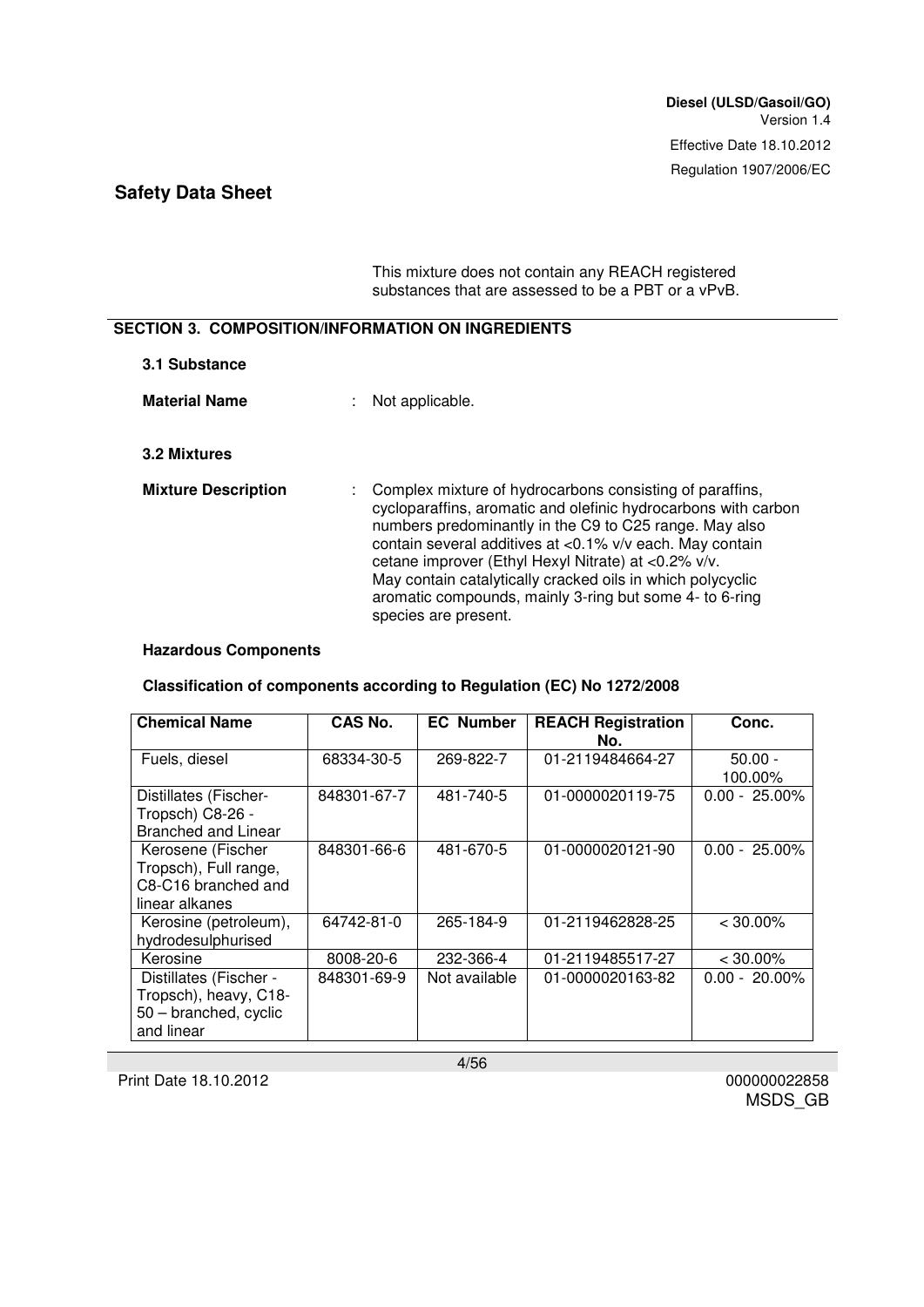| Distillates (petroleum),<br>heavy hydrocracked | 64741-76-0 | 265-077-7                                           |                         | 01-2119486951-26        | $0.00 - 10.00\%$        |  |
|------------------------------------------------|------------|-----------------------------------------------------|-------------------------|-------------------------|-------------------------|--|
|                                                |            |                                                     |                         |                         |                         |  |
| <b>Chemical Name</b>                           |            | <b>Hazard Class &amp; Category</b>                  | <b>Hazard Statement</b> |                         |                         |  |
| Fuels, diesel                                  |            | Flam. Liq., 3; Asp. Tox., 1; Acute Tox.,            |                         | H226; H304; H332; H315; |                         |  |
|                                                |            | 4; Skin Corr., 2; Carc., 2; STOT RE, 2;             |                         |                         | H351; H373; H411;       |  |
|                                                |            | Aquatic Chronic, 2;                                 |                         |                         |                         |  |
| Distillates (Fischer-                          |            | Asp. Tox., 1;                                       |                         |                         | H304; EUH066;           |  |
| Tropsch) C8-26 -                               |            |                                                     |                         |                         |                         |  |
| <b>Branched and Linear</b>                     |            |                                                     |                         |                         |                         |  |
| Kerosene (Fischer                              |            | Asp. Tox., 1; Flam. Liq., 3;                        |                         |                         | H304; H226; EUH066;     |  |
| Tropsch), Full range,                          |            |                                                     |                         |                         |                         |  |
| C8-C16 branched and                            |            |                                                     |                         |                         |                         |  |
| linear alkanes                                 |            |                                                     |                         |                         |                         |  |
| Kerosine (petroleum),                          |            | Flam. Lig., 3; Skin Corr., 2; STOT SE,              |                         |                         | H226; H315; H336; H304; |  |
| hydrodesulphurised                             |            | 3; Asp. Tox., 1; Aquatic Chronic, 2;<br>H411; H401; |                         |                         |                         |  |
|                                                |            | Aquatic Acute, 2;                                   |                         |                         |                         |  |
| Kerosine                                       |            | Flam. Liq., 3; Skin Corr., 2; STOT SE,              |                         |                         | H226; H315; H336; H304; |  |
|                                                |            | 3; Asp. Tox., 1; Aquatic Chronic, 2;                |                         |                         | H411; H401;             |  |
|                                                |            | Aquatic Acute, 2;                                   |                         |                         |                         |  |
| Distillates (Fischer -                         |            | Asp. Tox., 1;                                       |                         |                         | H304;                   |  |
| Tropsch), heavy, C18-                          |            |                                                     |                         |                         |                         |  |
| 50 - branched, cyclic                          |            |                                                     |                         |                         |                         |  |
| and linear                                     |            |                                                     |                         |                         |                         |  |
| Distillates (petroleum),                       |            | Asp. Tox., 1;                                       |                         |                         | H304;                   |  |
| heavy hydrocracked                             |            |                                                     |                         |                         |                         |  |

### **Classification of components according to 67/548/EEC**

| <b>Chemical Name</b>                                                          | <b>CAS No.</b> | EC<br><b>Number</b> | <b>REACH</b><br>Registration<br>No. | Symbol(s) | R-phrase(s)                                | Conc.                |
|-------------------------------------------------------------------------------|----------------|---------------------|-------------------------------------|-----------|--------------------------------------------|----------------------|
| Fuels, diesel                                                                 | 68334-30-5     | 269-822-7           | $01 -$<br>2119484664-<br>27         | Xn, N, Xi | R20; R38;<br>R40; R65;<br>R51/53           | $50.00 -$<br>100.00% |
| <b>Distillates</b><br>(Fischer-<br>Tropsch) C8-26<br>- Branched and<br>Linear | 848301-67-7    | 481-740-5           | $01 -$<br>0000020119-<br>75         | Xn        | R65; R66                                   | $0.00 -$<br>25.00%   |
| Kerosene<br>(Fischer<br>Tropsch), Full                                        | 848301-66-6    | 481-670-5           | $01 -$<br>0000020121-<br>90         | Xn        | R <sub>10</sub> ; R <sub>65</sub> ;<br>R66 | $0.00 -$<br>25.00%   |

5/56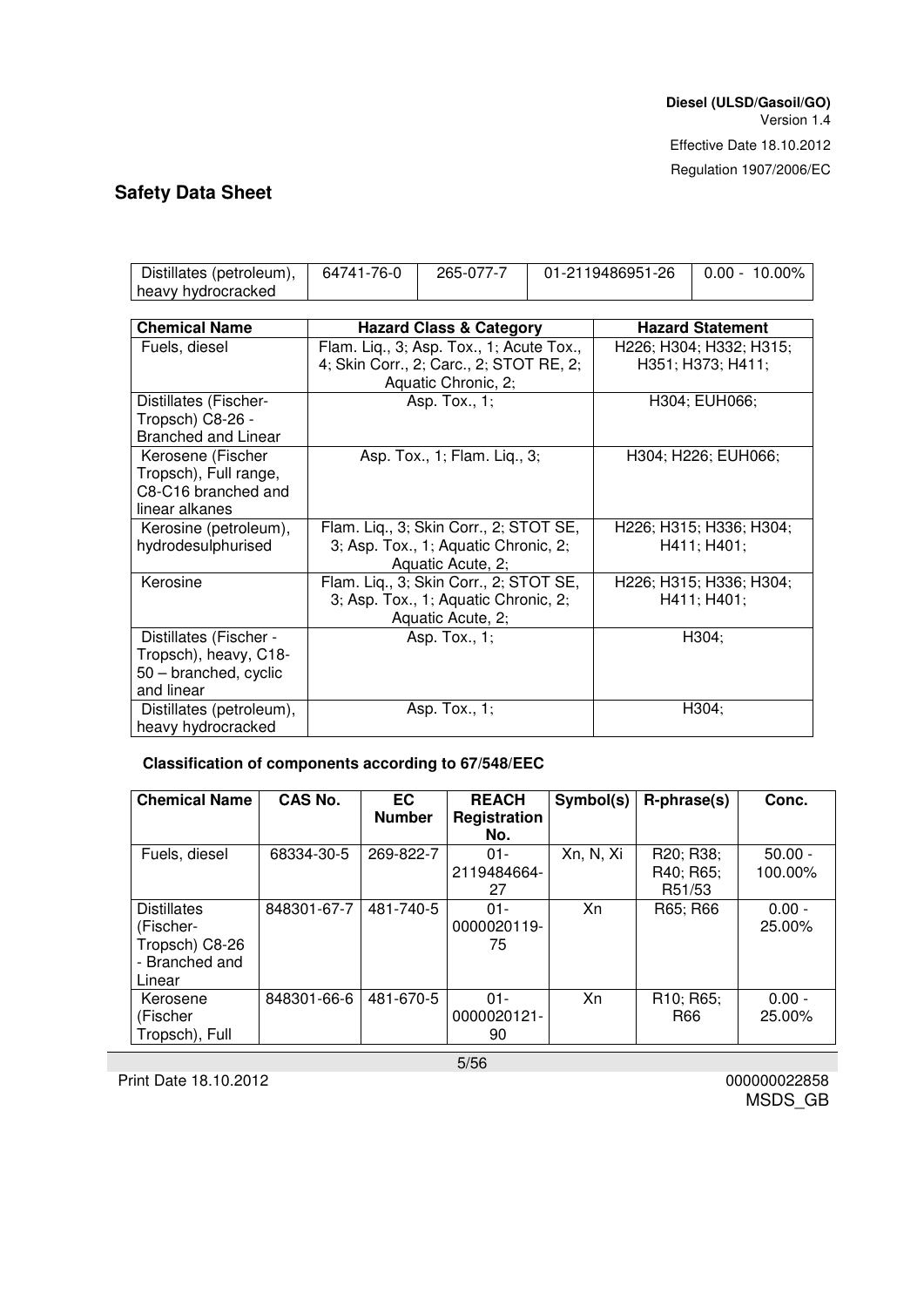Regulation 1907/2006/EC

### **Safety Data Sheet**

| range, C8-C16<br>branched and<br>linear alkanes                                                      |             |                  |                             |           |                                                    |                       |
|------------------------------------------------------------------------------------------------------|-------------|------------------|-----------------------------|-----------|----------------------------------------------------|-----------------------|
| Kerosine<br>(petroleum),<br>hydrodesulphuri<br>sed                                                   | 64742-81-0  | 265-184-9        | $01 -$<br>2119462828-<br>25 | Xi, Xn, N | R <sub>10</sub> ; R <sub>38</sub> ;<br>R65; R51/53 | $< 30.00\%$           |
| Kerosine                                                                                             | 8008-20-6   | 232-366-4        | $01 -$<br>2119485517-<br>27 | Xi, Xn, N | R <sub>10</sub> ; R <sub>38</sub> ;<br>R65; R51/53 | $<$ 30.00%            |
| <b>Distillates</b><br>(Fischer -<br>Tropsch), heavy,<br>$C18-50 -$<br>branched, cyclic<br>and linear | 848301-69-9 | Not<br>available | $01 -$<br>0000020163-<br>82 | Xn        | R65                                                | $0.00 -$<br>$20.00\%$ |
| <b>Distillates</b><br>(petroleum),<br>heavy<br>hydrocracked                                          | 64741-76-0  | 265-077-7        | $01 -$<br>2119486951-<br>26 | Xn        | R65                                                | $0.00 -$<br>10.00%    |

**Additional Information** : Contains Cumene, CAS# 98-82-8 Contains Naphthalene, CAS # 91-20-3.

> Dyes and markers can be used to indicate tax status and prevent fraud.

Refer to Ch 16 for full text of R- and H- phrases.

This mixture does not contain any REACH registered substances that are assessed to be a PBT or a vPvB.

#### **SECTION 4. FIRST AID MEASURES**

#### **4.1 Description of First Aid Measures**

| <b>Inhalation</b>   | : Remove to fresh air. If rapid recovery does not occur, transport<br>to nearest medical facility for additional treatment.                                                                                                                                                                                                    |
|---------------------|--------------------------------------------------------------------------------------------------------------------------------------------------------------------------------------------------------------------------------------------------------------------------------------------------------------------------------|
| <b>Skin Contact</b> | : Remove contaminated clothing. Immediately flush skin with<br>large amounts of water for at least 15 minutes, and follow by<br>washing with soap and water if available. If redness, swelling,<br>pain and/or blisters occur, transport to the nearest medical<br>facility for additional treatment. When using high pressure |

Print Date 18.10.2012 000000022858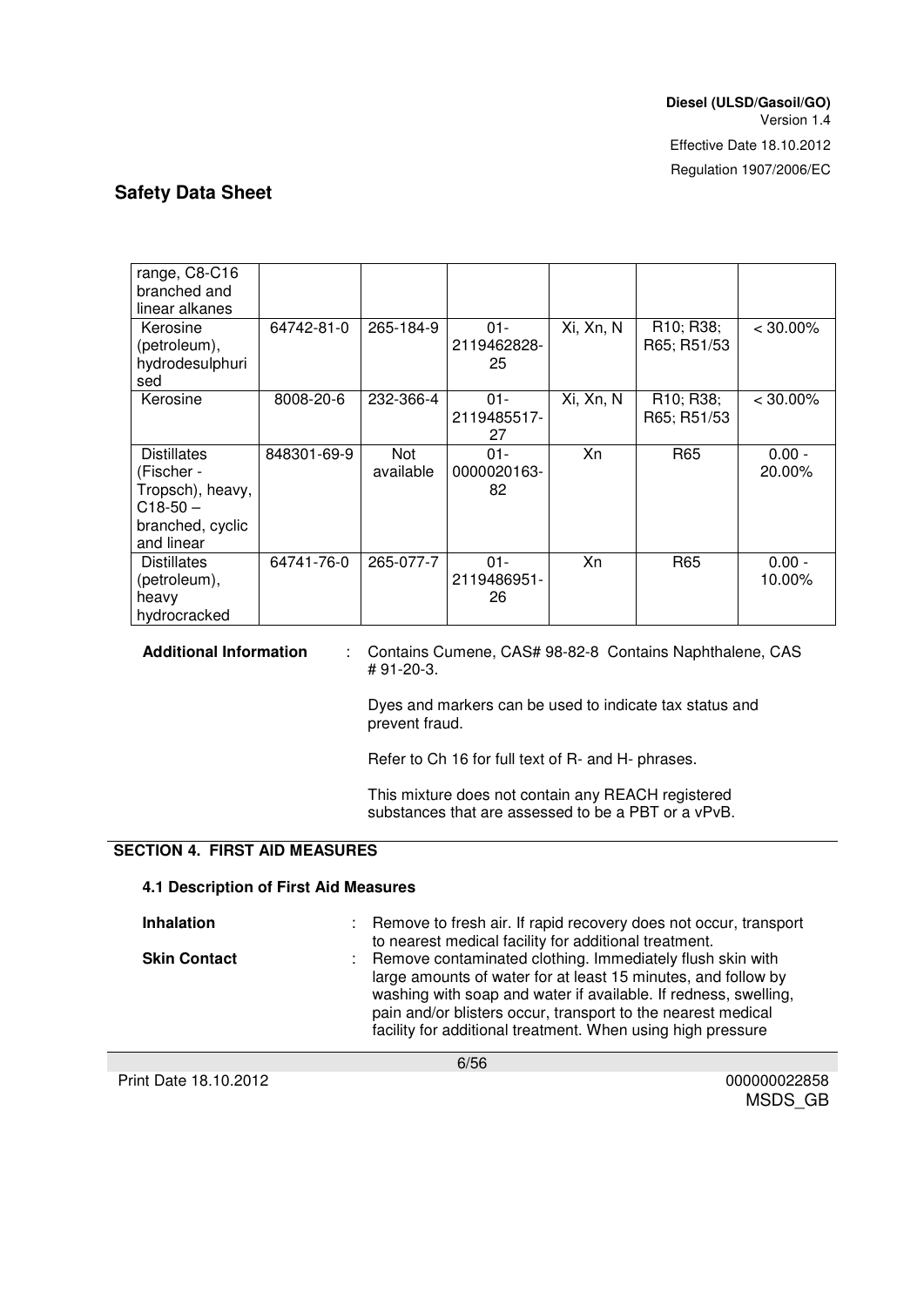| <b>Eye Contact</b>                                                                      |   | equipment, injection of product under the skin can occur. If<br>high pressure injuries occur, the casualty should be sent<br>immediately to a hospital. Do not wait for symptoms to develop.<br>Flush eye with copious quantities of water. If persistent<br>irritation occurs, obtain medical attention.                                                                                                                                                                            |
|-----------------------------------------------------------------------------------------|---|--------------------------------------------------------------------------------------------------------------------------------------------------------------------------------------------------------------------------------------------------------------------------------------------------------------------------------------------------------------------------------------------------------------------------------------------------------------------------------------|
| Ingestion                                                                               |   | If swallowed, do not induce vomiting: transport to nearest<br>medical facility for additional treatment. If vomiting occurs<br>spontaneously, keep head below hips to prevent aspiration. If<br>any of the following delayed signs and symptoms appear within<br>the next 6 hours, transport to the nearest medical facility: fever<br>greater than $101^{\circ}$ F (38.3 °C), shortness of breath, chest<br>congestion or continued coughing or wheezing. Give nothing<br>by mouth. |
| Self-protection of the first<br>aider                                                   | ÷ | When administering first aid, ensure that you are wearing the<br>appropriate personal protective equipment according to the<br>incident, injury and surroundings.                                                                                                                                                                                                                                                                                                                    |
| 4.2 Most important<br>symptoms and effects,<br>both acute and delayed                   |   | If material enters lungs, signs and symptoms may include<br>coughing, choking, wheezing, difficulty in breathing, chest<br>congestion, shortness of breath, and/or fever. The onset of<br>respiratory symptoms may be delayed for several hours after<br>exposure.<br>Skin irritation signs and symptoms may include a burning<br>sensation, redness, or swelling.                                                                                                                   |
| 4.3 Indication of any<br>immediate medical<br>attention and special<br>treatment needed |   | Treat symptomatically.                                                                                                                                                                                                                                                                                                                                                                                                                                                               |

#### **SECTION 5. FIRE FIGHTING MEASURES**

Clear fire area of all non-emergency personnel.

| 5.1 Extinguishing Media                                         |    | : Foam, water spray or fog. Dry chemical powder, carbon<br>dioxide, sand or earth may be used for small fires only.                                                                                                                                                                                                 |
|-----------------------------------------------------------------|----|---------------------------------------------------------------------------------------------------------------------------------------------------------------------------------------------------------------------------------------------------------------------------------------------------------------------|
| <b>Unsuitable Extinguishing</b><br>Media                        | ÷. | Do not use direct water jets on the burning product as they<br>could cause a steam explosion and spread of the fire.<br>Simultaneous use of foam and water on the same surface is to<br>be avoided as water destroys the foam.                                                                                      |
| 5.2 Special hazards<br>arising from the<br>substance or mixture |    | : Hazardous combustion products may include: A complex<br>mixture of airborne solid and liquid particulates and gases<br>(smoke). Oxides of sulphur. Unidentified organic and inorganic<br>compounds. Carbon monoxide may be evolved if incomplete<br>combustion occurs. Will float and can be reignited on surface |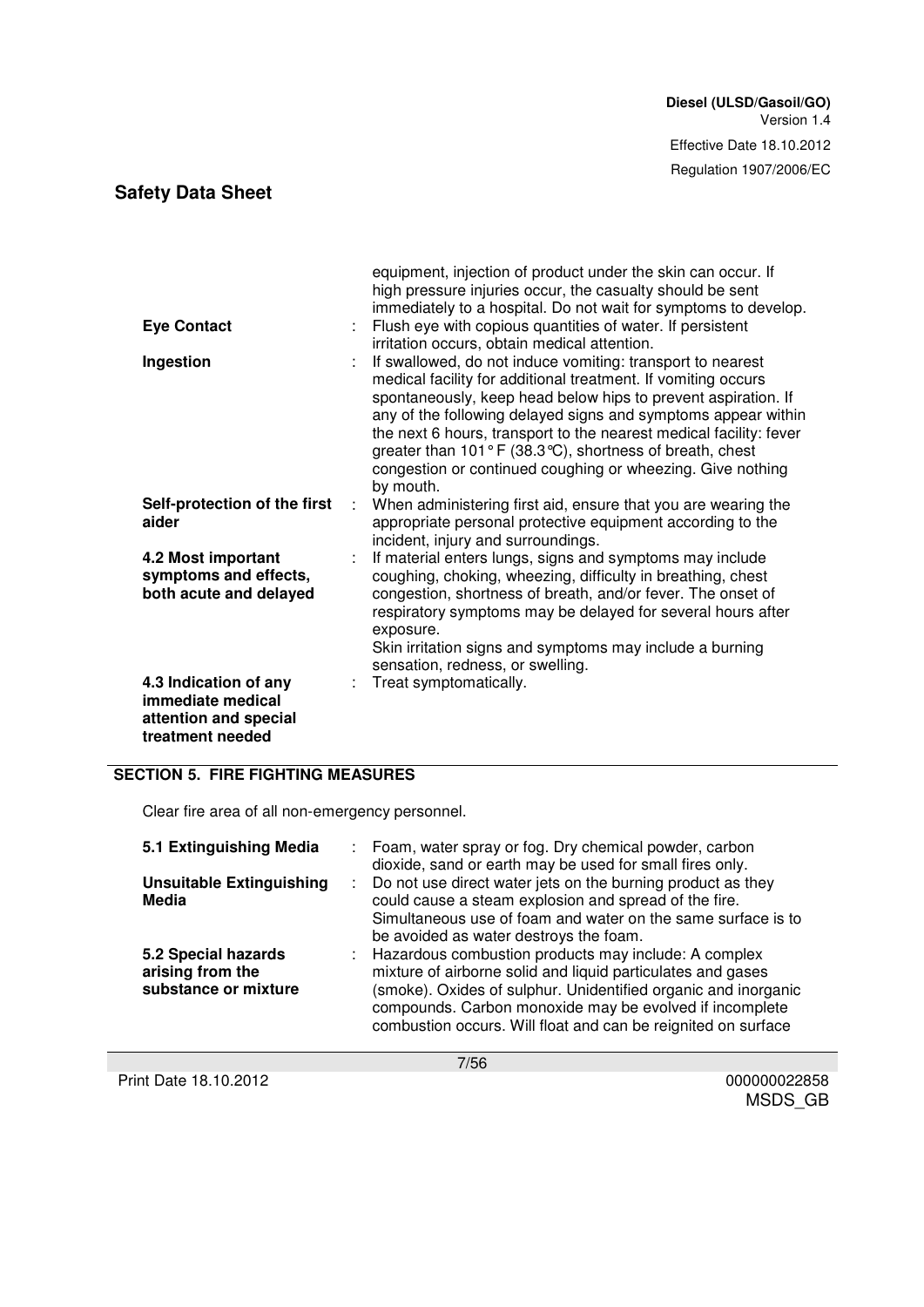| 5.3 Advice for firefighters | water. Flammable vapours may be present even at<br>temperatures below the flash point. The vapour is heavier than<br>air, spreads along the ground and distant ignition is possible.<br>: Proper protective equipment including chemical resistant<br>gloves are to be worn; chemical resistant suit is indicated if<br>large contact with spilled product is expected. Self-Contained<br>Breathing Apparatus must be worn when approaching a fire in<br>a confined space. Select fire fighter's clothing approved to |
|-----------------------------|-----------------------------------------------------------------------------------------------------------------------------------------------------------------------------------------------------------------------------------------------------------------------------------------------------------------------------------------------------------------------------------------------------------------------------------------------------------------------------------------------------------------------|
| <b>Additional Advice</b>    | relevant Standards (e.g. Europe: EN469).<br>: Keep adjacent containers cool by spraying with water. If<br>possible remove containers from the danger zone. If the fire<br>cannot be extinguished the only course of action is to evacuate<br>immediately. Contain residual material at affected sites to<br>prevent material from entering drains (sewers), ditches, and<br>waterways.                                                                                                                                |

#### **SECTION 6. ACCIDENTAL RELEASE MEASURES**

Avoid contact with spilled or released material. For guidance on selection of personal protective equipment see Chapter 8 of this Material Safety Data Sheet. See Chapter 13 for information on disposal. Observe the relevant local and international regulations. Evacuate the area of all nonessential personnel. Ventilate contaminated area thoroughly. Take precautionary measures against static discharges.

| 6.1 Personal Precautions,<br><b>Protective Equipment and</b><br><b>Emergency Procedures</b> | : 6.1.1 For non emergency personnel: Do not breathe fumes,<br>vapour. Do not operate electrical equipment.                                                                                                                                                                                                                                                                                                                                                                                |
|---------------------------------------------------------------------------------------------|-------------------------------------------------------------------------------------------------------------------------------------------------------------------------------------------------------------------------------------------------------------------------------------------------------------------------------------------------------------------------------------------------------------------------------------------------------------------------------------------|
|                                                                                             | 6.1.2 For emergency responders:<br>Shut off leaks, if possible without personal risks. Remove all<br>possible sources of ignition in the surrounding area and<br>evacuate all personnel. Attempt to disperse the gas or to direct<br>its flow to a safe location for example by using fog sprays.<br>Take precautionary measures against static discharge. Ensure<br>electrical continuity by bonding and grounding (earthing) all<br>equipment. Monitor area with combustible gas meter. |
| 6.2 Environmental<br><b>Precautions</b>                                                     | : Take measures to minimise the effects on groundwater.<br>Contain residual material at affected sites to prevent material<br>from entering drains (sewers), ditches, and waterways. Prevent<br>from spreading or entering into drains, ditches or rivers by<br>using sand, earth, or other appropriate barriers.                                                                                                                                                                         |
| <b>6.3 Methods and Material</b><br>for Containment and<br><b>Cleaning Up</b>                | Take precautionary measures against static discharges.<br>For small liquid spills $(1 drum), transfer by mechanical meansto a labelled, sealable container for product recovery or safe$                                                                                                                                                                                                                                                                                                  |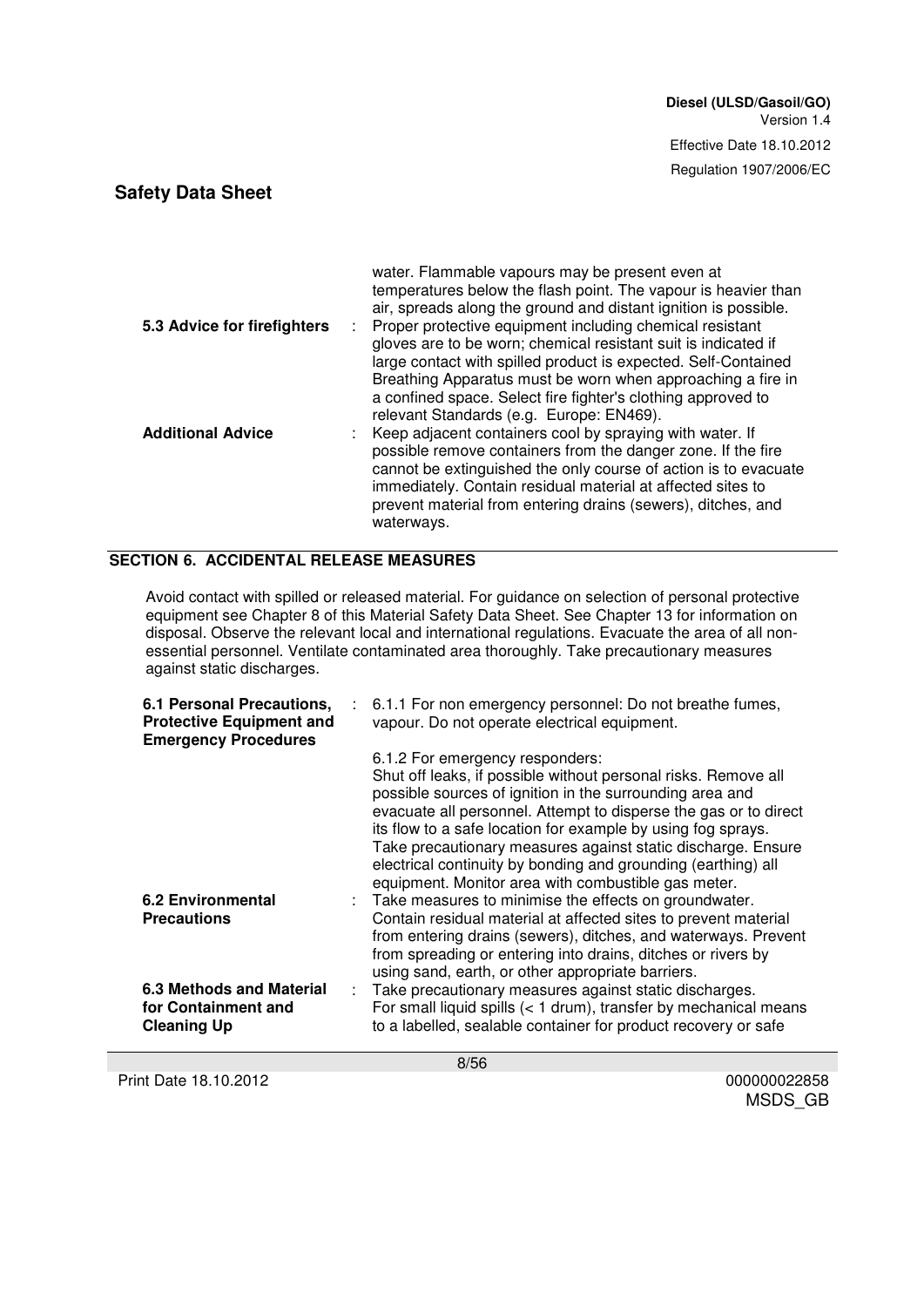|                                    | disposal. Allow residues to evaporate or soak up with an<br>appropriate absorbent material and dispose of safely. Remove<br>contaminated soil and dispose of safely. For large liquid spills<br>(> 1 drum), transfer by mechanical means such as vacuum<br>truck to a salvage tank for recovery or safe disposal. Do not<br>flush away residues with water. Retain as contaminated waste.<br>Allow residues to evaporate or soak up with an appropriate<br>absorbent material and dispose of safely. Remove<br>contaminated soil and dispose of safely. Shovel into a suitable<br>clearly marked container for disposal or reclamation in<br>accordance with local regulations. |
|------------------------------------|---------------------------------------------------------------------------------------------------------------------------------------------------------------------------------------------------------------------------------------------------------------------------------------------------------------------------------------------------------------------------------------------------------------------------------------------------------------------------------------------------------------------------------------------------------------------------------------------------------------------------------------------------------------------------------|
| <b>Additional Advice</b>           | Notify authorities if any exposure to the general public or the<br>environment occurs or is likely to occur. Local authorities<br>should be advised if significant spillages cannot be contained.<br>Maritime spillages should be dealt with using a Shipboard Oil<br>Pollution Emergency Plan (SOPEP), as required by MARPOL<br>Annex 1 Regulation 26.                                                                                                                                                                                                                                                                                                                         |
| 6.4 Reference to other<br>sections | For guidance on selection of personal protective equipment<br>see Chapter 8 of this Material Safety Data Sheet. For guidance<br>on disposal of spilled material see Chapter 13 of this Material<br>Safety Data Sheet.                                                                                                                                                                                                                                                                                                                                                                                                                                                           |

#### **SECTION 7. HANDLING AND STORAGE**

| <b>General Precautions</b>                         | Avoid breathing vapours or contact with material. Only use in<br>well ventilated areas. Wash thoroughly after handling. For<br>guidance on selection of personal protective equipment see<br>Chapter 8 of this Material Safety Data Sheet. Use the<br>information in this data sheet as input to a risk assessment of<br>local circumstances to help determine appropriate controls for<br>safe handling, storage and disposal of this material. Air-dry<br>contaminated clothing in a well-ventilated area before<br>laundering. Prevent spillages. Use local exhaust ventilation if<br>there is risk of inhalation of vapours, mists or aerosols. Never<br>siphon by mouth. Contaminated leather articles including<br>shoes cannot be decontaminated and should be destroyed to<br>prevent reuse.<br>Maintenance and Fuelling Activities - Avoid inhalation of<br>vapours and contact with skin. |
|----------------------------------------------------|-----------------------------------------------------------------------------------------------------------------------------------------------------------------------------------------------------------------------------------------------------------------------------------------------------------------------------------------------------------------------------------------------------------------------------------------------------------------------------------------------------------------------------------------------------------------------------------------------------------------------------------------------------------------------------------------------------------------------------------------------------------------------------------------------------------------------------------------------------------------------------------------------------|
| <b>7.1 Precautions for Safe</b><br><b>Handling</b> | Avoid inhaling vapour and/or mists. Avoid prolonged or<br>repeated contact with skin. When using do not eat or drink.<br>Extinguish any naked flames. Do not smoke. Remove ignition<br>sources. Avoid sparks. Earth all equipment. Electrostatic                                                                                                                                                                                                                                                                                                                                                                                                                                                                                                                                                                                                                                                    |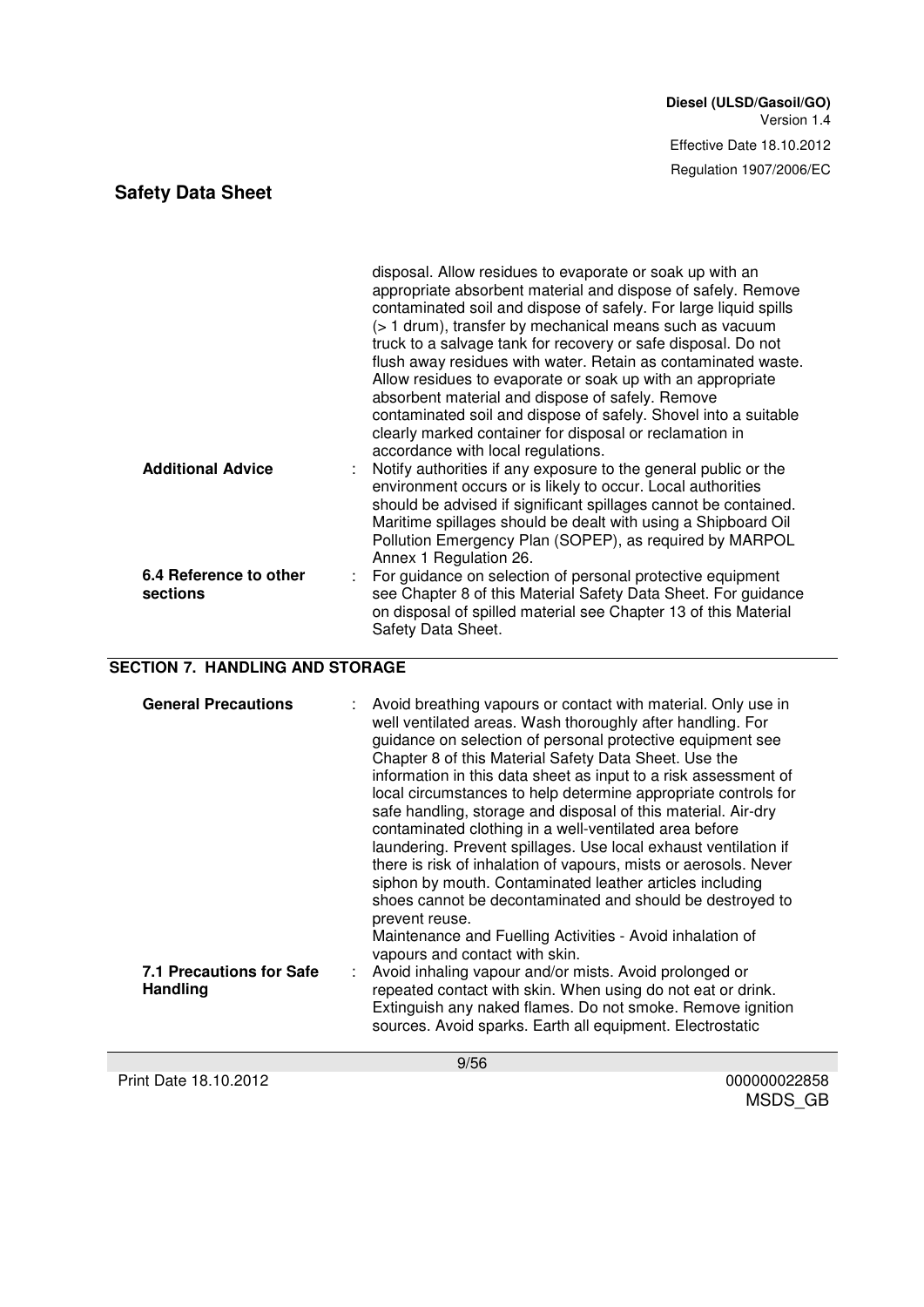| <b>Product Transfer</b>                                                | charges may be generated during pumping. Electrostatic<br>discharge may cause fire. Properly dispose of any<br>contaminated rags or cleaning materials in order to prevent<br>fires. Use local exhaust ventilation if there is risk of inhalation<br>of vapours, mists or aerosols. The vapour is heavier than air,<br>spreads along the ground and distant ignition is possible.<br>Avoid splash filling. Wait 2 minutes after tank filling (for tanks<br>such as those on road tanker vehicles) before opening hatches<br>or manholes. Wait 30 minutes after tank filling (for large<br>storage tanks) before opening hatches or manholes. Keep<br>containers closed when not in use. Do not use compressed air<br>for filling, discharging or handling. Contamination resulting from<br>product transfer may give rise to light hydrocarbon vapour in<br>the headspace of tanks that have previously contained<br>gasoline. This vapour may explode if there is a source of<br>ignition. Partly filled containers present a greater hazard than<br>those that are full, therefore handling, transfer and sampling<br>activities need special care. Even with proper grounding and<br>bonding, this material can still accumulate an electrostatic<br>charge. If sufficient charge is allowed to accumulate,<br>electrostatic discharge and ignition of flammable air-vapour<br>mixtures can occur. Be aware of handling operations that may<br>give rise to additional hazards that result from the accumulation<br>of static charges. These include but are not limited to pumping<br>(especially turbulent flow), mixing, filtering, splash filling,<br>cleaning and filling of tanks and containers, sampling, switch<br>loading, gauging, vacuum truck operations, and mechanical<br>movements. These activities may lead to static discharge e.g.<br>spark formation. Restrict line velocity during pumping in order<br>to avoid generation of electrostatic discharge $\left(<=1\right)$ m/s until fill<br>pipe submerged to twice its diameter, then $\leq$ 7 m/s). Avoid<br>splash filling. Do NOT use compressed air for filling,<br>discharging, or handling operations. |
|------------------------------------------------------------------------|---------------------------------------------------------------------------------------------------------------------------------------------------------------------------------------------------------------------------------------------------------------------------------------------------------------------------------------------------------------------------------------------------------------------------------------------------------------------------------------------------------------------------------------------------------------------------------------------------------------------------------------------------------------------------------------------------------------------------------------------------------------------------------------------------------------------------------------------------------------------------------------------------------------------------------------------------------------------------------------------------------------------------------------------------------------------------------------------------------------------------------------------------------------------------------------------------------------------------------------------------------------------------------------------------------------------------------------------------------------------------------------------------------------------------------------------------------------------------------------------------------------------------------------------------------------------------------------------------------------------------------------------------------------------------------------------------------------------------------------------------------------------------------------------------------------------------------------------------------------------------------------------------------------------------------------------------------------------------------------------------------------------------------------------------------------------------------------------------------------------------------------------------------------------------------------|
| 7.2 Conditions for safe<br>storage, including any<br>incompatibilities | Drum and small container storage: Drums should be stacked to<br>a maximum of 3 high. Use properly labelled and closeable<br>containers. Tank storage: Tanks must be specifically designed<br>for use with this product. Bulk storage tanks should be diked<br>(bunded). Locate tanks away from heat and other sources of<br>ignition. Must be stored in a diked (bunded) well-ventilated<br>area, away from sunlight, ignition sources and other sources of<br>heat. Vapours from tanks should not be released to<br>atmosphere. Breathing losses during storage should be<br>controlled by a suitable vapour treatment system. The vapour<br>is heavier than air. Beware of accumulation in pits and confined                                                                                                                                                                                                                                                                                                                                                                                                                                                                                                                                                                                                                                                                                                                                                                                                                                                                                                                                                                                                                                                                                                                                                                                                                                                                                                                                                                                                                                                                        |
|                                                                        | 10/56                                                                                                                                                                                                                                                                                                                                                                                                                                                                                                                                                                                                                                                                                                                                                                                                                                                                                                                                                                                                                                                                                                                                                                                                                                                                                                                                                                                                                                                                                                                                                                                                                                                                                                                                                                                                                                                                                                                                                                                                                                                                                                                                                                                 |

Print Date 18.10.2012 000000022858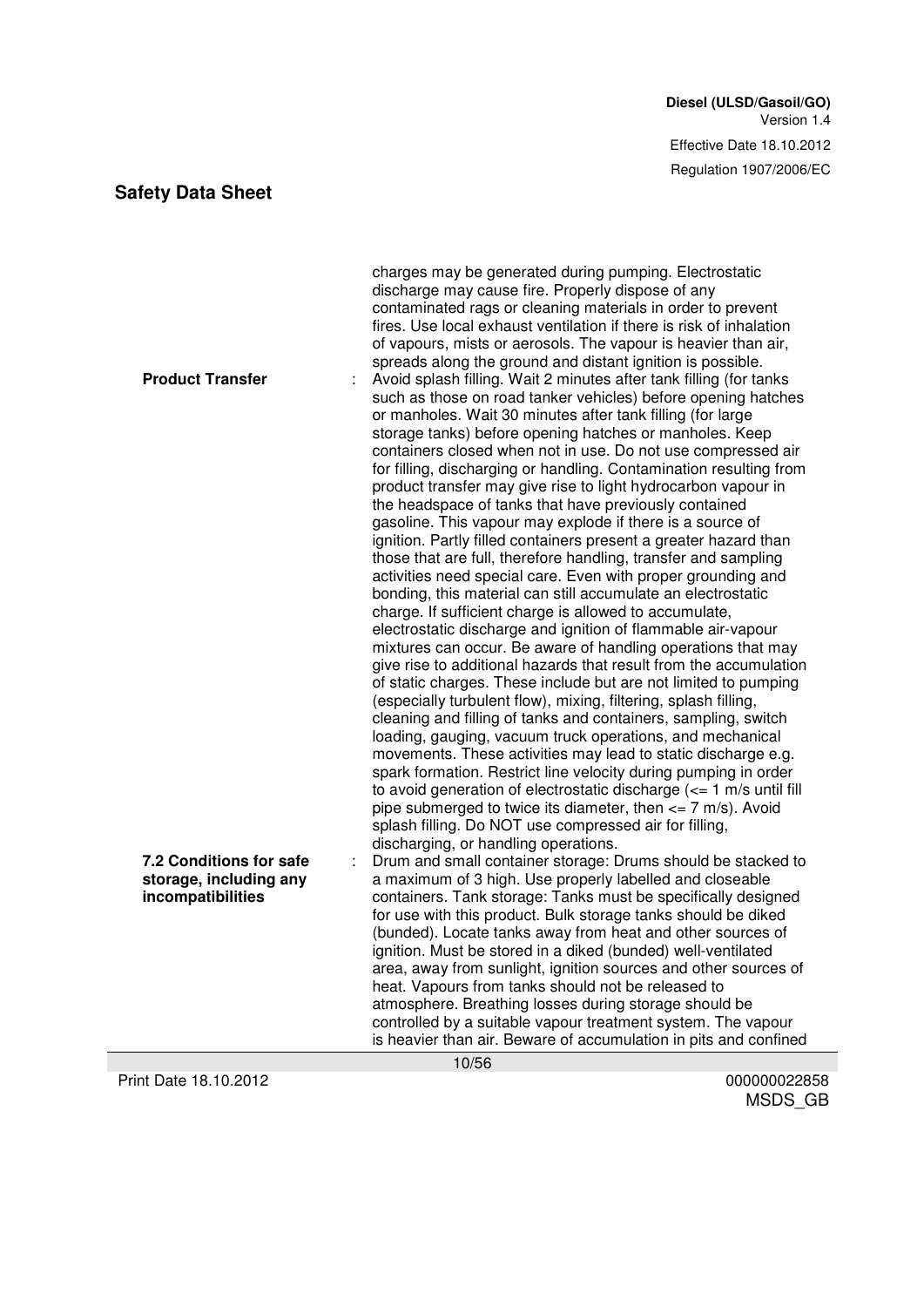| <b>Recommended Materials</b>  | ÷. | spaces. Keep container tightly closed and in a cool, well-<br>ventilated place. Keep in a cool place. Electrostatic charges will<br>be generated during pumping. Electrostatic discharge may<br>cause fire. Ensure electrical continuity by bonding and<br>grounding (earthing) all equipment to reduce the risk. The<br>vapours in the head space of the storage vessel may lie in the<br>flammable/explosive range and hence may be flammable.<br>Refer to section 15 for any additional specific legislation<br>covering the packaging and storage of this product.<br>Keep in a bunded area with a sealed (low permeability) floor, to<br>provide containment against spillage. Prevent ingress of water.<br>For containers, or container linings use mild steel, stainless<br>steel. Aluminium may also be used for applications where it<br>does not present an unnecessary fire hazard. Examples of |
|-------------------------------|----|------------------------------------------------------------------------------------------------------------------------------------------------------------------------------------------------------------------------------------------------------------------------------------------------------------------------------------------------------------------------------------------------------------------------------------------------------------------------------------------------------------------------------------------------------------------------------------------------------------------------------------------------------------------------------------------------------------------------------------------------------------------------------------------------------------------------------------------------------------------------------------------------------------|
|                               |    | suitable materials are: high density polyethylene (HDPE) and<br>Viton (FKM), which have been specifically tested for<br>compatibility with this product. For container linings, use<br>amine-adduct cured epoxy paint. For seals and gaskets use:<br>graphite, PTFE, Viton A, Viton B.                                                                                                                                                                                                                                                                                                                                                                                                                                                                                                                                                                                                                     |
| <b>Unsuitable Materials</b>   |    | Some synthetic materials may be unsuitable for containers or<br>container linings depending on the material specification and<br>intended use. Examples of materials to avoid are: natural<br>rubber (NR), nitrile rubber (NBR), ethylene propylene rubber<br>(EPDM), polymethyl methacrylate (PMMA), polystyrene,<br>polyvinyl chloride (PVC), polyisobutylene. However, some may<br>be suitable for glove materials.                                                                                                                                                                                                                                                                                                                                                                                                                                                                                     |
| <b>Container Advice</b>       |    | Containers, even those that have been emptied, can contain<br>explosive vapours. Do not cut, drill, grind, weld or perform<br>similar operations on or near containers.                                                                                                                                                                                                                                                                                                                                                                                                                                                                                                                                                                                                                                                                                                                                    |
| 7.3 Specific end use(s)       | ÷. | Please refer to Ch16 and/or the annexes for the registered<br>uses under REACH.<br>See additional references that provide safe handling practices<br>for liquids that are determined to be static accumulators:<br>American Petroleum Institute 2003 (Protection Against<br>Ignitions Arising out of Static, Lightning and Stray Currents) or<br>National Fire Protection Agency 77 (Recommended Practices<br>on Static Electricity). CENELEC CLC/TR 50404 (Electrostatics<br>- Code of practice for the avoidance of hazards due to static<br>electricity).                                                                                                                                                                                                                                                                                                                                               |
| <b>Additional Information</b> |    | Exposure to this product should be reduced as low as<br>reasonably practicable. Reference should be made to the<br>Health and Safety Executive's publication "COSHH Essentials".<br>Ensure that all local regulations regarding handling and storage<br>facilities are followed.                                                                                                                                                                                                                                                                                                                                                                                                                                                                                                                                                                                                                           |
|                               |    | 11/56                                                                                                                                                                                                                                                                                                                                                                                                                                                                                                                                                                                                                                                                                                                                                                                                                                                                                                      |
| Print Date 18.10.2012         |    | 000000022858                                                                                                                                                                                                                                                                                                                                                                                                                                                                                                                                                                                                                                                                                                                                                                                                                                                                                               |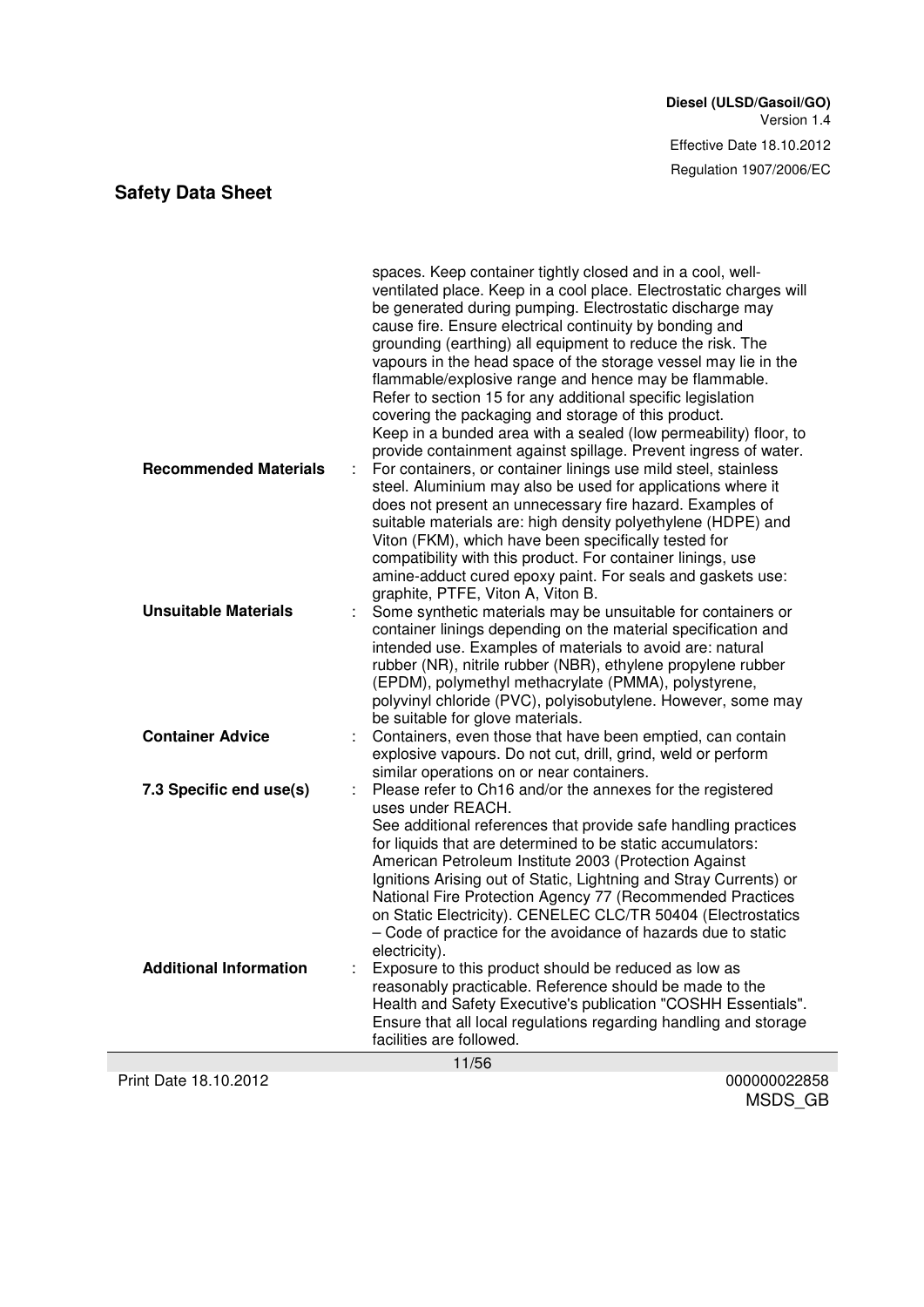#### **SECTION 8. EXPOSURE CONTROLS/PERSONAL PROTECTION**

If the American Conference of Governmental Industrial Hygienists (ACGIH) value is provided on this document, it is provided for information only.

Read in conjunction with the Exposure Scenario for your specific use contained in the Annex. **8.1 Control Parameters** 

| <b>Material</b>                                    | <b>Source</b> | <b>Type</b>                                       | ppm | mg/m3        | <b>Notation</b>                                                                                                                      |
|----------------------------------------------------|---------------|---------------------------------------------------|-----|--------------|--------------------------------------------------------------------------------------------------------------------------------------|
| Fuels, diesel                                      | <b>ACGIH</b>  | TWA(Inhala<br>ble fraction<br>and vapor.)         |     | 100 mg/m $3$ | as total<br>hydrocarbons                                                                                                             |
|                                                    | <b>ACGIH</b>  | SKIN DES(I<br>nhalable<br>fraction and<br>vapor.) |     |              | Can be absorbed<br>through the skin.as<br>total hydrocarbons                                                                         |
| Kerosine<br>(petroleum),<br>hydrodesulphuris<br>ed | <b>ACGIH</b>  | TWA(Non-<br>aerosol.)                             |     | 200 mg/m3    | P: Application<br>restricted to<br>conditions in which<br>there are negligible<br>aerosol<br>exposures.as total<br>hydrocarbon vapor |
|                                                    | <b>ACGIH</b>  | SKIN DES(<br>Non-<br>aerosol.)                    |     |              | Can be absorbed<br>through the skin.as<br>total hydrocarbon<br>vapor                                                                 |

#### **Occupational Exposure Limits**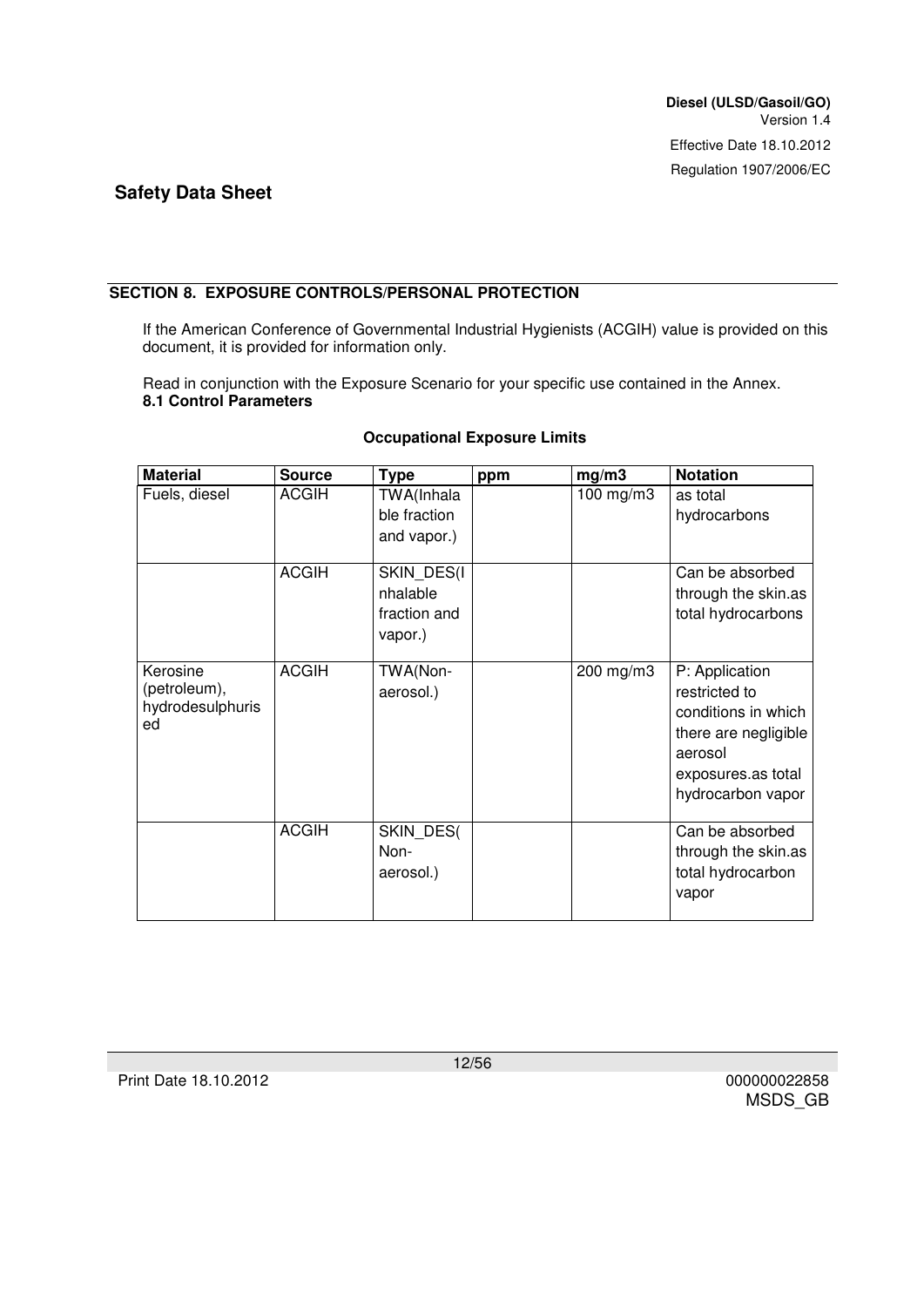| Kerosine | <b>ACGIH</b> | TWA(Non-<br>aerosol.)          |        | 200 mg/m3 | P: Application<br>restricted to<br>conditions in which<br>there are negligible<br>aerosol<br>exposures.as total<br>hydrocarbon vapor |
|----------|--------------|--------------------------------|--------|-----------|--------------------------------------------------------------------------------------------------------------------------------------|
|          | <b>ACGIH</b> | SKIN_DES(<br>Non-<br>aerosol.) |        |           | Can be absorbed<br>through the skin.as<br>total hydrocarbon<br>vapor                                                                 |
| Cumene   | <b>ACGIH</b> | <b>TWA</b>                     | 50 ppm |           |                                                                                                                                      |
|          | EH40 WEL     | <b>STEL</b>                    | 50 ppm | 250 mg/m3 |                                                                                                                                      |
|          | EH40 WEL     | SKIN DES                       |        |           | Can be absorbed<br>through the skin.                                                                                                 |
|          | EH40 WEL     | <b>TWA</b>                     | 25 ppm | 125 mg/m3 |                                                                                                                                      |

#### **Biological Exposure Index (BEI)**

No biological limit allocated.

#### **Derived No Effect Levels (DNEL/DMEL) Table**

| <b>Component</b>                                                       | <b>Exposure Route</b> | <b>Exposure Type</b><br>(long/short) | <b>Application Area</b> | Value                |
|------------------------------------------------------------------------|-----------------------|--------------------------------------|-------------------------|----------------------|
| <b>Distillates</b><br>(petroleum),<br>steam-cracked,<br>C5-12 fraction | Dermal                | long term,<br>systemic effects       | Worker                  | $23.4 \text{ mg/kg}$ |
|                                                                        | Inhalation            | long term,<br>systemic effects       | Worker                  | $3.25$ mg/m $3$      |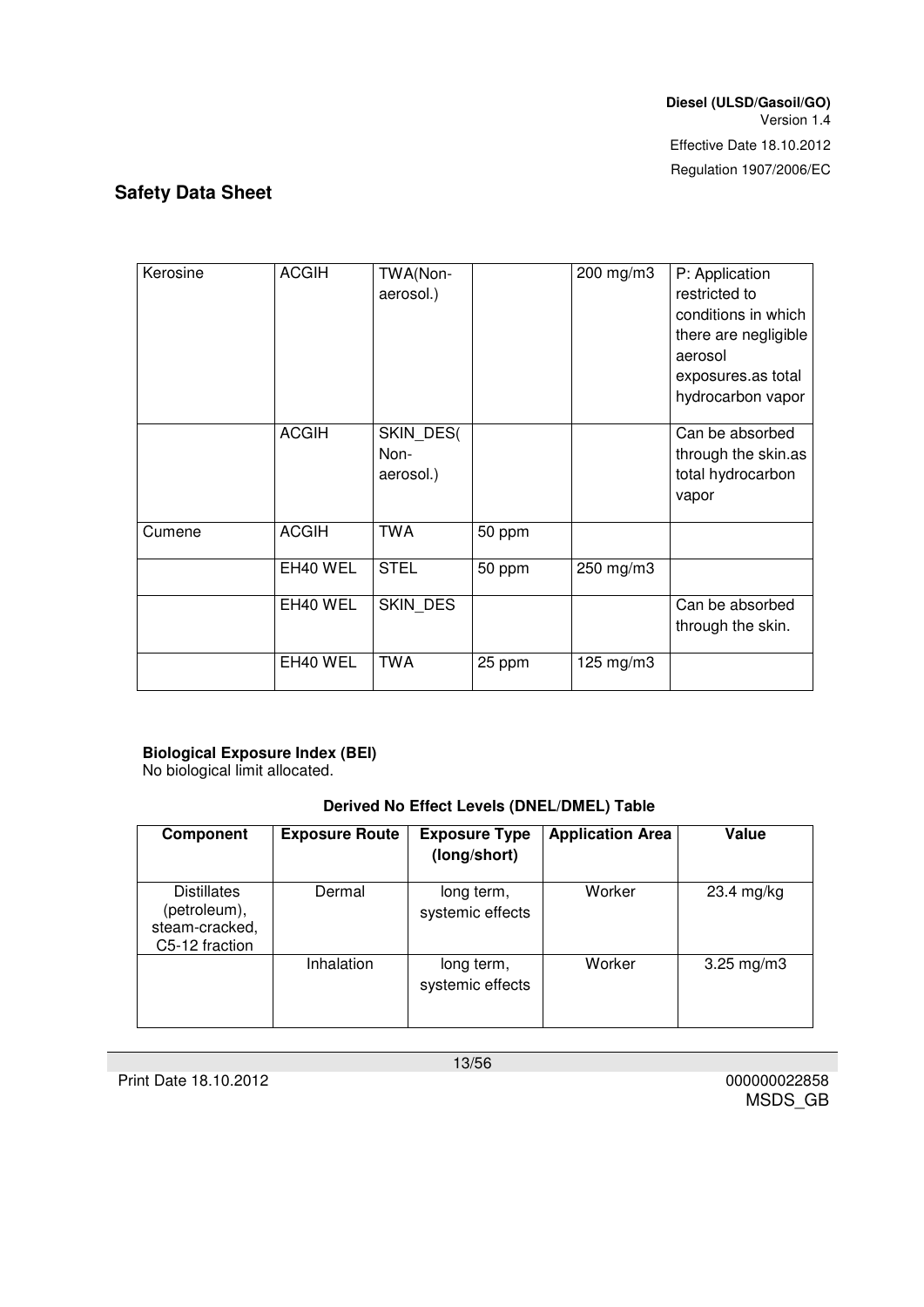| <b>PNEC related information</b>                            | Substance is a hydrocarbon with a complex, unknown or<br>variable composition. Conventional methods of deriving<br>PNECs are not appropriate and it is not possible to identify a<br>single representative PNEC for such substances.                                                                                                                                                                                                                                                                                                                                                                                                                                                                                                                                                                                                                                                                                                                                                                                                                                                                                                                                                                                                                                                                                  |              |
|------------------------------------------------------------|-----------------------------------------------------------------------------------------------------------------------------------------------------------------------------------------------------------------------------------------------------------------------------------------------------------------------------------------------------------------------------------------------------------------------------------------------------------------------------------------------------------------------------------------------------------------------------------------------------------------------------------------------------------------------------------------------------------------------------------------------------------------------------------------------------------------------------------------------------------------------------------------------------------------------------------------------------------------------------------------------------------------------------------------------------------------------------------------------------------------------------------------------------------------------------------------------------------------------------------------------------------------------------------------------------------------------|--------------|
| <b>Monitoring Methods</b>                                  | Monitoring of the concentration of substances in the breathing<br>zone of workers or in the general workplace may be required to<br>confirm compliance with an OEL and adequacy of exposure<br>controls. For some substances biological monitoring may also<br>be appropriate.                                                                                                                                                                                                                                                                                                                                                                                                                                                                                                                                                                                                                                                                                                                                                                                                                                                                                                                                                                                                                                        |              |
| <b>8.2 Exposure Controls</b><br><b>General Information</b> | The level of protection and types of controls necessary will vary<br>depending upon potential exposure conditions. Select controls<br>based on a risk assessment of local circumstances.<br>Appropriate measures include: Use sealed systems as far as<br>possible. Adequate ventilation to control airborne<br>concentrations below the exposure guidelines/limits. Local<br>exhaust ventilation is recommended. Eye washes and showers<br>for emergency use. Firewater monitors and deluge systems are<br>recommended. Always observe good personal hygiene<br>measures, such as washing hands after handling the material<br>and before eating, drinking, and/or smoking. Routinely wash<br>work clothing and protective equipment to remove<br>contaminants. Discard contaminated clothing and footwear that<br>cannot be cleaned. Practice good housekeeping. Define<br>procedures for safe handling and maintenance of controls.<br>Educate and train workers in the hazards and control<br>measures relevant to normal activities associated with this<br>product. Ensure appropriate selection, testing and<br>maintenance of equipment used to control exposure, e.g.<br>personal protective equipment, local exhaust ventilation.<br>Do not ingest. If swallowed then seek immediate medical<br>assistance. |              |
| <b>Occupational Exposure Controls</b>                      |                                                                                                                                                                                                                                                                                                                                                                                                                                                                                                                                                                                                                                                                                                                                                                                                                                                                                                                                                                                                                                                                                                                                                                                                                                                                                                                       |              |
| <b>Personal Protective</b><br><b>Equipment</b>             | Personal protective equipment (PPE) should meet<br>recommended national standards. Check with PPE suppliers.<br>The provided information is made in consideration of the PPE<br>directive (Council Directive 89/686/EEC) and the CEN<br>European Committee for Standardisation (CEN) standards.                                                                                                                                                                                                                                                                                                                                                                                                                                                                                                                                                                                                                                                                                                                                                                                                                                                                                                                                                                                                                       |              |
|                                                            | 14/56                                                                                                                                                                                                                                                                                                                                                                                                                                                                                                                                                                                                                                                                                                                                                                                                                                                                                                                                                                                                                                                                                                                                                                                                                                                                                                                 |              |
| Print Date 18.10.2012                                      |                                                                                                                                                                                                                                                                                                                                                                                                                                                                                                                                                                                                                                                                                                                                                                                                                                                                                                                                                                                                                                                                                                                                                                                                                                                                                                                       | 000000022858 |

MSDS\_GB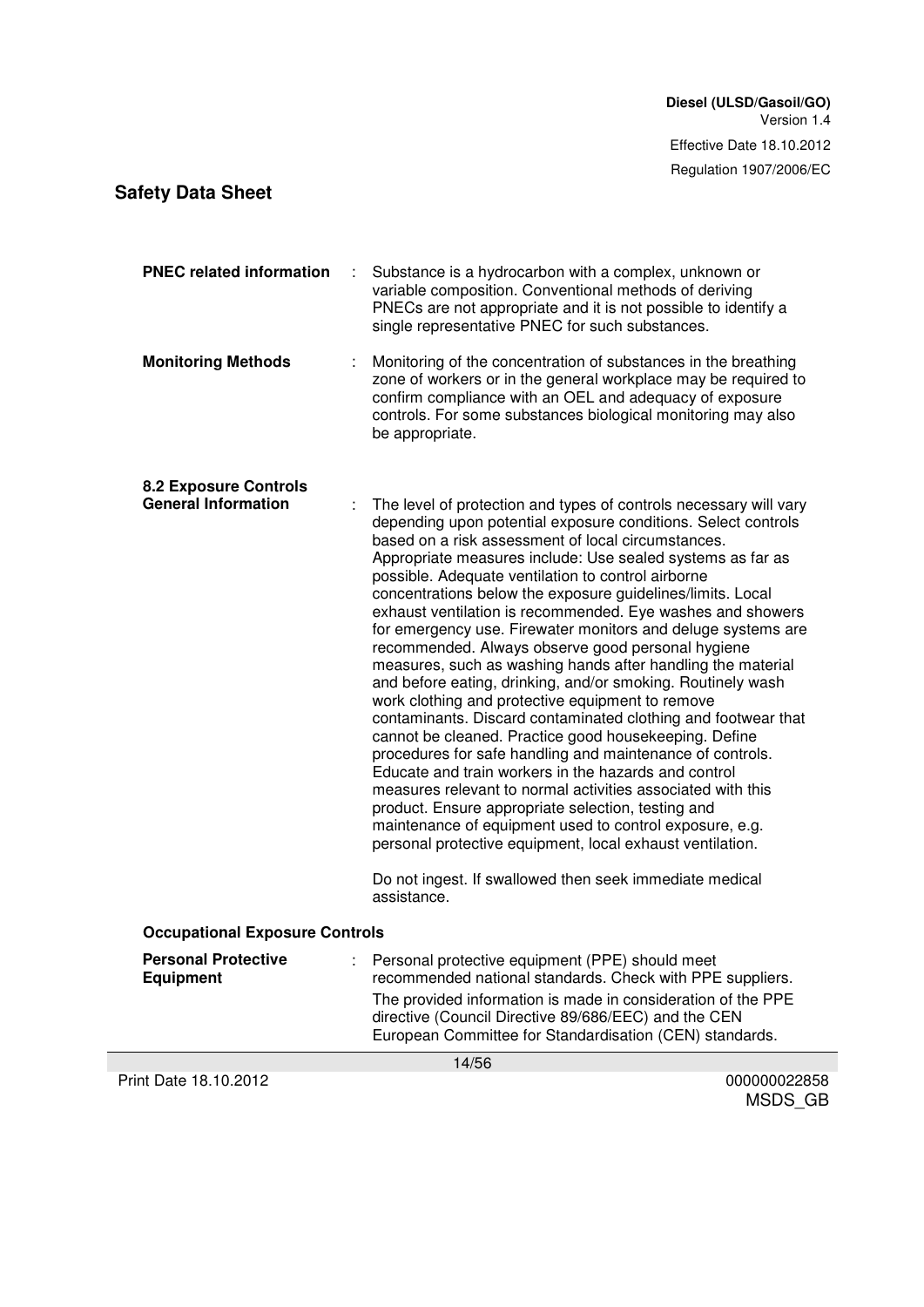| <b>Eye Protection</b>         |    | Chemical splash goggles (chemical monogoggles). If a local<br>risk assessment deems it so, then chemical splash goggles<br>may not be required and safety glasses may provide adequate                                                                                                                                                                                                                                                                                                                                                                                                                                                                                                                                                                                                                                                                                                                                                                                                                               |
|-------------------------------|----|----------------------------------------------------------------------------------------------------------------------------------------------------------------------------------------------------------------------------------------------------------------------------------------------------------------------------------------------------------------------------------------------------------------------------------------------------------------------------------------------------------------------------------------------------------------------------------------------------------------------------------------------------------------------------------------------------------------------------------------------------------------------------------------------------------------------------------------------------------------------------------------------------------------------------------------------------------------------------------------------------------------------|
| <b>Hand Protection</b>        |    | eye protection.<br>Approved to EU Standard EN166.<br>Personal hygiene is a key element of effective hand care.<br>Gloves must only be worn on clean hands. After using gloves,<br>hands should be washed and dried thoroughly. Application of a<br>non-perfumed moisturizer is recommended. Suitability and<br>durability of a glove is dependent on usage, e.g. frequency and<br>duration of contact, chemical resistance of glove material,<br>glove thickness, dexterity. Always seek advice from glove<br>suppliers. Contaminated gloves should be replaced. For<br>continuous contact we recommend gloves with breakthrough<br>time of more than 240 minutes with preference for $>$ 480<br>minutes where suitable gloves can be identified. For short-<br>term/splash protection we recommend the same, but recognise<br>that suitable gloves offering this level of protection may not be<br>available and in this case a lower breakthrough time may be<br>acceptable so long as appropriate maintenance and |
|                               |    | replacement regimes are followed. Glove thickness is not a<br>good predictor of glove resistance to a chemical as it is<br>dependent on the exact composition of the glove material.<br>Select gloves tested to a relevant standard (e.g. Europe                                                                                                                                                                                                                                                                                                                                                                                                                                                                                                                                                                                                                                                                                                                                                                     |
|                               |    | EN374, US F739). When prolonged or frequent repeated<br>contact occurs, Nitrile gloves may be suitable. (Breakthrough<br>time of > 240 minutes.) For incidental contact/splash protection<br>Neoprene, PVC gloves may be suitable.                                                                                                                                                                                                                                                                                                                                                                                                                                                                                                                                                                                                                                                                                                                                                                                   |
| <b>Body protection</b>        |    | Chemical resistant gloves/gauntlets, boots, and apron (where                                                                                                                                                                                                                                                                                                                                                                                                                                                                                                                                                                                                                                                                                                                                                                                                                                                                                                                                                         |
| <b>Respiratory Protection</b> | ÷. | risk of splashing).<br>If engineering controls do not maintain airborne concentrations<br>to a level which is adequate to protect worker health, select<br>respiratory protection equipment suitable for the specific<br>conditions of use and meeting relevant legislation. Check with<br>respiratory protective equipment suppliers. Where air-filtering<br>respirators are unsuitable (e.g. airborne concentrations are<br>high, risk of oxygen deficiency, confined space) use<br>appropriate positive pressure breathing apparatus. Where air-<br>filtering respirators are suitable, select an appropriate<br>combination of mask and filter. All respiratory protection<br>equipment and use must be in accordance with local<br>regulations.<br>Select a filter suitable for combined particulate/organic gases<br>and vapours [boiling point >65 °C (149 °F)] meeting EN14387.                                                                                                                              |
|                               |    | 15/56                                                                                                                                                                                                                                                                                                                                                                                                                                                                                                                                                                                                                                                                                                                                                                                                                                                                                                                                                                                                                |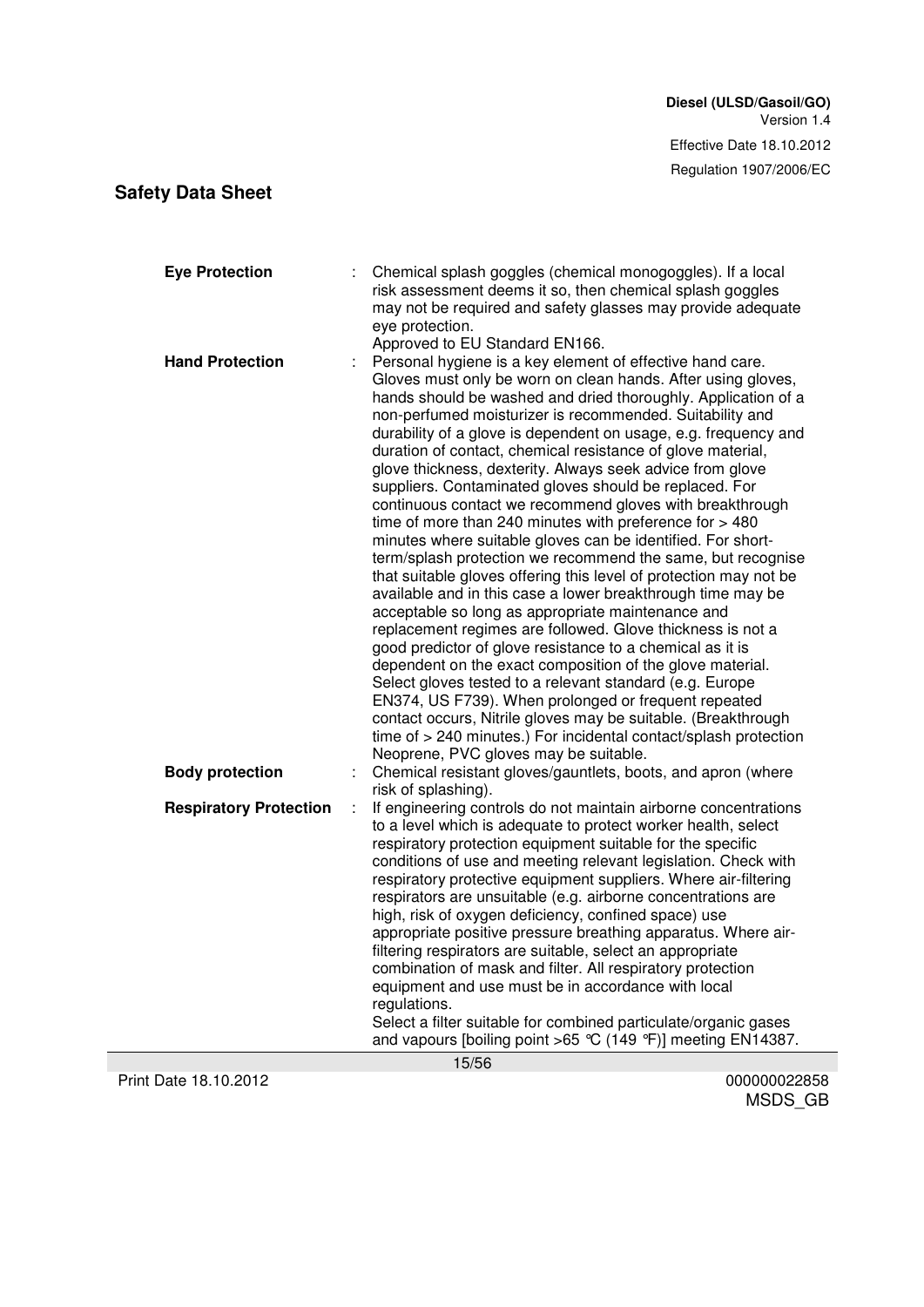**Thermal Hazards** : Not applicable.

**Environmental Exposure Controls Environmental exposure control measures**  : Local guidelines on emission limits for volatile substances must be observed for the discharge of exhaust air containing vapour. Information on accidental release measures are to be found in section 6.

### **SECTION 9. PHYSICAL AND CHEMICAL PROPERTIES**

#### **9.1 Information on basic physical and chemical properties**

| Appearance                                        | Colourless to yellowish. Liquid.                                    |  |
|---------------------------------------------------|---------------------------------------------------------------------|--|
| Odour                                             | May contain a reodorant.                                            |  |
| Initial Boiling Point and                         | 170 - 390 ℃ / 338 - 734 ℉                                           |  |
| <b>Boiling Range</b>                              |                                                                     |  |
| Pour point                                        | : $\leq 6 \degree C / 43 \degree F$                                 |  |
| Flash point                                       | > 55 ℃ / 131 °F                                                     |  |
| Upper / lower Flammability<br>or Explosion limits | : $1 - 6 \%$ (V)                                                    |  |
| Auto-ignition temperature                         | : > 220 ℃ / 428 °F                                                  |  |
| Vapour pressure                                   | : 1 hPa at 20 $\degree$ C / 68 $\degree$ F                          |  |
| Density                                           | : 0.82 - 0.89 g/cm3 at 15 ℃ / 59 °F                                 |  |
| n-octanol/water partition                         | $: 3 - 6$                                                           |  |
| coefficient (log Pow)                             |                                                                     |  |
| Kinematic viscosity                               | : 1.5 - 6 mm2/s at 40 ℃ / 104 F                                     |  |
| Flammability                                      |                                                                     |  |
|                                                   | Not applicable.                                                     |  |
| <b>Oxidizing Properties</b>                       | : Not applicable.                                                   |  |
| <b>Explosive Properties</b>                       | : Not classified                                                    |  |
| 9.2 Other Information                             |                                                                     |  |
| Electrical conductivity                           | : Low conductivity: $<$ 100 pS/m, The conductivity of this material |  |
|                                                   | makes it a static accumulator., A liquid is typically considered    |  |
|                                                   | nonconductive if its conductivity is below 100 pS/m and is          |  |
|                                                   | considered semi-conductive if its conductivity is below 10 000      |  |
|                                                   | pS/m., Whether a liquid is nonconductive or semi-conductive,        |  |
|                                                   | the precautions are the same., A number of factors, for example     |  |
|                                                   | liquid temperature, presence of contaminants, and anti-static       |  |
|                                                   | additives can greatly influence the conductivity of a liquid.       |  |
|                                                   |                                                                     |  |
| Other Information                                 | : Not applicable.                                                   |  |
|                                                   | 16/56                                                               |  |
| Print Date 18.10.2012                             | 000000022858                                                        |  |
|                                                   | MSDS GB                                                             |  |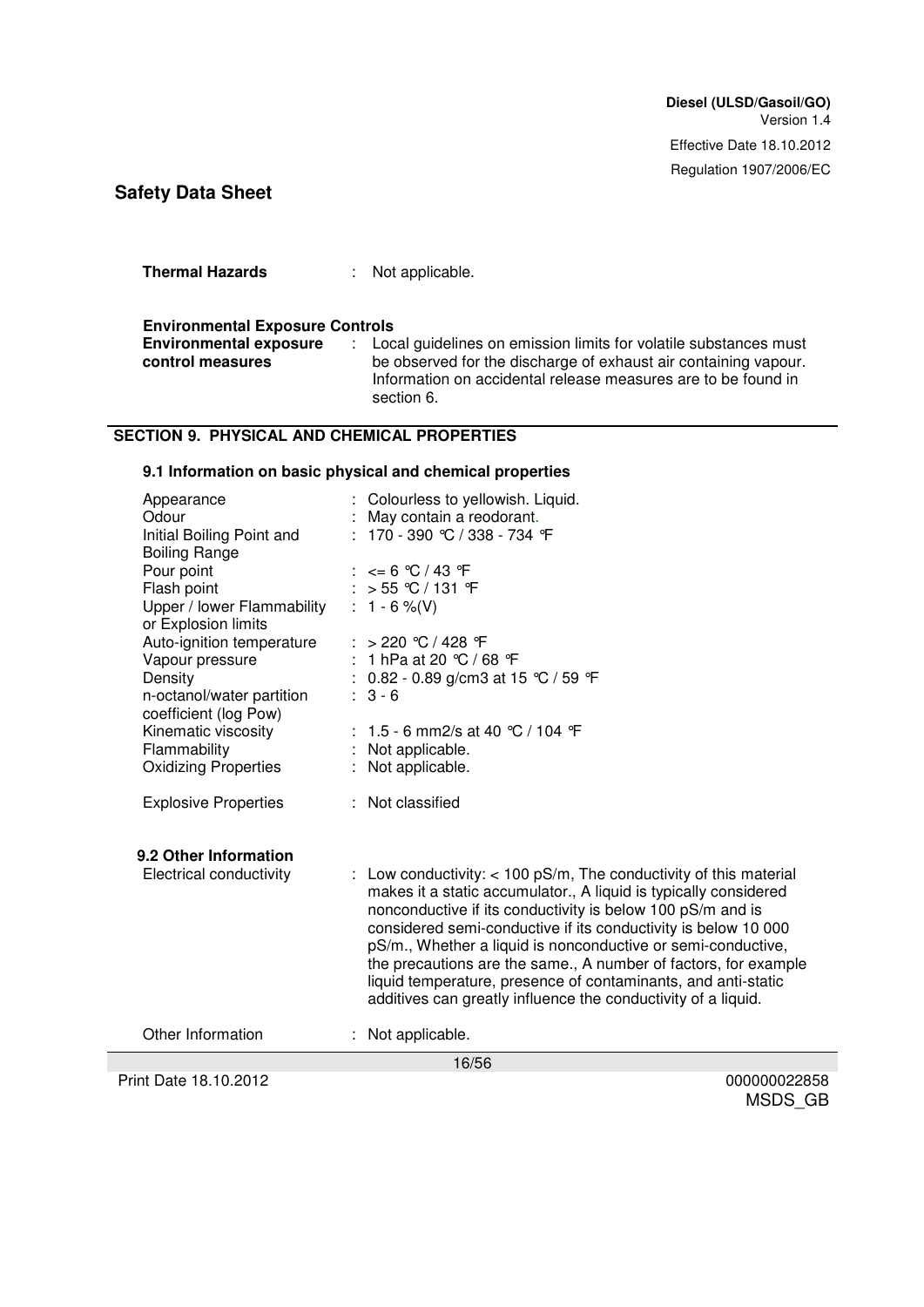#### **SECTION 10. STABILITY AND REACTIVITY**

| 10.1 Reactivity                                                                                                                                                                  | : Stable under normal conditions of use.                                                                                                                                                                                                                                                         |
|----------------------------------------------------------------------------------------------------------------------------------------------------------------------------------|--------------------------------------------------------------------------------------------------------------------------------------------------------------------------------------------------------------------------------------------------------------------------------------------------|
| <b>10.2 Chemical stability</b>                                                                                                                                                   | : No hazardous reaction is expected when handled and stored<br>according to provisions.                                                                                                                                                                                                          |
| 10.3 Possibility of<br><b>Hazardous Reactions</b><br><b>10.4 Conditions to Avoid</b><br>10.5 Incompatible<br><b>Materials</b><br>10.6 Hazardous<br><b>Decomposition Products</b> | Data not available<br>: Avoid heat, sparks, open flames and other ignition sources.<br>: Strong oxidising agents.<br>: Hazardous decomposition products are not expected to form<br>during normal storage.                                                                                       |
|                                                                                                                                                                                  | Thermal decomposition is highly dependent on conditions. A<br>complex mixture of airborne solids, liquids and gases, including<br>carbon monoxide, carbon dioxide and other organic compounds<br>will be evolved when this material undergoes combustion or<br>thermal or oxidative degradation. |
| <b>Sensitivity to Static</b><br><b>Discharge</b>                                                                                                                                 | : Yes, in certain circumstances product can ignite due to static<br>electricity.                                                                                                                                                                                                                 |

### **SECTION 11. TOXICOLOGICAL INFORMATION**

#### **11.1 Information on Toxicological effects**

| <b>Basis for Assessment</b><br><b>Acute Oral Toxicity</b><br><b>Acute Dermal Toxicity</b><br><b>Acute Inhalation Toxicity</b> | ÷.<br>÷.<br>$\mathbb{R}^{\mathbb{Z}}$ | Information given is based on product data, a knowledge of the<br>components and the toxicology of similar products.<br>Unless indicated otherwise, the data presented is<br>representative of the product as a whole, rather than for<br>individual component(s).<br>: Low toxicity: $LD50 > 5000$ mg/kg, Rat<br>Low toxicity: LD50 > 2000 mg/kg, Rabbit<br>Harmful if inhaled. LC50 > $1.0 - \le 5.0$ mg/l / 4 h, Rat<br>High concentrations may cause central nervous system<br>depression resulting in headaches, dizziness and nausea;<br>continued inhalation may result in unconsciousness and/or<br>death. |
|-------------------------------------------------------------------------------------------------------------------------------|---------------------------------------|--------------------------------------------------------------------------------------------------------------------------------------------------------------------------------------------------------------------------------------------------------------------------------------------------------------------------------------------------------------------------------------------------------------------------------------------------------------------------------------------------------------------------------------------------------------------------------------------------------------------|
| <b>Skin corrosion/irritation</b>                                                                                              | ÷.                                    | Irritating to skin.                                                                                                                                                                                                                                                                                                                                                                                                                                                                                                                                                                                                |
| <b>Serious eye</b><br>damage/irritation                                                                                       |                                       | Expected to be slightly irritating.                                                                                                                                                                                                                                                                                                                                                                                                                                                                                                                                                                                |
| <b>Respiratory Irritation</b>                                                                                                 | t.                                    | Inhalation of vapours or mists may cause irritation to the                                                                                                                                                                                                                                                                                                                                                                                                                                                                                                                                                         |
| 17/56                                                                                                                         |                                       |                                                                                                                                                                                                                                                                                                                                                                                                                                                                                                                                                                                                                    |

Print Date 18.10.2012 000000022858

MSDS\_GB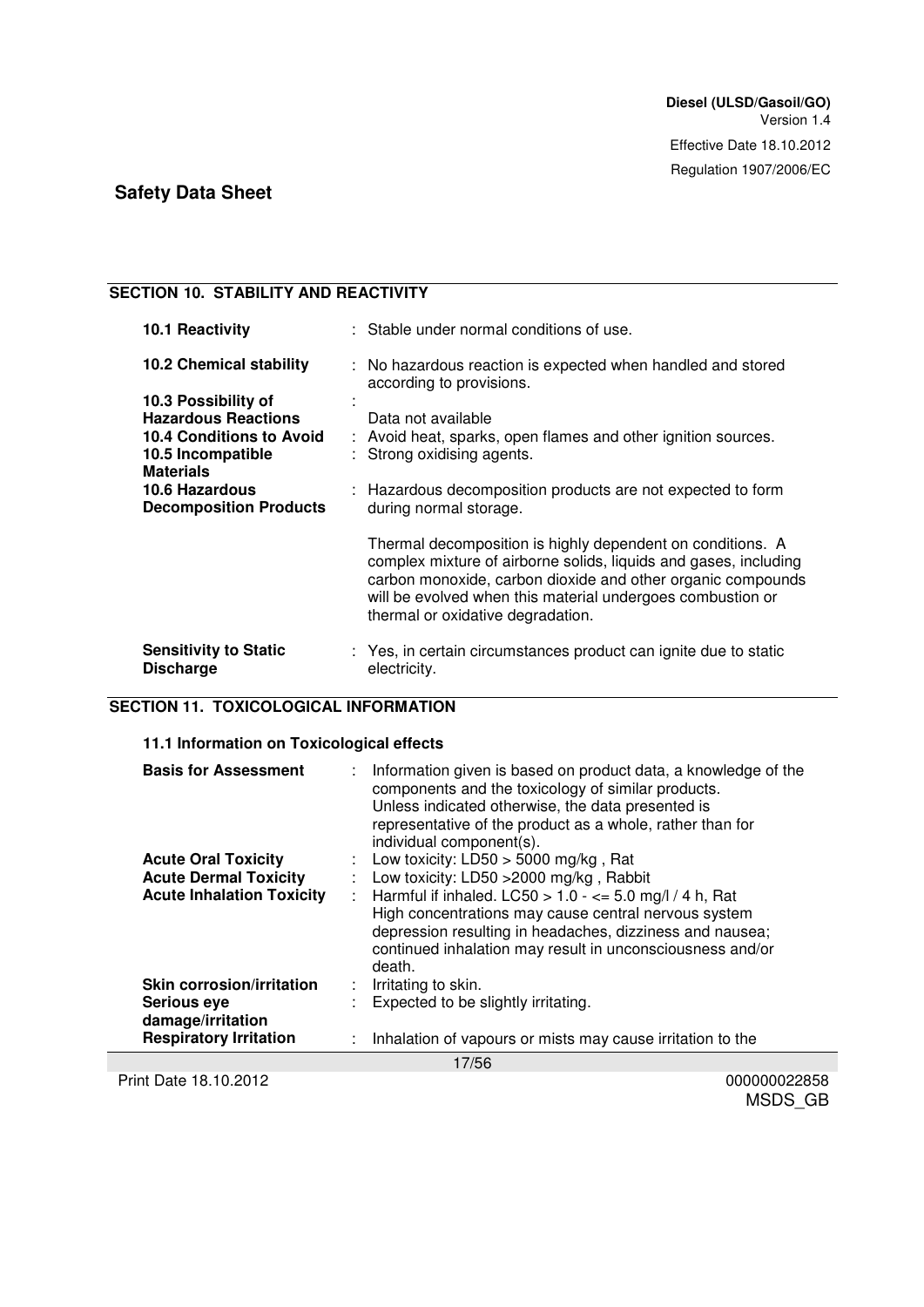| <b>Respiratory or skin</b><br>sensitisation |    | respiratory system.<br>Not expected to be a sensitiser.                                                                     |
|---------------------------------------------|----|-----------------------------------------------------------------------------------------------------------------------------|
| <b>Aspiration Hazard</b>                    |    | Aspiration into the lungs when swallowed or vomited may<br>cause chemical pneumonitis which can be fatal.                   |
| <b>Germ cell mutagenicity</b>               | ÷. | In-vitro mutagenicity studies show that mutagenic activity is<br>related to 4-6 ring polycyclic aromatic content.           |
| Carcinogenicity                             |    | Limited evidence of carcinogenic effect.<br>Repeated skin contact has resulted in irritation and skin cancer<br>in animals. |

| <b>Material</b>                             |    | <b>Carcinogenicity Classification</b>                                            |
|---------------------------------------------|----|----------------------------------------------------------------------------------|
| Fuels, diesel                               | ł. | ACGIH Group A3: Confirmed animal carcinogen with unknown                         |
|                                             |    | relevance to humans.                                                             |
| Fuels, diesel                               | ÷. | GHS / CLP: Carcinogenicity Category 2                                            |
| Distillates (Fischer-                       | ÷. | GHS / CLP: No carcinogenicity classification                                     |
| Tropsch) C8-26 - Branched                   |    |                                                                                  |
| and Linear                                  |    |                                                                                  |
| Kerosene (Fischer                           | t. | GHS / CLP: No carcinogenicity classification                                     |
| Tropsch), Full range, C8-                   |    |                                                                                  |
| C16 branched and linear                     |    |                                                                                  |
| alkanes                                     |    |                                                                                  |
| Kerosine (petroleum),                       |    | ACGIH Group A3: Confirmed animal carcinogen with unknown<br>relevance to humans. |
| hydrodesulphurised                          |    |                                                                                  |
| Kerosine (petroleum),<br>hydrodesulphurised | ÷  | IARC 3: Not classifiable as to carcinogenicity to humans.                        |
| Kerosine (petroleum),                       | t. | GHS / CLP: No carcinogenicity classification                                     |
| hydrodesulphurised                          |    |                                                                                  |
| Kerosine                                    | ÷  | ACGIH Group A3: Confirmed animal carcinogen with unknown                         |
|                                             |    | relevance to humans.                                                             |
| Kerosine                                    | ÷  | IARC 3: Not classifiable as to carcinogenicity to humans.                        |
| Kerosine                                    |    | GHS / CLP: No carcinogenicity classification                                     |
| Distillates (Fischer -                      |    | GHS / CLP: No carcinogenicity classification                                     |
| Tropsch), heavy, C18-50 -                   |    |                                                                                  |
| branched, cyclic and linear                 |    |                                                                                  |
| Distillates (petroleum),                    | t. | GHS / CLP: No carcinogenicity classification                                     |
| heavy hydrocracked                          |    |                                                                                  |
| Cumene                                      | t. | IARC 2B: Possibly carcinogenic to humans.                                        |
| Cumene                                      |    | GHS / CLP: No carcinogenicity classification                                     |
| Naphthalene                                 |    | GHS / CLP: Carcinogenicity Category 2                                            |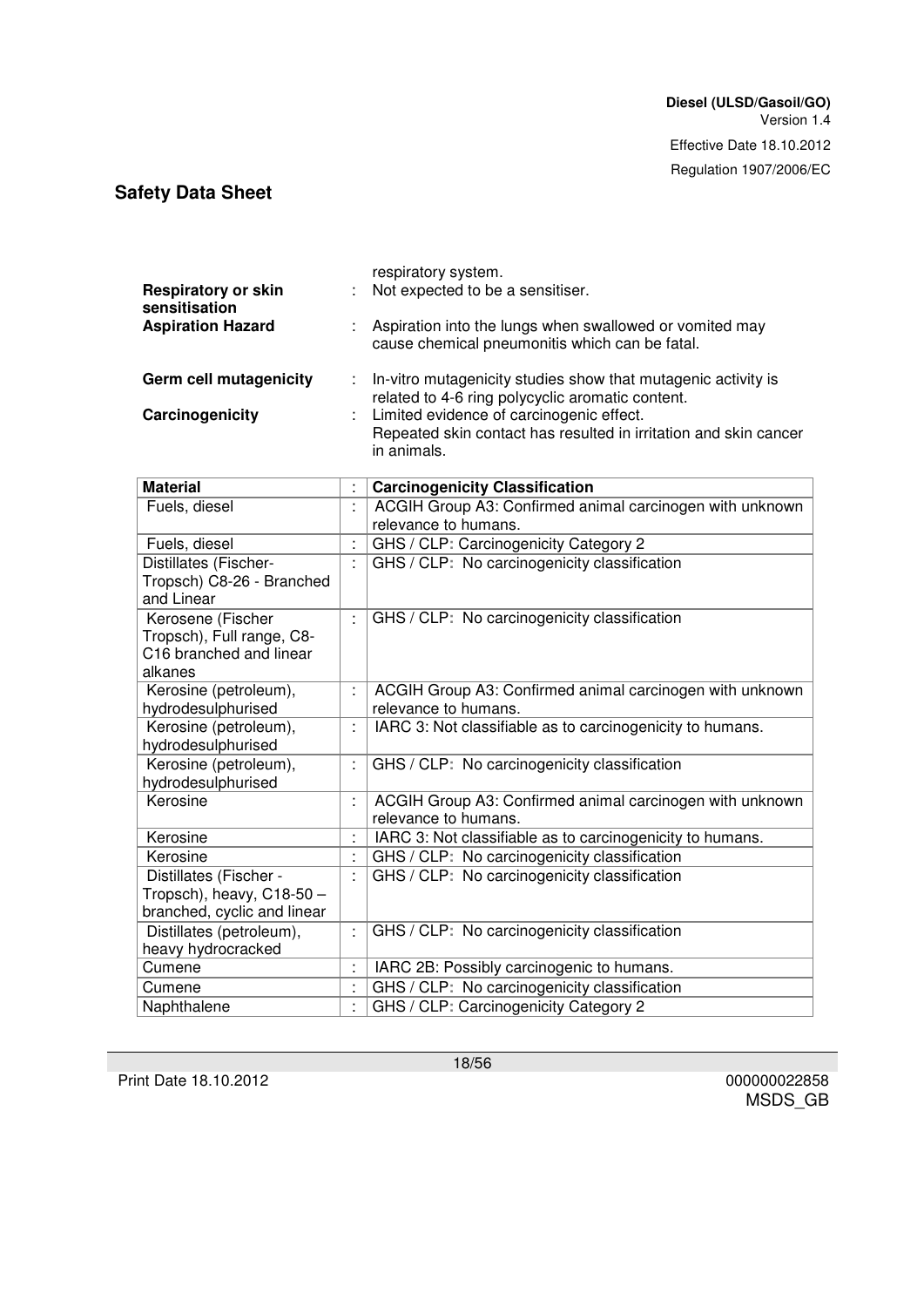| <b>Reproductive and</b><br><b>Developmental Toxicity</b> | : Not expected to impair fertility. Not expected to be a<br>developmental toxicant.        |
|----------------------------------------------------------|--------------------------------------------------------------------------------------------|
| Summary on evaluation of the CMR properties              |                                                                                            |
| Carcinogenicity                                          | : This product does not meet the criteria for classification in<br>categories 1A/1B.,      |
| <b>Mutagenicity</b>                                      | : This product does not meet the criteria for classification in<br>categories 1A/1B.       |
| <b>Reproductive Toxicity</b><br>(fertility)              | : This product does not meet the criteria for classification in<br>categories 1A/1B.       |
| Specific target organ<br>toxicity - repeated<br>exposure | : Causes damage to organs through prolonged or repeated<br>exposure. Blood. Thymus. Liver. |
| <b>Additional Information</b>                            | : Classifications by other authorities under varying regulatory<br>frameworks may exist.   |

#### **SECTION 12. ECOLOGICAL INFORMATION**

| <b>Basis for Assessment</b>                     |   | Information given is based on a knowledge of the components<br>and the ecotoxicology of similar products. Fuels are typically<br>made from blending several refinery streams. Ecotoxicological<br>studies have been carried out on a variety of hydrocarbon<br>blends and streams but not those containing additives. Unless<br>indicated otherwise, the data presented is representative of the<br>product as a whole, rather than for individual component(s). |
|-------------------------------------------------|---|------------------------------------------------------------------------------------------------------------------------------------------------------------------------------------------------------------------------------------------------------------------------------------------------------------------------------------------------------------------------------------------------------------------------------------------------------------------|
| <b>12.1 Toxicity</b>                            |   |                                                                                                                                                                                                                                                                                                                                                                                                                                                                  |
| <b>Acute Toxicity</b>                           |   | Expected to be toxic: LL/EL/IL50 $> 1$ <= 10 mg/l (to aquatic<br>organisms) LL/EL50 expressed as the nominal amount of<br>product required to prepare aqueous test extract.                                                                                                                                                                                                                                                                                      |
| <b>Fish</b>                                     |   | Expected to be toxic: LL/EL/IL50 $> 1$ <= 10 mg/l                                                                                                                                                                                                                                                                                                                                                                                                                |
| <b>Aquatic crustacea</b>                        |   | Expected to be toxic: LL/EL/IL50 $> 1$ <= 10 mg/l                                                                                                                                                                                                                                                                                                                                                                                                                |
| Algae/aquatic plants                            | ÷ | Expected to be toxic: LL/EL/IL50 $> 1$ <= 10 mg/l                                                                                                                                                                                                                                                                                                                                                                                                                |
| <b>Microorganisms</b>                           |   | Expected to be harmful: LL/EL/IL50 > 10 $\le$ 100 mg/l                                                                                                                                                                                                                                                                                                                                                                                                           |
| <b>Chronic Toxicity</b>                         |   |                                                                                                                                                                                                                                                                                                                                                                                                                                                                  |
| <b>Fish</b>                                     | ÷ | NOEC/NOEL expected to be $> 1.0 - \le 10$ mg/l                                                                                                                                                                                                                                                                                                                                                                                                                   |
| <b>Aquatic crustacea</b>                        |   | NOEC/NOEL expected to be $> 1.0 - \le 10$ mg/l                                                                                                                                                                                                                                                                                                                                                                                                                   |
| 12.2 Persistence and<br>degradability           |   | Major constituents are inherently biodegradable. The volatile<br>constituents will oxidize rapidly by photochemical reactions in<br>air.                                                                                                                                                                                                                                                                                                                         |
| <b>12.3 Bioaccumulative</b><br><b>Potential</b> |   | Contains constituents with the potential to bioaccumulate. Log<br>$Kow > = 4$                                                                                                                                                                                                                                                                                                                                                                                    |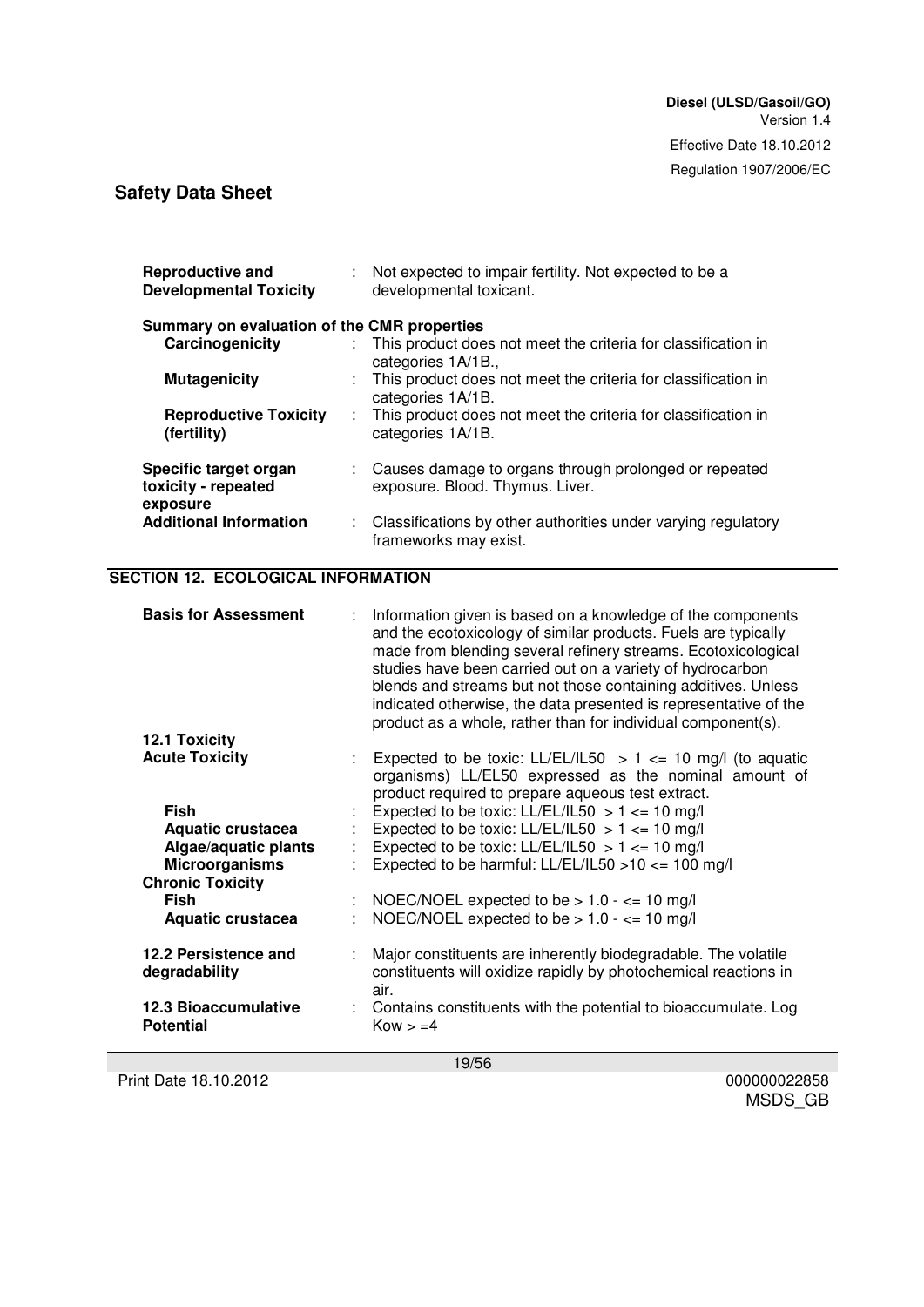| 12.4 Mobility in Soil                           | : Partly evaporates from water or soil surfaces, but a significant<br>proportion will remain after one day. Large volumes may<br>penetrate soil and could contaminate groundwater. Contains<br>volatile components. Floats on water. |
|-------------------------------------------------|--------------------------------------------------------------------------------------------------------------------------------------------------------------------------------------------------------------------------------------|
| 12.5 Result of PBT and<br><b>vPvB</b> assesment | : This mixture does not contain any REACH registered<br>substances that are assessed to be a PBT or a vPvB.                                                                                                                          |
| <b>12.6 Other Adverse</b><br><b>Effects</b>     | : Films formed on water may affect oxygen transfer and damage<br>organisms.                                                                                                                                                          |

#### **SECTION 13. DISPOSAL CONSIDERATIONS**

#### **13.1 Waste Treatment Methods**

| <b>Material Disposal</b>  | Recover or recycle if possible. It is the responsibility of the<br>waste generator to determine the toxicity and physical<br>properties of the material generated to determine the proper<br>waste classification and disposal methods in compliance with<br>applicable regulations. Do not dispose into the environment, in<br>drains or in water courses. Do not dispose of tank water<br>bottoms by allowing them to drain into the ground. This will<br>result in soil and groundwater contamination. Waste arising<br>from a spillage or tank cleaning should be disposed of in |
|---------------------------|--------------------------------------------------------------------------------------------------------------------------------------------------------------------------------------------------------------------------------------------------------------------------------------------------------------------------------------------------------------------------------------------------------------------------------------------------------------------------------------------------------------------------------------------------------------------------------------|
| <b>Container Disposal</b> | accordance with prevailing regulations, preferably to a<br>recognised collector or contractor. The competence of the<br>collector or contractor should be established beforehand.<br>Send to drum recoverer or metal reclaimer. Drain container<br>thoroughly. After draining, vent in a safe place away from                                                                                                                                                                                                                                                                        |
|                           | sparks and fire. Residues may cause an explosion hazard if<br>heated above the flash point. Do not puncture, cut or weld<br>uncleaned drums. Do not pollute the soil, water or environment<br>with the waste container. Comply with any local recovery or<br>waste disposal regulations.                                                                                                                                                                                                                                                                                             |
| <b>Local Legislation</b>  | EU Waste Disposal Code (EWC): 13 07 01 fuel oil and diesel.<br>The number given to waste is associated with the appropriate<br>usage. The user must decide if their particular use results in<br>another waste code being assigned.<br>Disposal should be in accordance with applicable regional,<br>national, and local laws and regulations. Local regulations may                                                                                                                                                                                                                 |
|                           | 20/56                                                                                                                                                                                                                                                                                                                                                                                                                                                                                                                                                                                |
| Print Date 18.10.2012     | 000000022858                                                                                                                                                                                                                                                                                                                                                                                                                                                                                                                                                                         |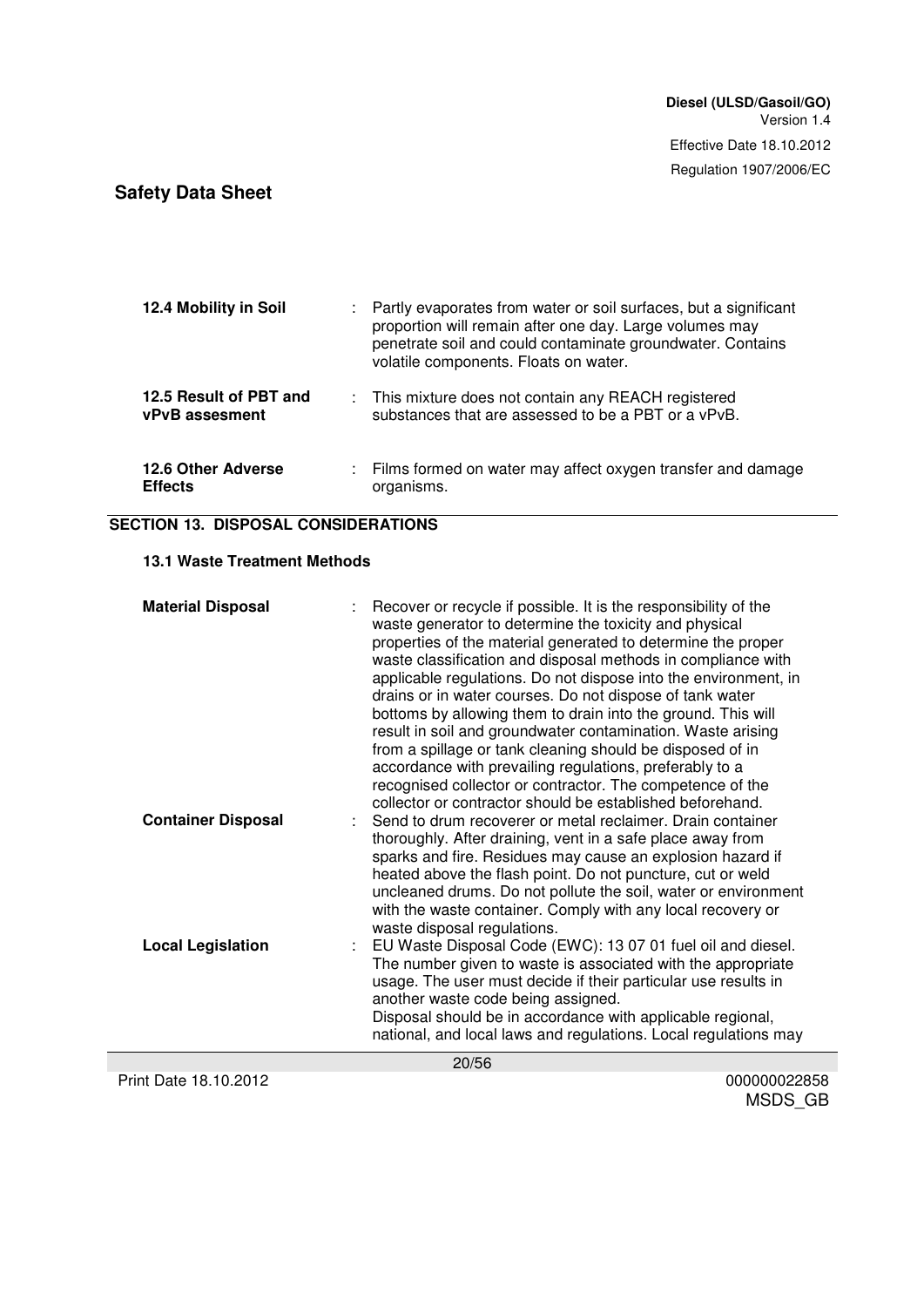be more stringent than regional or national requirements and must be in compliance. Hazardous Waste (England and Wales) Regulations 2005.

#### **SECTION 14. TRANSPORT INFORMATION**

| Land transport (ADR/RID):            |           |                                                                                                                                                                                    |
|--------------------------------------|-----------|------------------------------------------------------------------------------------------------------------------------------------------------------------------------------------|
| <b>ADR</b><br>14.1 UN number         |           | : 1202                                                                                                                                                                             |
| 14.2 UN proper shipping              | ÷.        | <b>DIESEL FUEL</b>                                                                                                                                                                 |
| name                                 |           |                                                                                                                                                                                    |
| 14.3 Transport hazard                |           | 3                                                                                                                                                                                  |
| class(es)                            |           |                                                                                                                                                                                    |
| 14.4 Packing group                   |           | $\mathbf{III}$                                                                                                                                                                     |
| Danger label (primary risk)          |           | 3                                                                                                                                                                                  |
| 14.5 Environmental                   |           | Yes                                                                                                                                                                                |
| hazards                              |           |                                                                                                                                                                                    |
| 14.6 Special precautions for<br>user | $\sim 10$ | Special Precautions: Refer to Chapter 7, Handling & Storage,<br>for special precautions which a user needs to be aware of or<br>needs to comply with in connection with transport. |
|                                      |           |                                                                                                                                                                                    |
| <b>RID</b><br>14.1 UN number         |           | 1202                                                                                                                                                                               |
| 14.2 UN proper shipping              | ÷         | <b>DIESEL FUEL</b>                                                                                                                                                                 |
| name                                 |           |                                                                                                                                                                                    |
| 14.3 Transport hazard                |           | 3                                                                                                                                                                                  |
| class(es)                            |           |                                                                                                                                                                                    |
| 14.4 Packing group                   |           | $\mathbf{III}$                                                                                                                                                                     |
| Danger label (primary risk)          |           | 3                                                                                                                                                                                  |
| 14.5 Environmental                   |           | Yes                                                                                                                                                                                |
| hazards                              |           |                                                                                                                                                                                    |
| 14.6 Special precautions for<br>user | ÷         | Special Precautions: Refer to Chapter 7, Handling & Storage,<br>for special precautions which a user needs to be aware of or<br>needs to comply with in connection with transport. |
| Sea transport (IMDG Code):           |           |                                                                                                                                                                                    |
| 14.1 UN number                       |           | <b>UN 1202</b>                                                                                                                                                                     |
| 14.2 UN proper shipping              |           | <b>DIESEL FUEL</b>                                                                                                                                                                 |
| name                                 |           |                                                                                                                                                                                    |
| 14.3 Transport hazard                |           | 3                                                                                                                                                                                  |
| class(es)                            |           |                                                                                                                                                                                    |
| 14.4 Packing group                   |           | Ш                                                                                                                                                                                  |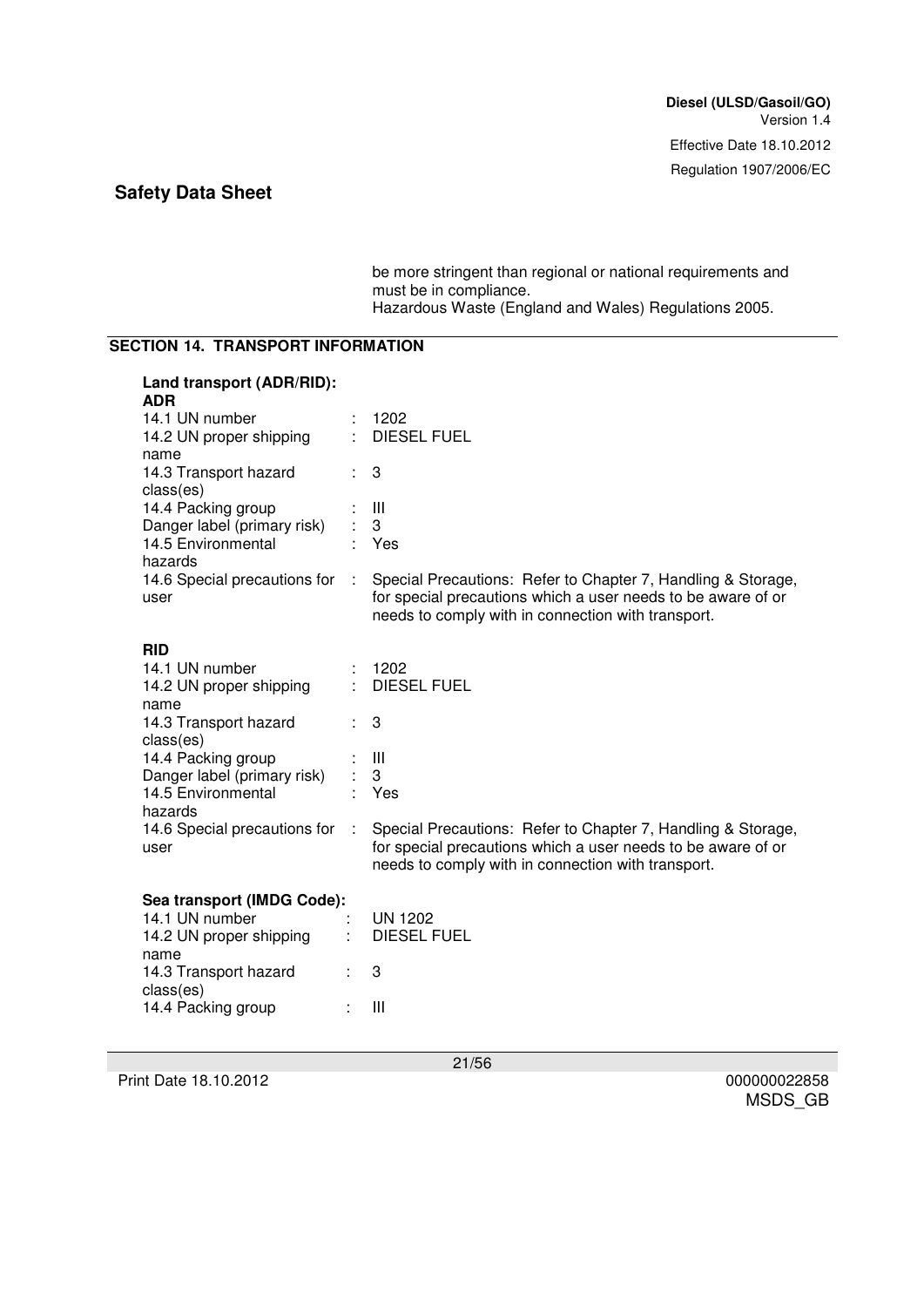| 14.5 Environmental<br>hazards                                                 |                       | : Yes. Marine Pollutant                                                                                                                                                            |  |
|-------------------------------------------------------------------------------|-----------------------|------------------------------------------------------------------------------------------------------------------------------------------------------------------------------------|--|
| 14.6 Special precautions for<br>user                                          | ÷.                    | Special Precautions: Refer to Chapter 7, Handling & Storage,<br>for special precautions which a user needs to be aware of or<br>needs to comply with in connection with transport. |  |
| Air transport (IATA):                                                         |                       |                                                                                                                                                                                    |  |
| 14.1 UN number                                                                |                       | : 1202                                                                                                                                                                             |  |
| 14.2 UN proper shipping<br>name                                               |                       | : Diesel fuel                                                                                                                                                                      |  |
| 14.3 Transport hazard<br>class(es)                                            | $\therefore$ 3        |                                                                                                                                                                                    |  |
| 14.4 Packing group                                                            |                       | : III                                                                                                                                                                              |  |
| 14.6 Special precautions for<br>user                                          | ÷.                    | Special Precautions: Refer to Chapter 7, Handling & Storage,<br>for special precautions which a user needs to be aware of or<br>needs to comply with in connection with transport. |  |
| 14.7 Transport in bulk according to Annex II of MARPOL 73/78 and the IBC Code |                       |                                                                                                                                                                                    |  |
| <b>Pollution Category</b>                                                     |                       | Not applicable.                                                                                                                                                                    |  |
| Ship Type                                                                     |                       | Not applicable.                                                                                                                                                                    |  |
| <b>Product Name</b>                                                           | $\mathbb{N}^{\times}$ | Not applicable.                                                                                                                                                                    |  |
| Special Precaution                                                            |                       | Not applicable.                                                                                                                                                                    |  |
| <b>Additional Information</b>                                                 |                       | MARPOL Annex 1 rules apply for bulk shipments by sea.                                                                                                                              |  |

#### **SECTION 15. REGULATORY INFORMATION**

The regulatory information is not intended to be comprehensive. Other regulations may apply to this material.

#### **15.1 Safety, health and environmental regulations/legislation specific for the substance or mixture**

#### **Other regulatory Information**

| Recommended<br><b>Restrictions on Use</b><br>(Advice Against) | : This product must not be used in applications other than those<br>recommended in Section 1, without first seeking the advice of<br>the supplier. This product is not to be used as a solvent or<br>cleaning agent; for lighting or brightening fires; as a skin<br>cleanser. |
|---------------------------------------------------------------|--------------------------------------------------------------------------------------------------------------------------------------------------------------------------------------------------------------------------------------------------------------------------------|
|                                                               |                                                                                                                                                                                                                                                                                |

Other Information : Environmental Protection Act 1990 (as amended).

Print Date 18.10.2012 000000022858

22/56

MSDS\_GB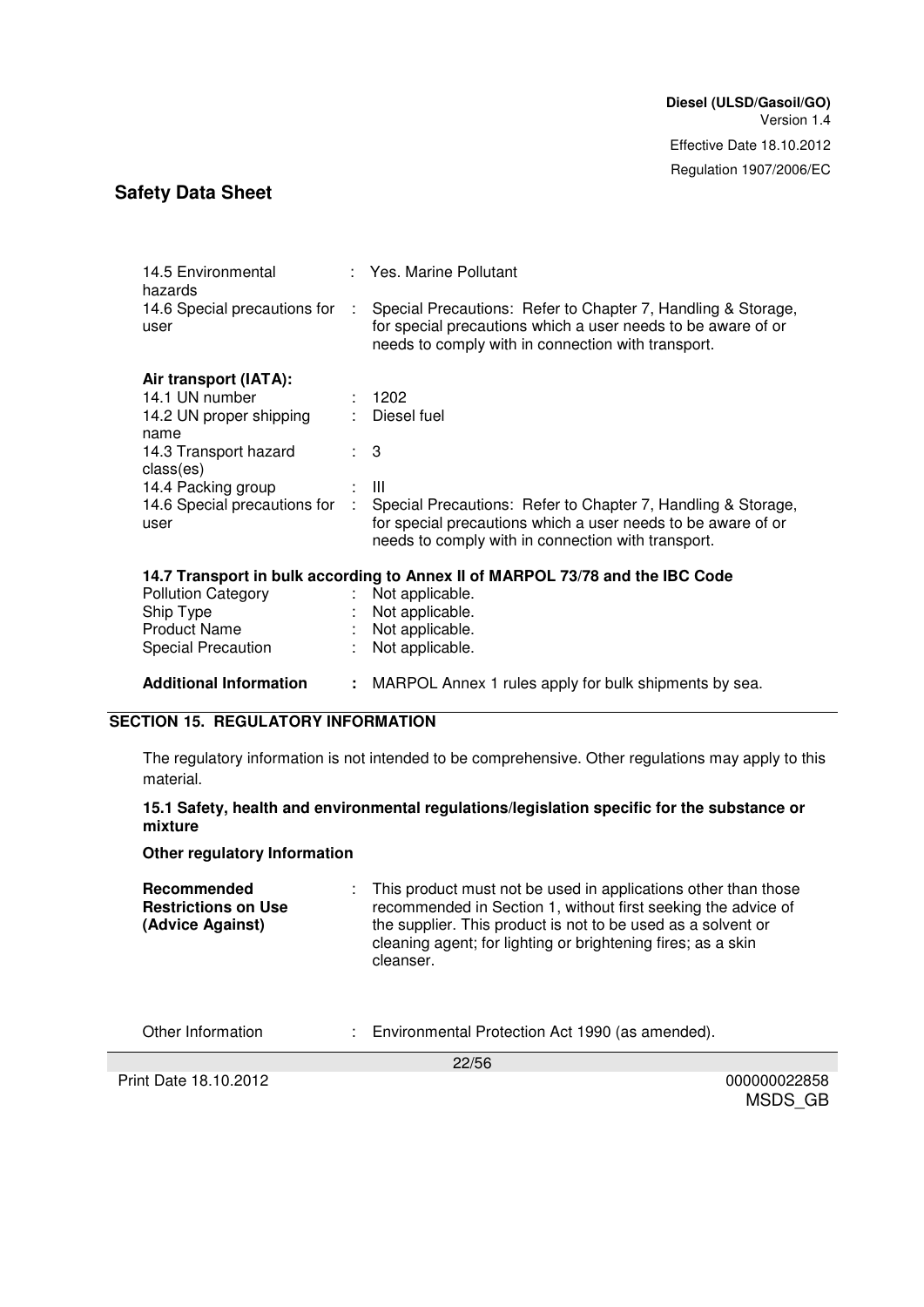Regulation 1907/2006/EC

# **Safety Data Sheet**

|                                                  | Health and Safety at Work etc. Act 1974.<br>Consumers Protection Act 1987.<br>Pollution Prevention and Control Act 1999.<br>Environment Act 1995.<br>Factories Act 1961.<br>The Carriage of Dangerous Goods and Use of Transportable<br>Pressure Equipment (Amendment) Regulations 2011.<br>Chemicals (Hazard Information and Packaging for Supply)<br>Regulations 2009.<br>Control of Substances Hazardous to Health Regulations 2002<br>(as amended).<br>Merchant Shipping (Dangerous Goods and Marine Pollutants)<br>Regulations 1997.<br>Reporting of Injuries, Diseases and Dangerous Occurrences<br>Regulations 1995 (as amended).<br>Personal Protective Equipment Regulations 2002.<br>Personal Protective Equipment at Work Regulations 1992.<br>Hazardous Waste (England and Wales) Regulations 2005(as<br>amended).<br>Control of Major Accident Hazards Regulations 1999 (as<br>amended).<br>Renewable Transport Fuel Obligations Order 2007 (as<br>amended).<br>Energy Act 2011.<br>Environmental Permitting (England and Wales) Regulations<br>2010 (as amended).<br>Waste (England and Wales) Regulations 2011 (as amended).<br>Planning (Hazardous Substances) Act 1990 and associated<br>regulations.<br>The Environmental Protection (Controls on Ozone-Depleting<br>Substances) Regulations 2011. |
|--------------------------------------------------|----------------------------------------------------------------------------------------------------------------------------------------------------------------------------------------------------------------------------------------------------------------------------------------------------------------------------------------------------------------------------------------------------------------------------------------------------------------------------------------------------------------------------------------------------------------------------------------------------------------------------------------------------------------------------------------------------------------------------------------------------------------------------------------------------------------------------------------------------------------------------------------------------------------------------------------------------------------------------------------------------------------------------------------------------------------------------------------------------------------------------------------------------------------------------------------------------------------------------------------------------------------------------------------------------------------------|
| <b>15.2 Chemical Safety</b><br><b>Assessment</b> | IARC has classified diesel exhaust emissions as a Class 1<br>carcinogen - carcinogenic to humans. Steps should be taken<br>to prevent personal exposure to diesel exhaust emissions.<br>A Chemical Safety Assessment was performed for all<br>substances of this product.                                                                                                                                                                                                                                                                                                                                                                                                                                                                                                                                                                                                                                                                                                                                                                                                                                                                                                                                                                                                                                            |

#### **SECTION 16. OTHER INFORMATION**

**R-phrase(s)**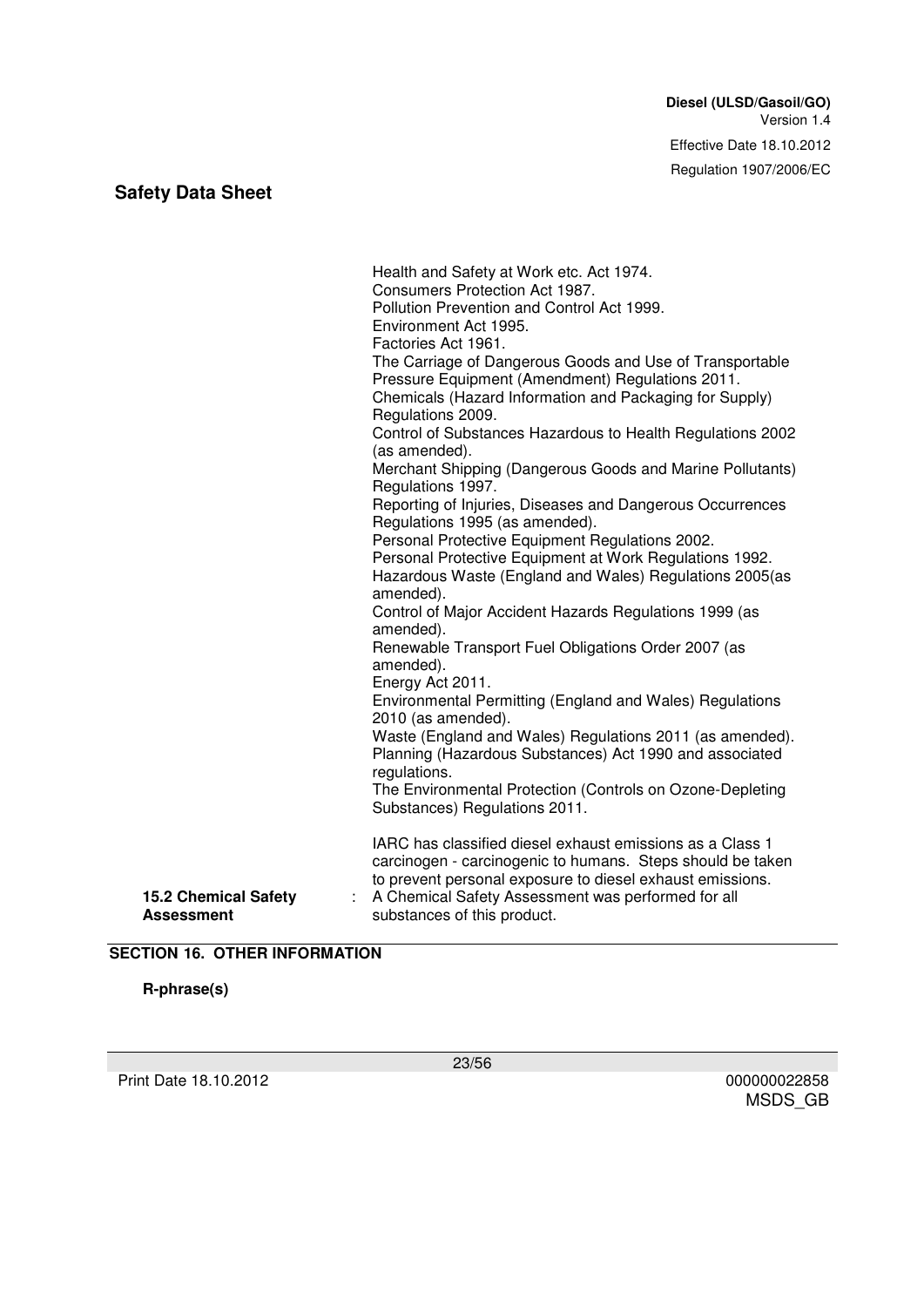Regulation 1907/2006/EC

#### **Safety Data Sheet**

| R <sub>10</sub>              | Flammable.                                                                                     |
|------------------------------|------------------------------------------------------------------------------------------------|
| R <sub>20</sub>              | Harmful by inhalation.                                                                         |
| R <sub>38</sub>              | Irritating to skin.                                                                            |
| R40                          | Limited evidence of carcinogenic effect.                                                       |
| R51/53                       | Toxic to aquatic organisms, may cause long-term adverse effects in the aquatic<br>environment. |
| R65                          | Harmful: may cause lung damage if swallowed.                                                   |
| R66                          | Repeated exposure may cause skin dryness or cracking.                                          |
| <b>CLP Hazard Statements</b> |                                                                                                |

- H226 Flammable liquid and vapour.<br>H304 May be fatal if swallowed and
- H304 May be fatal if swallowed and enters airways.<br>H315 Causes skin irritation.
- Causes skin irritation.
- Harmful if inhaled.<br>
H336 May cause drowsin
- May cause drowsiness or dizziness.
- H351 Suspected of causing cancer.
- H373 May cause damage to organs or organ systems through prolonged or repeated exposure.
- H401 Toxic to aquatic life.
- H411 Toxic to aquatic life with long lasting effects.

| Identified Uses according to the Use Descriptor System<br>Uses - Worker |   |                                                                     |
|-------------------------------------------------------------------------|---|---------------------------------------------------------------------|
| Title                                                                   | ÷ | Manufacture of substance- Industrial                                |
| Uses - Worker<br>Title                                                  | ÷ | Use as an intermediate- Industrial                                  |
| Uses - Worker<br>Title                                                  | ٠ | Distribution of substance- Industrial                               |
| Uses - Worker<br>Title                                                  | ÷ | Formulation & (re)packing of substances and mixtures-<br>Industrial |
| Uses - Worker<br>Title<br>Use as a fuel- Industrial<br>٠                |   |                                                                     |
| 24/56                                                                   |   |                                                                     |

Print Date 18.10.2012 000000022858

24/56

MSDS\_GB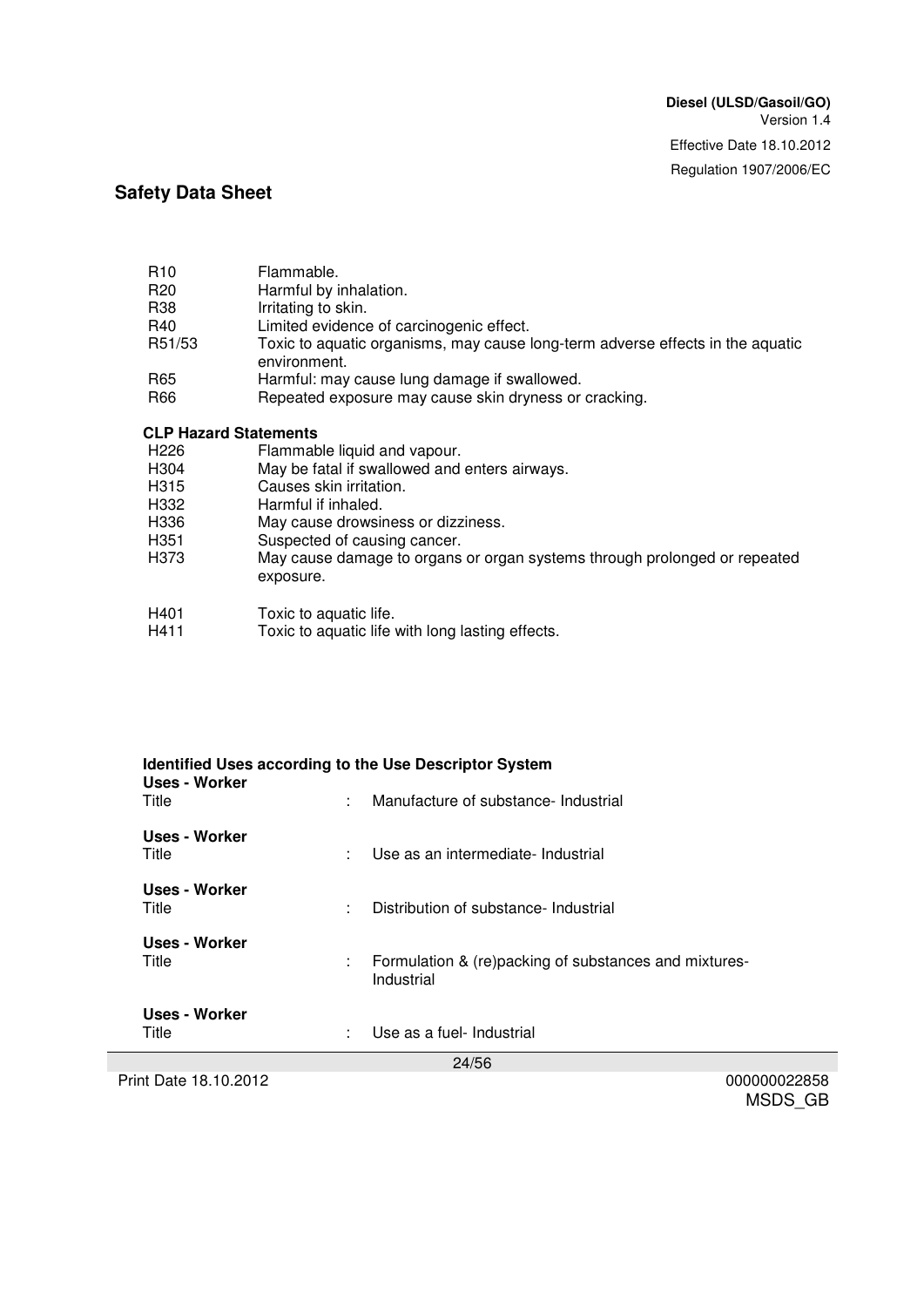| <b>Uses - Worker</b><br>Title<br>Identified Uses according to the Use Descriptor System<br>Uses - Consumer |   | Use as a fuel- Professional                                                                                                                                                                                                                                                                                                                                                                                                                                                                                                                                                                                                                            |
|------------------------------------------------------------------------------------------------------------|---|--------------------------------------------------------------------------------------------------------------------------------------------------------------------------------------------------------------------------------------------------------------------------------------------------------------------------------------------------------------------------------------------------------------------------------------------------------------------------------------------------------------------------------------------------------------------------------------------------------------------------------------------------------|
| Title                                                                                                      |   | Use as a fuel<br>- Consumer                                                                                                                                                                                                                                                                                                                                                                                                                                                                                                                                                                                                                            |
| <b>Additional Information</b>                                                                              |   | This document contains important information to ensure the<br>safe storage, handling and use of this product. The information<br>in this document should be brought to the attention of the<br>person in your organisation responsible for advising on safety<br>matters.                                                                                                                                                                                                                                                                                                                                                                              |
| <b>Other Information</b>                                                                                   |   |                                                                                                                                                                                                                                                                                                                                                                                                                                                                                                                                                                                                                                                        |
| <b>Further Information</b>                                                                                 | ÷ | This product is intended for use in closed systems only.                                                                                                                                                                                                                                                                                                                                                                                                                                                                                                                                                                                               |
|                                                                                                            |   | This mixture does not contain any REACH registered<br>substances that are assessed to be a PBT or a vPvB.                                                                                                                                                                                                                                                                                                                                                                                                                                                                                                                                              |
| <b>Abbreviations and</b><br><b>Acronyms</b>                                                                |   | Flam. Liq. = Flammable liquids<br>Asp. Tox. = Aspiration hazard<br>Acute Tox. = Acute toxicity<br>Skin Corr. = Skin corrosion/irritation<br>$Carc = Carcinogeneity$<br>STOT RE = Specific target organ toxicity - repeated exposure                                                                                                                                                                                                                                                                                                                                                                                                                    |
|                                                                                                            |   | ACGIH = American Conference of Governmental Industrial<br>Hygienists<br>$ADR = European Agreement concerning the International$<br>Carriage of Dangerous Goods by Road<br>AICS = Australian Inventory of Chemical Substances<br>ASTM = American Society for Testing and Materials<br>BEL = Biological exposure limits<br>BTEX = Benzene, Toluene, Ethylbenzene, Xylenes<br>CAS = Chemical Abstracts Service<br>CEFIC = European Chemical Industry Council<br>CLP = Classification Packaging and Labelling<br>COC = Cleveland Open-Cup<br>DIN = Deutsches Institut fur Normung<br>DMEL = Derived Minimal Effect Level<br>DNEL = Derived No Effect Level |
|                                                                                                            |   | DSL = Canada Domestic Substance List                                                                                                                                                                                                                                                                                                                                                                                                                                                                                                                                                                                                                   |
|                                                                                                            |   | 25/56                                                                                                                                                                                                                                                                                                                                                                                                                                                                                                                                                                                                                                                  |

Print Date 18.10.2012 000000022858

MSDS\_GB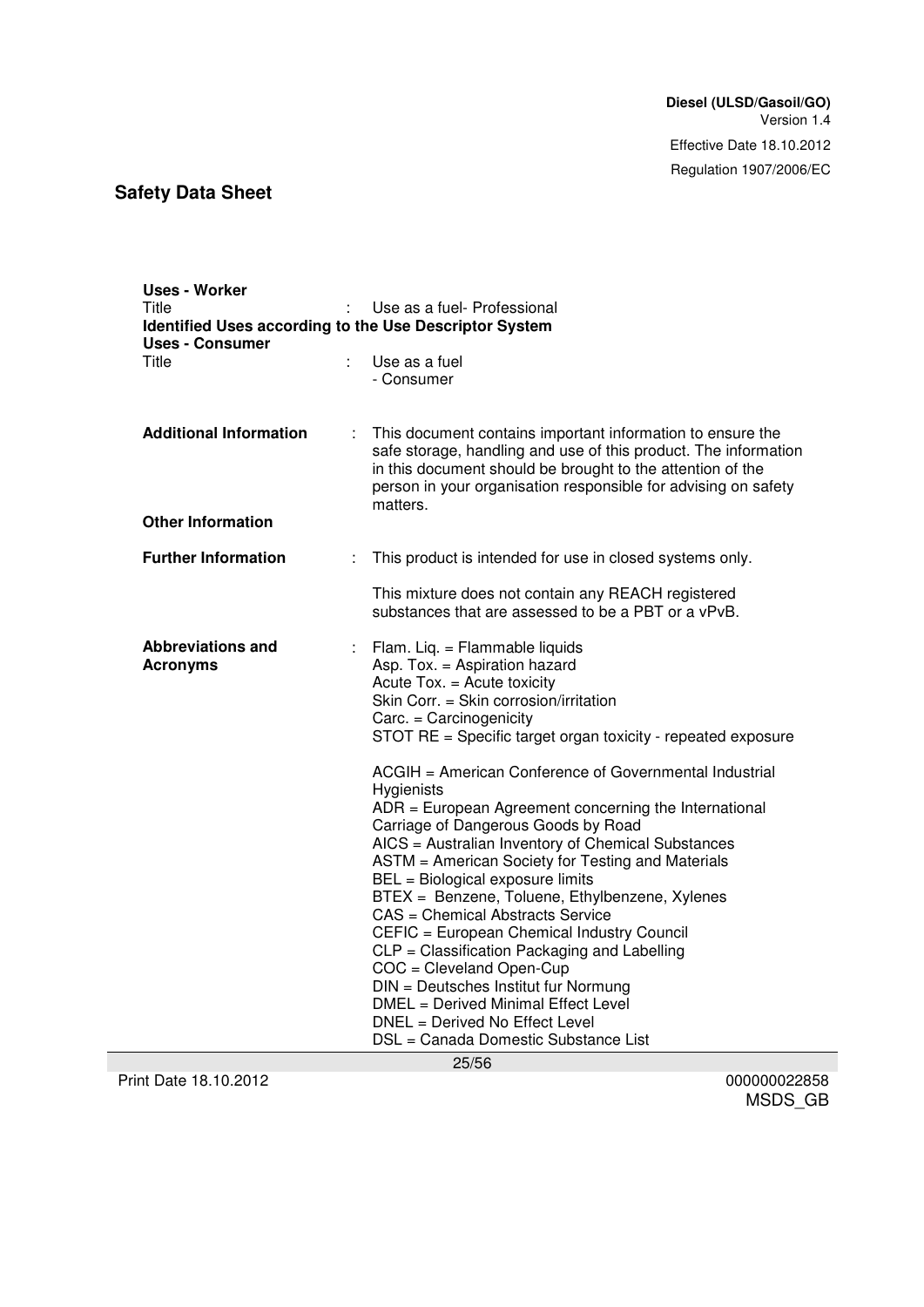#### Regulation 1907/2006/EC

#### **Safety Data Sheet**

EC = European Commission EC50 = Effective Concentration fifty ECETOC = European Center on Ecotoxicology and Toxicology Of Chemicals ECHA = European Chemicals Agency EH40 WEL = UK Environmental Hygiene Guidance Note 40 - Workplace Exposure Limit (GB only) EINECS = The European Inventory of Existing Commercial Chemical Substances EL50 = Effective Loading fifty ENCS = Japanese Existing and New Chemical Substances Inventory EWC = European Waste Code GHS = Globally Harmonised System of Classification and Labelling of Chemicals IARC = International Agency for Research on Cancer IATA = International Air Transport Association IC50 = Inhibitory Concentration fifty IL50 = Inhibitory Level fifty IMDG = International Maritime Dangerous Goods INV = Chinese Chemicals Inventory IP346 = Institute of Petroleum test method  $N^{\circ}$ 346 for the determination of polycyclic aromatics DMSO-extractables KECI = Korea Existing Chemicals Inventory LC50 = Lethal Concentration fifty LD50 = Lethal Dose fifty per cent. LL/EL/IL = Lethal Loading/Effective Loading/Inhibitory loading LL50 = Lethal Loading fifty MARPOL = International Convention for the Prevention of Pollution From Ships NOEC/NOEL = No Observed Effect Concentration / No Observed Effect Level OE\_HPV = Occupational Exposure - High Production Volume PBT = Persistent, Bioaccumulative and Toxic PICCS = Philippine Inventory of Chemicals and Chemical Substances PNEC = Predicted No Effect Concentration REACH = Registration Evaluation And Authorisation Of Chemicals RID = Regulations Relating to International Carriage of Dangerous Goods by Rail SKIN DES = Skin Designation STEL = Short term exposure limit TRA = Targeted Risk Assessment

26/56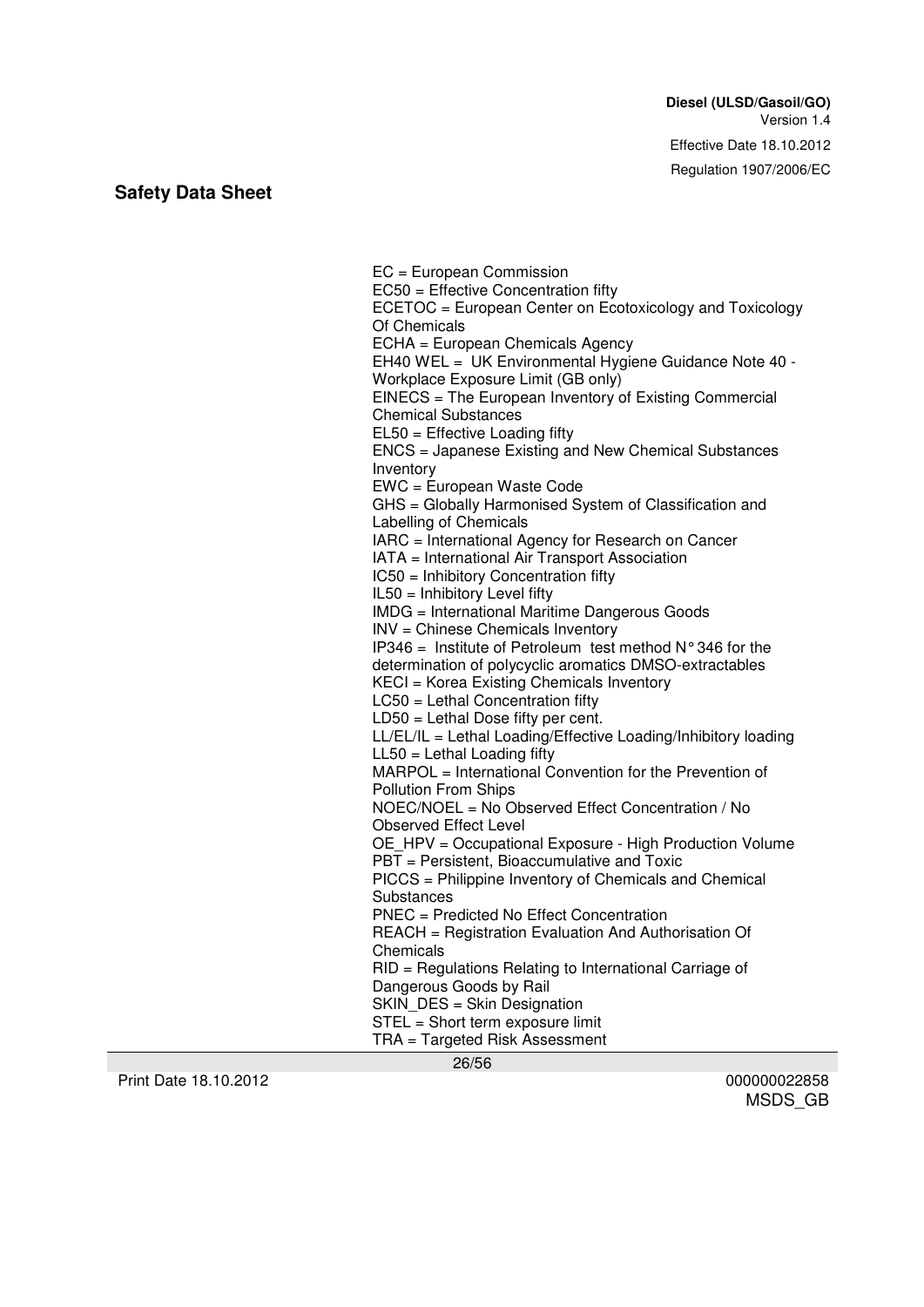|                                                   | TSCA = US Toxic Substances Control Act<br>$TWA = Time-Weighted Average$<br>vPvB = very Persistent and very Bioaccumulative                                                                                                                                                |
|---------------------------------------------------|---------------------------------------------------------------------------------------------------------------------------------------------------------------------------------------------------------------------------------------------------------------------------|
| Key literature references<br>and sources for data | The quoted data are from, but not limited to, one or more<br>sources of information (e.g. toxicological data from Shell Health<br>Services, material suppliers' data, CONCAWE, EU IUCLID<br>date base, EC 1272 regulation, etc).                                          |
| <b>SDS Distribution</b>                           | The information in this document should be made available to<br>all who may handle the product.                                                                                                                                                                           |
| <b>SDS Version Number</b>                         | 1.4                                                                                                                                                                                                                                                                       |
| <b>SDS Effective Date</b>                         | : 18.10.2012                                                                                                                                                                                                                                                              |
| <b>SDS Revisions</b>                              | $\therefore$ A vertical bar ( ) in the left margin indicates an amendment<br>from the previous version.                                                                                                                                                                   |
| <b>SDS Regulation</b>                             | Regulation 1907/2006/EC as amended by Regulation (EU)<br>453/2010                                                                                                                                                                                                         |
| <b>Disclaimer</b>                                 | This information is based on our current knowledge and is<br>intended to describe the product for the purposes of health,<br>safety and environmental requirements only. It should not<br>therefore be construed as guaranteeing any specific property<br>of the product. |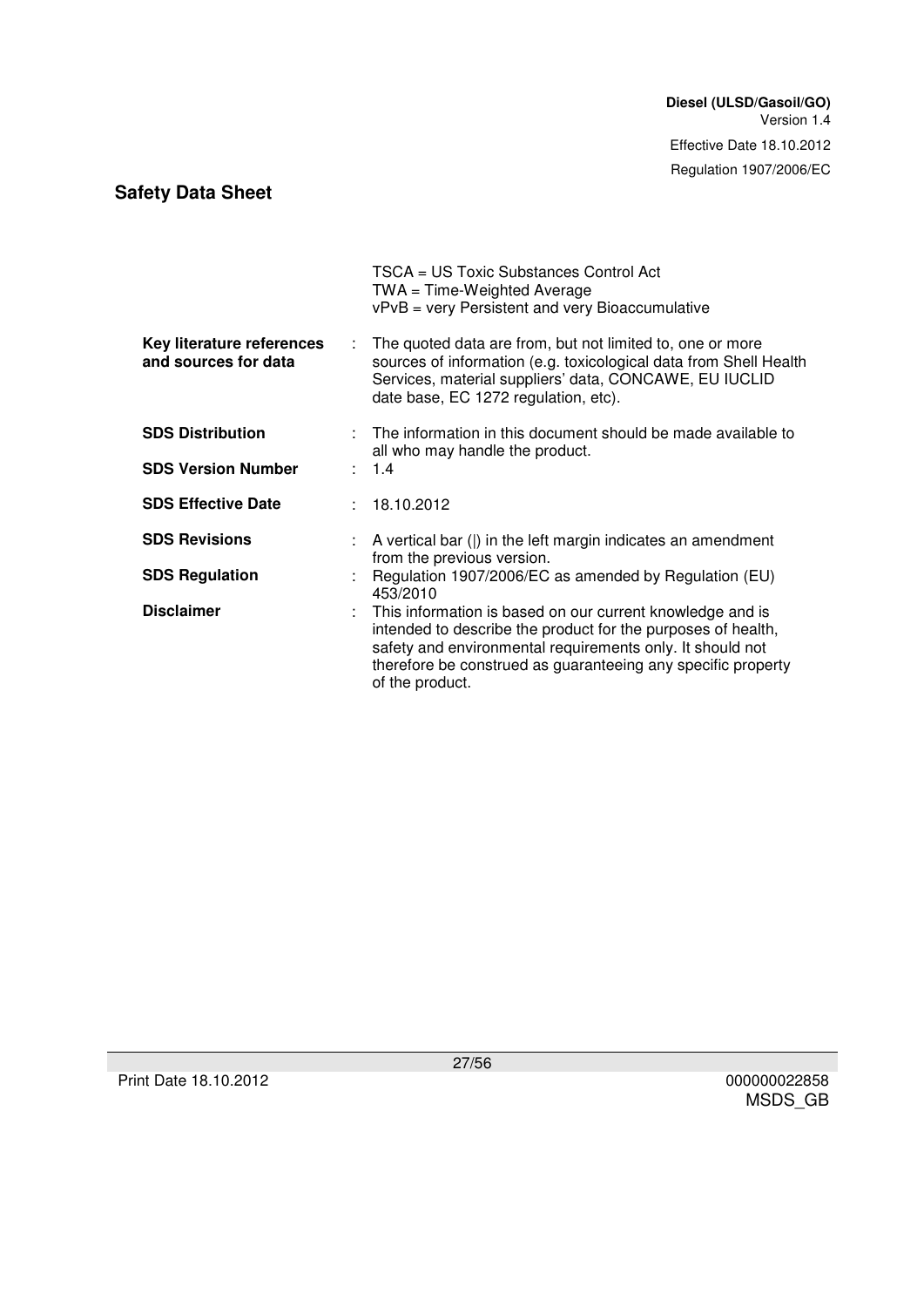# **Exposure Scenario - Worker**

| Gas Oils (vacuum, hydrocracked and distillate fuels) |                                                                                                                                                                                                                                                                                                |  |  |
|------------------------------------------------------|------------------------------------------------------------------------------------------------------------------------------------------------------------------------------------------------------------------------------------------------------------------------------------------------|--|--|
| <b>SECTION 1</b>                                     | <b>EXPOSURE SCENARIO TITLE</b>                                                                                                                                                                                                                                                                 |  |  |
| <b>Title</b>                                         | Manufacture of substance - Industrial                                                                                                                                                                                                                                                          |  |  |
| Use Descriptor                                       | Sector of Use: SU 3, SU8, SU9<br>Process Categories: PROC 1, PROC 2, PROC 3, PROC 4,<br>PROC 8a, PROC 8b, PROC 15<br><b>Environmental Release Categories: ERC 1, ERC 4,</b><br>ESVOC SpERC 1.1.v1                                                                                              |  |  |
| <b>Scope of process</b>                              | Manufacture of the substance or use as a process chemical<br>or extraction agent. Includes recycling/recovery, material<br>transfers, storage, maintenance and loading (including<br>marine vessel/barge, road/rail car and bulk container),<br>sampling and associated laboratory activities. |  |  |

| <b>SECTION 2</b> | OPERATIONAL CONDITIONS AND RISK MANAGEMENT |
|------------------|--------------------------------------------|
|                  | <b>MEASURES</b>                            |

| Section 2.1                                                                                  | <b>Control of Worker Exposure</b>                                           |  |  |
|----------------------------------------------------------------------------------------------|-----------------------------------------------------------------------------|--|--|
| <b>Product Characteristics</b>                                                               |                                                                             |  |  |
| Physical form of product                                                                     | Liquid, vapour pressure $< 0.5$ kPa at STP                                  |  |  |
| Concentration of substance<br>in product.                                                    | Covers use of substance/product up to 100% (unless stated<br>differently)., |  |  |
| <b>Frequency and Duration of Use</b>                                                         |                                                                             |  |  |
| Covers daily exposures up to 8 hours (unless stated differently).                            |                                                                             |  |  |
| <b>Other Operational Conditions affecting Exposure</b>                                       |                                                                             |  |  |
| Operation is carried out at elevated temperature $(>20\degree C$ above ambient temperature). |                                                                             |  |  |

Assumes a good basic standard of occupational hygiene has been implemented.

| <b>Contributing Scenarios</b>                     | <b>Risk Management Measures</b>                                                                                                                                                                                                                                                                                                                                                          |
|---------------------------------------------------|------------------------------------------------------------------------------------------------------------------------------------------------------------------------------------------------------------------------------------------------------------------------------------------------------------------------------------------------------------------------------------------|
| General measures<br>applicable to all activities. | Control any potential exposure using measures such as<br>contained systems, properly designed and maintained<br>facilities and a good standard of general ventilation. Drain<br>down systems and transfer lines prior to breaking<br>containment. Drain down and flush equipment where possible<br>prior to maintenance.<br>Where there is potential for exposure: Ensure relevant staff |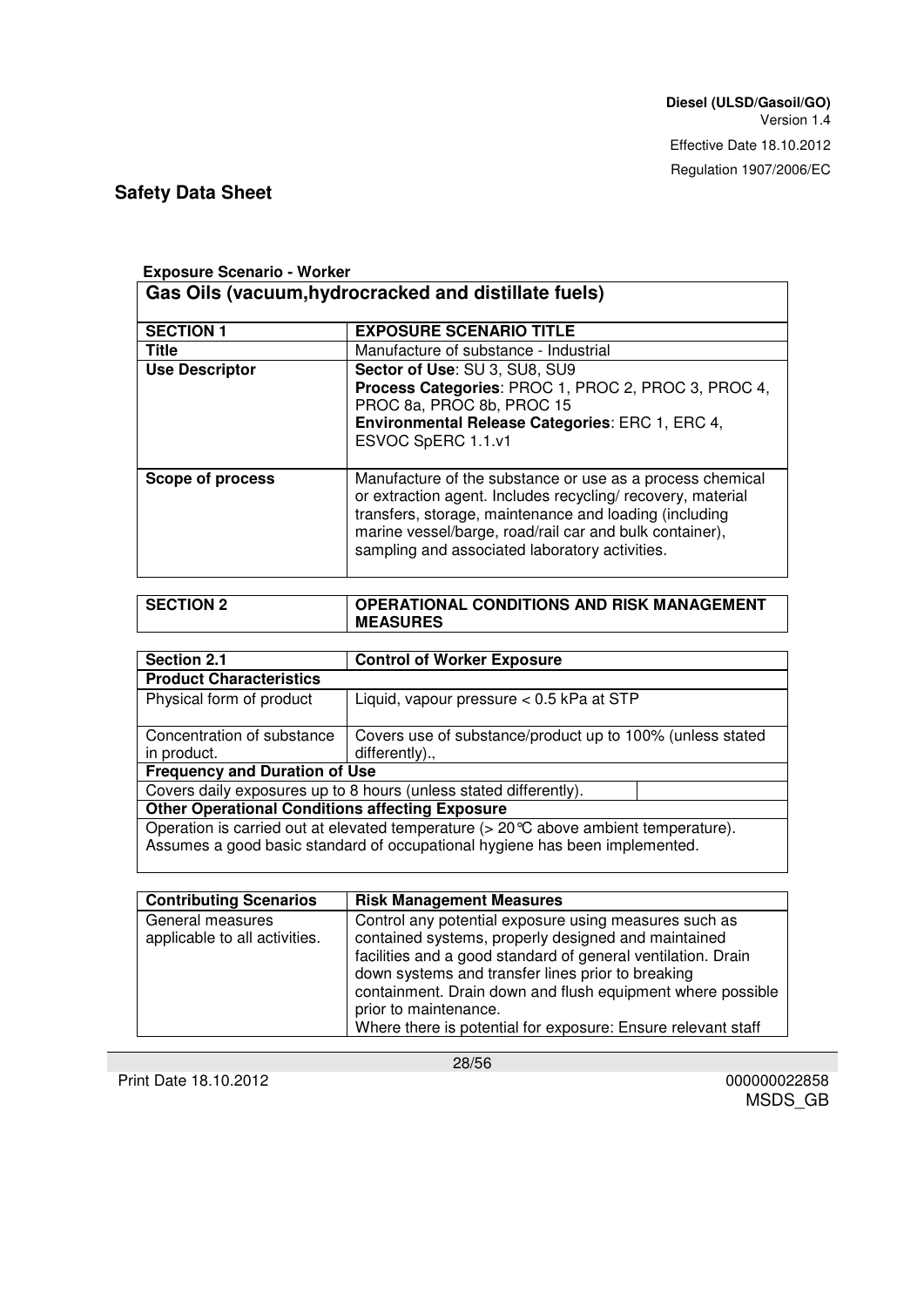|                                        | are informed of exposure potential and aware of basic actions<br>to minimise exposures; ensure suitable personal protective<br>equipment is available; clear up spills and dispose of waste in<br>accordance with regulatory requirements; monitor<br>effectiveness of control measures; provide regular health<br>surveillance as appropriate; identify and implement corrective<br>actions.          |
|----------------------------------------|--------------------------------------------------------------------------------------------------------------------------------------------------------------------------------------------------------------------------------------------------------------------------------------------------------------------------------------------------------------------------------------------------------|
| General measures (skin<br>irritants).  | Avoid direct skin contact with product. Identify potential areas<br>for indirect skin contact. Wear gloves (tested to EN374) if<br>hand contact with substance likely. Clean up<br>contamination/spills as soon as they occur. Wash off any skin<br>contamination immediately. Provide basic employee training<br>to prevent / minimise exposures and to report any skin<br>problems that may develop. |
| General exposures (closed<br>systems). | No other specific measures identified.                                                                                                                                                                                                                                                                                                                                                                 |
| General exposures (open<br>systems).   | Wear suitable gloves tested to EN374.                                                                                                                                                                                                                                                                                                                                                                  |
| Process sampling.                      | No other specific measures identified.                                                                                                                                                                                                                                                                                                                                                                 |
| Bulk closed loading and<br>unloading.  | Wear suitable gloves tested to EN374.                                                                                                                                                                                                                                                                                                                                                                  |
| Bulk open loading and<br>unloading.    | Wear suitable gloves tested to EN374.                                                                                                                                                                                                                                                                                                                                                                  |
| Equipment cleaning and<br>maintenance. | Drain down system prior to equipment break-in or<br>maintenance.<br>Wear chemically resistant gloves (tested to EN374) in<br>combination with 'basic' employee training.                                                                                                                                                                                                                               |
| Laboratory activities.                 | No other specific measures identified.                                                                                                                                                                                                                                                                                                                                                                 |
| Bulk product storage.                  | Store substance within a closed system.                                                                                                                                                                                                                                                                                                                                                                |

| <b>Section 2.2</b><br><b>Control of Environmental Exposure</b> |  |  |  |
|----------------------------------------------------------------|--|--|--|
| Substance is complex UVCB.                                     |  |  |  |
| Predominantly hydrophobic.                                     |  |  |  |
| <b>Amounts Used</b>                                            |  |  |  |
| Fraction of EU tonnage used in region:<br>0.1                  |  |  |  |
| Regional use tonnage (tonnes/year):<br>$2.8E + 07$             |  |  |  |
| Fraction of Regional tonnage used locally:<br>0.021            |  |  |  |

29/56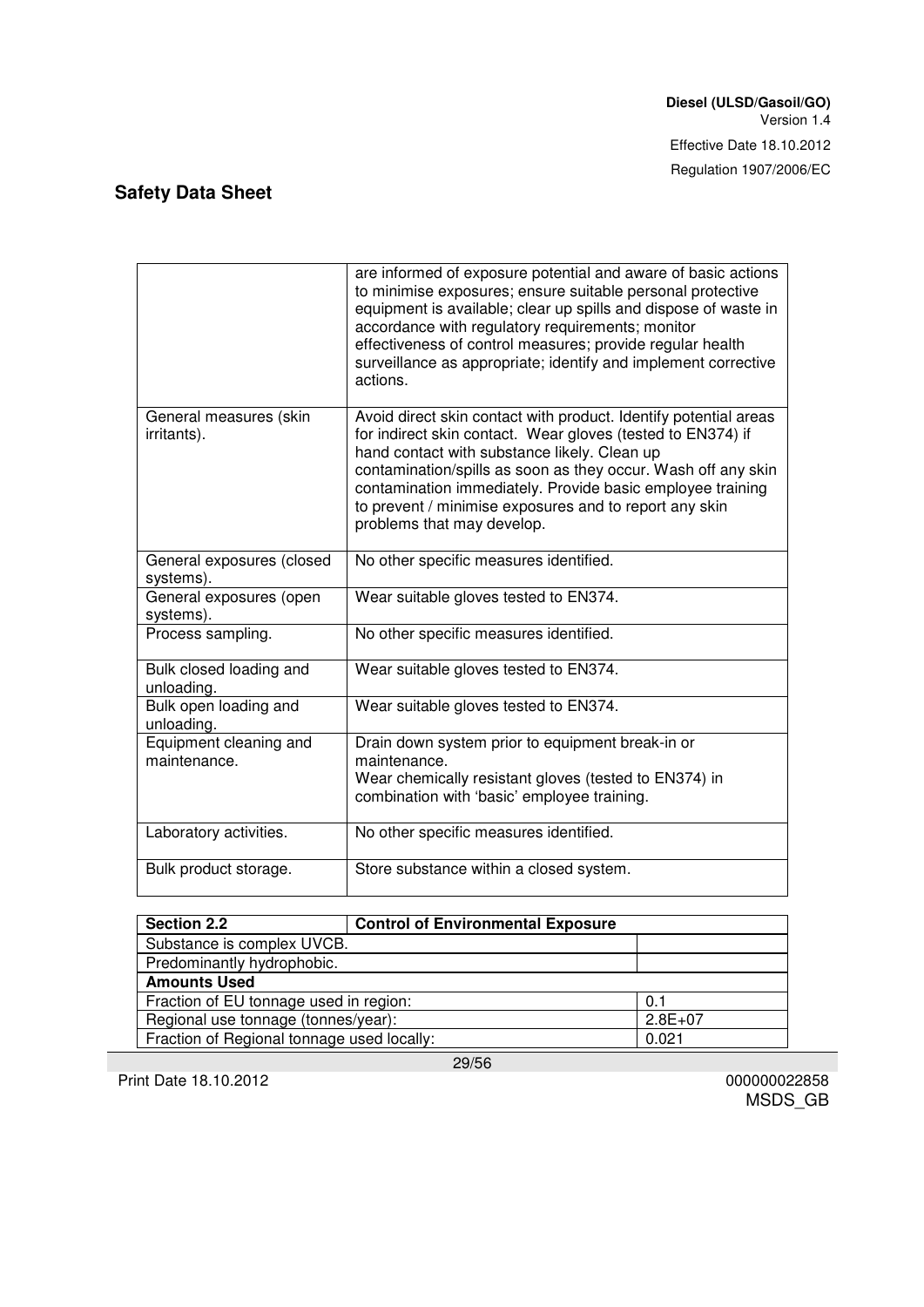Regulation 1907/2006/EC

# **Safety Data Sheet**

| Annual site tonnage (tonnes/year):                                                      | $6.0E + 05$ |
|-----------------------------------------------------------------------------------------|-------------|
| Maximum daily site tonnage (kg/day):                                                    | $2.0E + 06$ |
| <b>Frequency and Duration of Use</b>                                                    |             |
| Continuous release.                                                                     |             |
| Emission Days (days/year):                                                              | 300         |
| Environmental factors not influenced by risk management                                 |             |
| Local freshwater dilution factor:                                                       | 10          |
| Local marine water dilution factor:                                                     | 100         |
| <b>Other Operational Conditions affecting Environmental Exposure</b>                    |             |
| Release fraction to air from process (initial release prior to RMM):                    | 1.0E-02     |
| Release fraction to wastewater from process (initial release prior to<br>RMM):          | $3.0E - 05$ |
| Release fraction to soil from process (initial release prior to RMM):                   | 1.0E-04     |
| Technical conditions and measures at process level (source) to prevent release          |             |
| Common practices vary across sites thus conservative process<br>release estimates used. |             |
| Technical onsite conditions and measures to reduce or limit discharges, air             |             |
| emissions and releases to soil                                                          |             |
| Risk from environmental exposure is driven by freshwater sediment.                      |             |
| Prevent discharge of undissolved substance to or recover from onsite                    |             |
| wastewater.                                                                             |             |
| Treat air emission to provide a typical removal efficiency of (%)                       | 90          |
| Treat onsite wastewater (prior to receiving water discharge) to provide                 | 90.3        |
| the required removal efficiency of $=$ (%)                                              |             |
| If discharging to domestic sewage treatment plant, provide the                          | $\Omega$    |
| required onsite wastewater removal efficiency of (%)                                    |             |
| Prevent discharge of undissolved substance to or recover from onsite                    |             |
| wastewater.                                                                             |             |
| Organisational measures to prevent/limit release from site                              |             |
| Do not apply industrial sludge to natural soils.                                        |             |
| Sludge should be incinerated, contained or reclaimed.                                   |             |
| Conditions and Measures related to municipal sewage treatment plant                     |             |
| Estimated substance removal from wastewater via domestic sewage                         | 94.1        |
| treatment $(\%)$                                                                        |             |
| Total efficiency of removal from wastewater after onsite and offsite                    | 94.1        |
| (domestic treatment plant) RMMs (%)                                                     |             |
| Maximum allowable site tonnage (MSafe) based on release following                       | $3.3E + 06$ |
| total wastewater treatment removal (kg/d)                                               |             |
| Assumed domestic sewage treatment plant flow (m3/d)                                     | 10,000      |
| Conditions and Measures related to external treatment of waste for disposal             |             |
| During manufacturing no waste of the substance is generated.                            |             |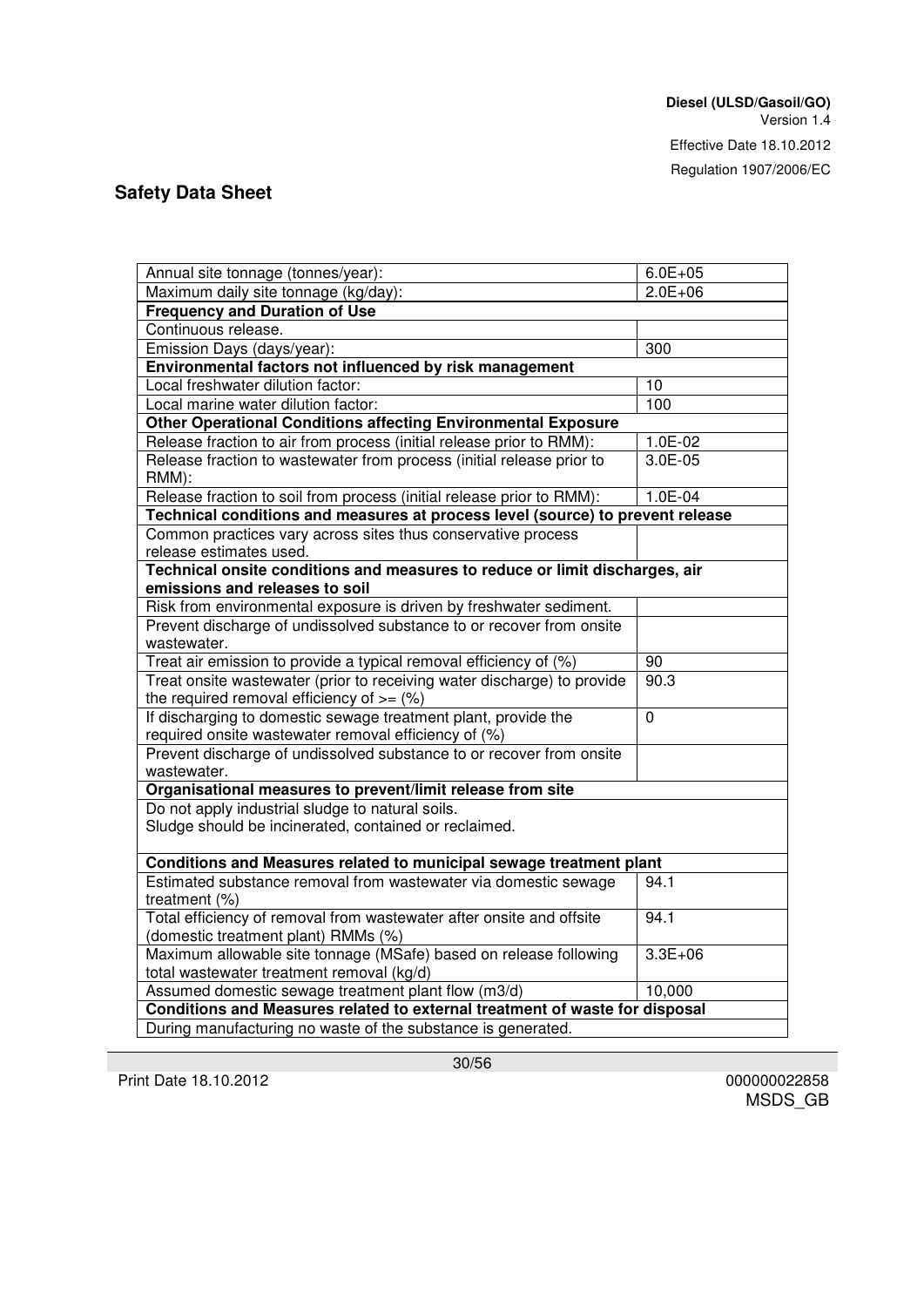#### **Conditions and measures related to external recovery of waste**

During manufacturing no waste of the substance is generated.

#### **SECTION 3** EXPOSURE ESTIMATION

#### **Section 3.1 - Health**

The ECETOC TRA tool has been used to estimate workplace exposures unless otherwise indicated.

#### **Section 3.2 - Environment**

The Hydrocarbon Block Method has been used to calculate environmental exposure with the Petrorisk model.

| <b>SECTION 4</b>  | <b>GUIDANCE TO CHECK COMPLIANCE WITH THE</b> |
|-------------------|----------------------------------------------|
|                   | <b>EXPOSURE SCENARIO</b>                     |
| Cootian 11 Hoolth |                                              |

#### **Section 4.1 - Health**

Predicted exposures are not expected to exceed the DN(M)EL when the Risk Management Measures/Operational Conditions outlined in Section 2 are implemented.

Where other Risk Management Measures/Operational Conditions are adopted, then users should ensure that risks are managed to at least equivalent levels.

Available hazard data do not enable the derivation of a DNEL for dermal irritant effects. Risk Management Measures are based on qualitative risk characterisation.

#### **Section 4.2 -Environment**

Guidance is based on assumed operating conditions which may not be applicable to all sites; thus, scaling may be necessary to define appropriate site-specific risk management measures.

Required removal efficiency for wastewater can be achieved using onsite/offsite technologies, either alone or in combination.

Required removal efficiency for air can be achieved using on-site technologies, either alone or in combination.

Further details on scaling and control technologies are provided in SpERC factsheet (http://cefic.org).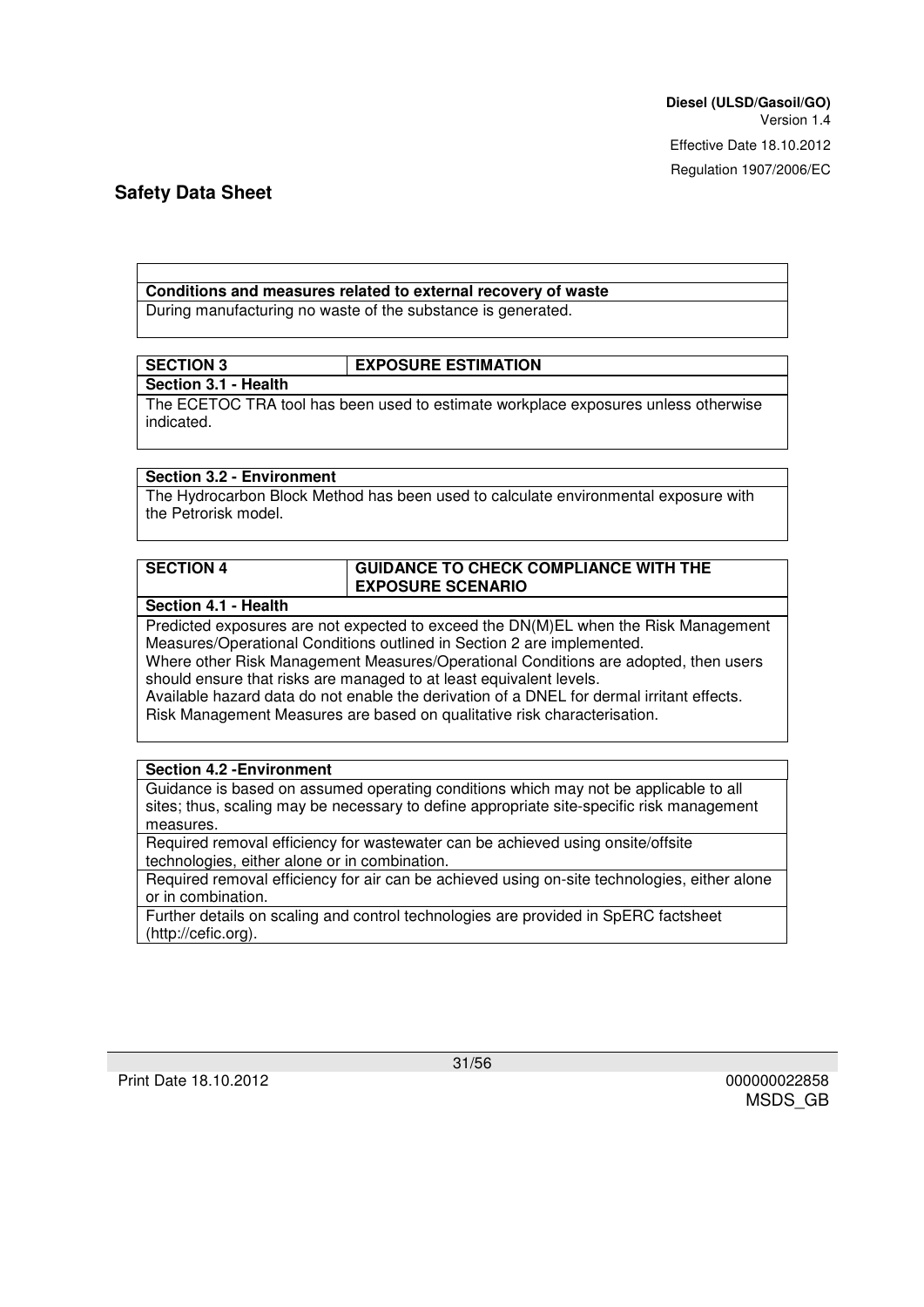# **Exposure Scenario - Worker**

| Gas Oils (vacuum, hydrocracked and distillate fuels) |                                                                                                                                                                                                                                                                                                   |
|------------------------------------------------------|---------------------------------------------------------------------------------------------------------------------------------------------------------------------------------------------------------------------------------------------------------------------------------------------------|
| <b>SECTION 1</b>                                     | <b>EXPOSURE SCENARIO TITLE</b>                                                                                                                                                                                                                                                                    |
| <b>Title</b>                                         | Use as an intermediate - Industrial                                                                                                                                                                                                                                                               |
| Use Descriptor                                       | Sector of Use: SU 3, SU8, SU9<br>Process Categories: PROC 1, PROC 2, PROC 3, PROC 4,<br>PROC 8a, PROC 8b, PROC 15<br>Environmental Release Categories: ERC 6A, ESVOC<br>SpERC 6.1a.v1                                                                                                             |
| Scope of process                                     | Use of substance as an intermediate (not related to Strictly<br>Controlled Conditions). Includes recycling/recovery, material<br>transfers, storage, sampling, associated laboratory activities,<br>maintenance and loading (including marine vessel/barge,<br>road/rail car and bulk container). |

| <b>SECTION 2</b> | OPERATIONAL CONDITIONS AND RISK MANAGEMENT |
|------------------|--------------------------------------------|
|                  | <b>MEASURES</b>                            |

| Section 2.1                                                                                  | <b>Control of Worker Exposure</b>                         |
|----------------------------------------------------------------------------------------------|-----------------------------------------------------------|
| <b>Product Characteristics</b>                                                               |                                                           |
| Physical form of product                                                                     | Liquid, vapour pressure $< 0.5$ kPa at STP                |
|                                                                                              |                                                           |
| Concentration of substance                                                                   | Covers use of substance/product up to 100% (unless stated |
| in product.                                                                                  | differently).,                                            |
| <b>Frequency and Duration of Use</b>                                                         |                                                           |
| Covers daily exposures up to 8 hours (unless stated differently).                            |                                                           |
| <b>Other Operational Conditions affecting Exposure</b>                                       |                                                           |
| Operation is carried out at elevated temperature $(>20\degree C$ above ambient temperature). |                                                           |
|                                                                                              |                                                           |

Assumes a good basic standard of occupational hygiene has been implemented.

| <b>Contributing Scenarios</b>                     | <b>Risk Management Measures</b>                                                                                                                                                                                                                                                                                                                                                          |
|---------------------------------------------------|------------------------------------------------------------------------------------------------------------------------------------------------------------------------------------------------------------------------------------------------------------------------------------------------------------------------------------------------------------------------------------------|
| General measures<br>applicable to all activities. | Control any potential exposure using measures such as<br>contained systems, properly designed and maintained<br>facilities and a good standard of general ventilation. Drain<br>down systems and transfer lines prior to breaking<br>containment. Drain down and flush equipment where possible<br>prior to maintenance.<br>Where there is potential for exposure: Ensure relevant staff |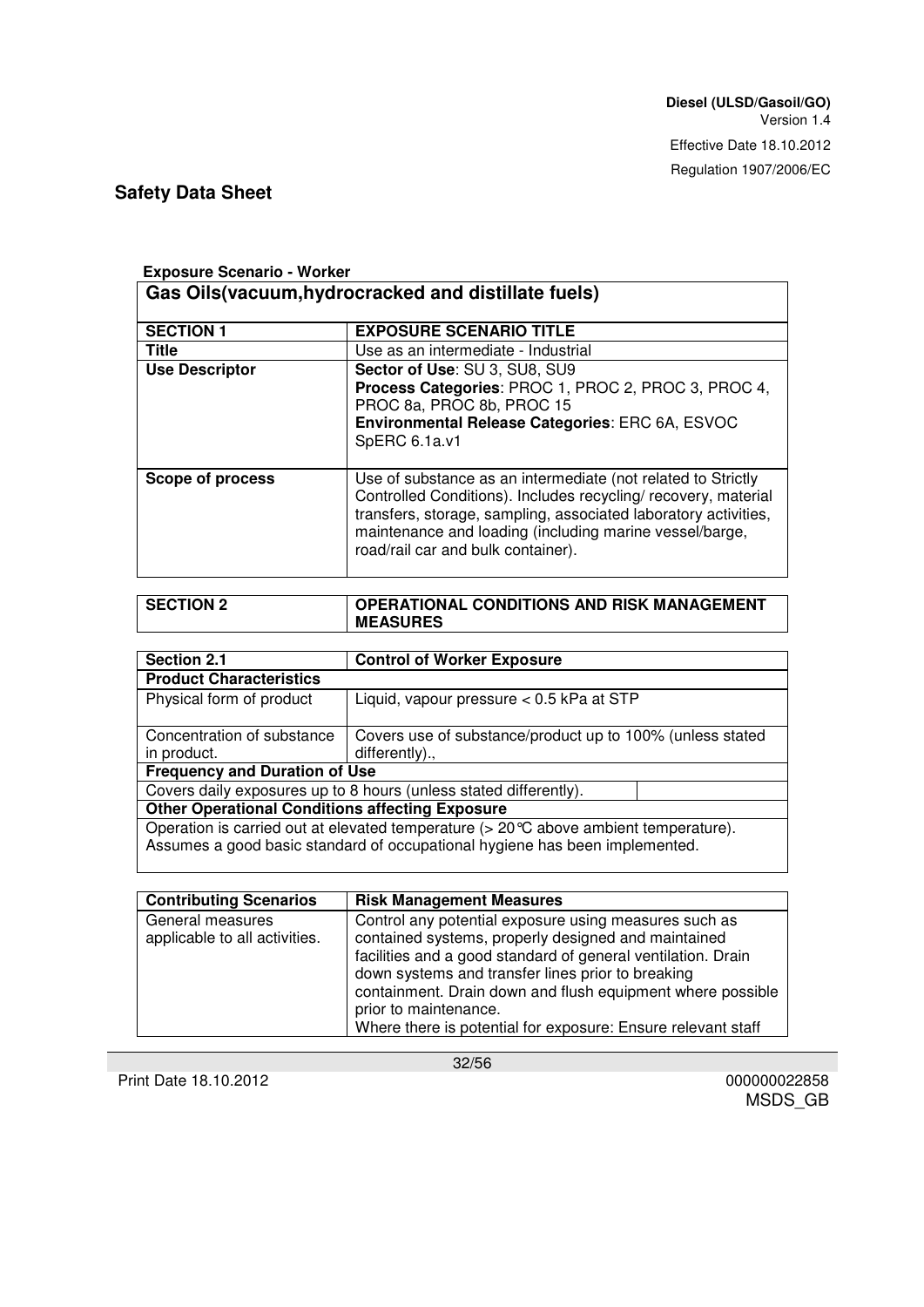|                                        | are informed of exposure potential and aware of basic actions<br>to minimise exposures; ensure suitable personal protective<br>equipment is available; clear up spills and dispose of waste in<br>accordance with regulatory requirements; monitor<br>effectiveness of control measures; provide regular health<br>surveillance as appropriate; identify and implement corrective<br>actions.          |
|----------------------------------------|--------------------------------------------------------------------------------------------------------------------------------------------------------------------------------------------------------------------------------------------------------------------------------------------------------------------------------------------------------------------------------------------------------|
| General measures (skin<br>irritants).  | Avoid direct skin contact with product. Identify potential areas<br>for indirect skin contact. Wear gloves (tested to EN374) if<br>hand contact with substance likely. Clean up<br>contamination/spills as soon as they occur. Wash off any skin<br>contamination immediately. Provide basic employee training<br>to prevent / minimise exposures and to report any skin<br>problems that may develop. |
| General exposures (closed<br>systems). | No other specific measures identified.                                                                                                                                                                                                                                                                                                                                                                 |
| General exposures (open<br>systems).   | Wear suitable gloves tested to EN374.                                                                                                                                                                                                                                                                                                                                                                  |
| Process sampling.                      | No other specific measures identified.                                                                                                                                                                                                                                                                                                                                                                 |
| Bulk closed loading and<br>unloading.  | Wear suitable gloves tested to EN374.                                                                                                                                                                                                                                                                                                                                                                  |
| Bulk open loading and<br>unloading.    | Wear suitable gloves tested to EN374.                                                                                                                                                                                                                                                                                                                                                                  |
| Equipment cleaning and<br>maintenance. | Drain down system prior to equipment break-in or<br>maintenance.<br>Wear chemically resistant gloves (tested to EN374) in<br>combination with 'basic' employee training.                                                                                                                                                                                                                               |
| Laboratory activities.                 | No other specific measures identified.                                                                                                                                                                                                                                                                                                                                                                 |
| Bulk product storage.                  | Store substance within a closed system.                                                                                                                                                                                                                                                                                                                                                                |

| <b>Section 2.2</b>                            | <b>Control of Environmental Exposure</b> |             |
|-----------------------------------------------|------------------------------------------|-------------|
| Substance is complex UVCB.                    |                                          |             |
| Predominantly hydrophobic.                    |                                          |             |
| <b>Amounts Used</b>                           |                                          |             |
| Fraction of EU tonnage used in region:<br>0.1 |                                          |             |
| Regional use tonnage (tonnes/year):           |                                          | $3.5E + 05$ |
| Fraction of Regional tonnage used locally:    |                                          | 0.043       |

33/56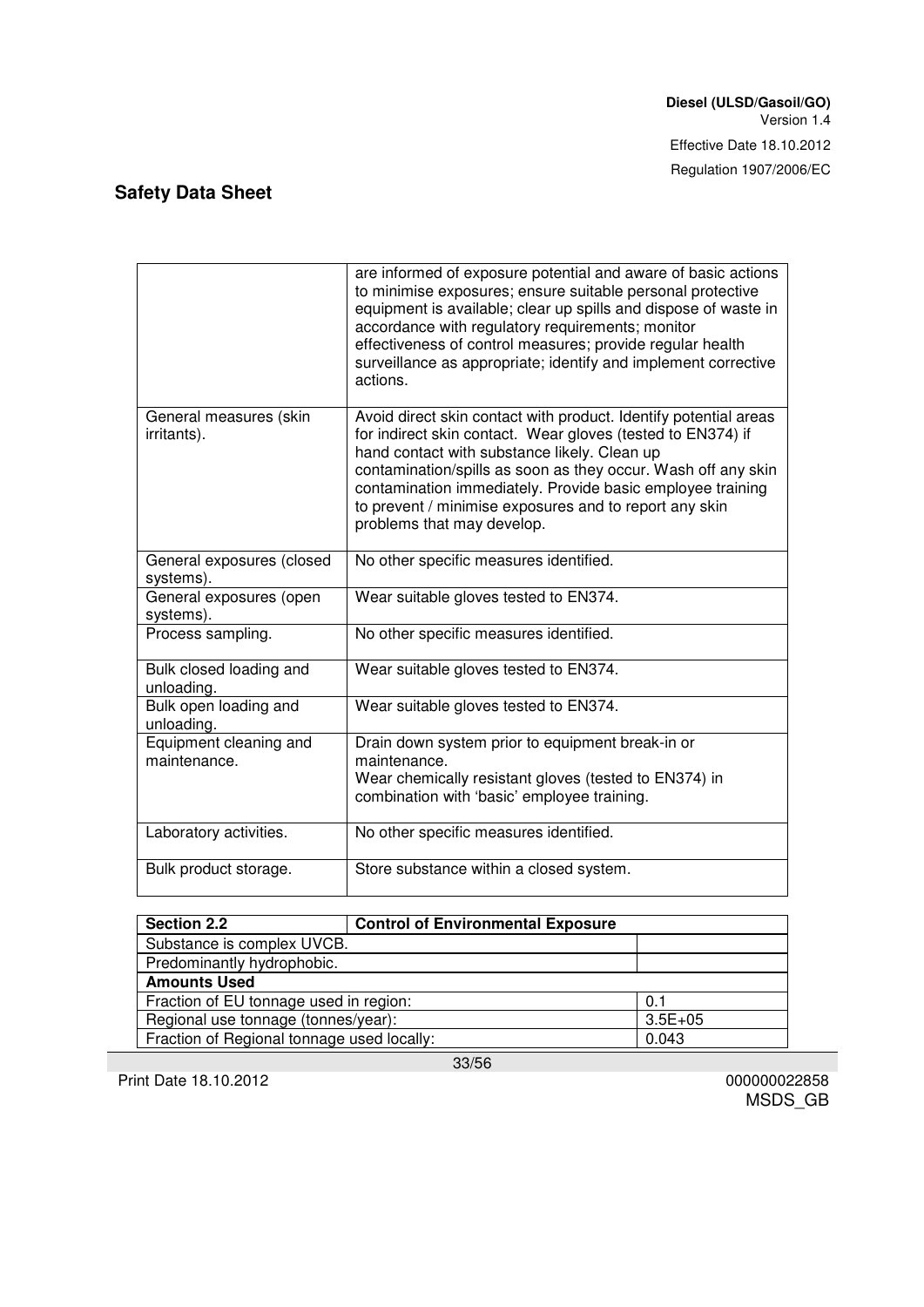#### Regulation 1907/2006/EC

# **Safety Data Sheet**

| Annual site tonnage (tonnes/year):                                                                                     | $1.5E + 04$ |
|------------------------------------------------------------------------------------------------------------------------|-------------|
| Maximum daily site tonnage (kg/day):                                                                                   | $5.0E + 04$ |
| <b>Frequency and Duration of Use</b>                                                                                   |             |
| Continuous release.                                                                                                    |             |
| Emission Days (days/year):                                                                                             | 300         |
| Environmental factors not influenced by risk management                                                                |             |
| Local freshwater dilution factor:                                                                                      | 10          |
| Local marine water dilution factor:                                                                                    | 100         |
| <b>Other Operational Conditions affecting Environmental Exposure</b>                                                   |             |
| Release fraction to air from process (initial release prior to RMM):                                                   | 1.0E-03     |
| Release fraction to wastewater from process (initial release prior to<br>RMM):                                         | 3.0E-05     |
| Release fraction to soil from process (initial release prior to RMM):                                                  | 1.0E-03     |
| Technical conditions and measures at process level (source) to prevent release                                         |             |
| Common practices vary across sites thus conservative process<br>release estimates used.                                |             |
| Technical onsite conditions and measures to reduce or limit discharges, air                                            |             |
| emissions and releases to soil                                                                                         |             |
| Risk from environmental exposure is driven by freshwater sediment.                                                     |             |
| Prevent discharge of undissolved substance to or recover from onsite                                                   |             |
| wastewater.                                                                                                            |             |
| If discharging to domestic sewage treatment plant, no secondary<br>wastewater treatment required.                      |             |
| Treat air emission to provide a typical removal efficiency of (%)                                                      | 80          |
| Treat onsite wastewater (prior to receiving water discharge) to provide<br>the required removal efficiency of $=$ (%)  | 51.7        |
| If discharging to domestic sewage treatment plant, provide the<br>required onsite wastewater removal efficiency of (%) | 0           |
| Prevent discharge of undissolved substance to or recover from onsite<br>wastewater.                                    |             |
| Organisational measures to prevent/limit release from site                                                             |             |
| Do not apply industrial sludge to natural soils.                                                                       |             |
| Sludge should be incinerated, contained or reclaimed.                                                                  |             |
| Conditions and Measures related to municipal sewage treatment plant                                                    |             |
| Estimated substance removal from wastewater via domestic sewage<br>treatment $(\%)$                                    | 94.1        |
| Total efficiency of removal from wastewater after onsite and offsite<br>(domestic treatment plant) RMMs (%)            | 94.1        |
| Maximum allowable site tonnage (MSafe) based on release following<br>total wastewater treatment removal (kg/d)         | $4.1E + 05$ |
| Assumed domestic sewage treatment plant flow (m3/d)                                                                    | 2,000       |
|                                                                                                                        |             |

34/56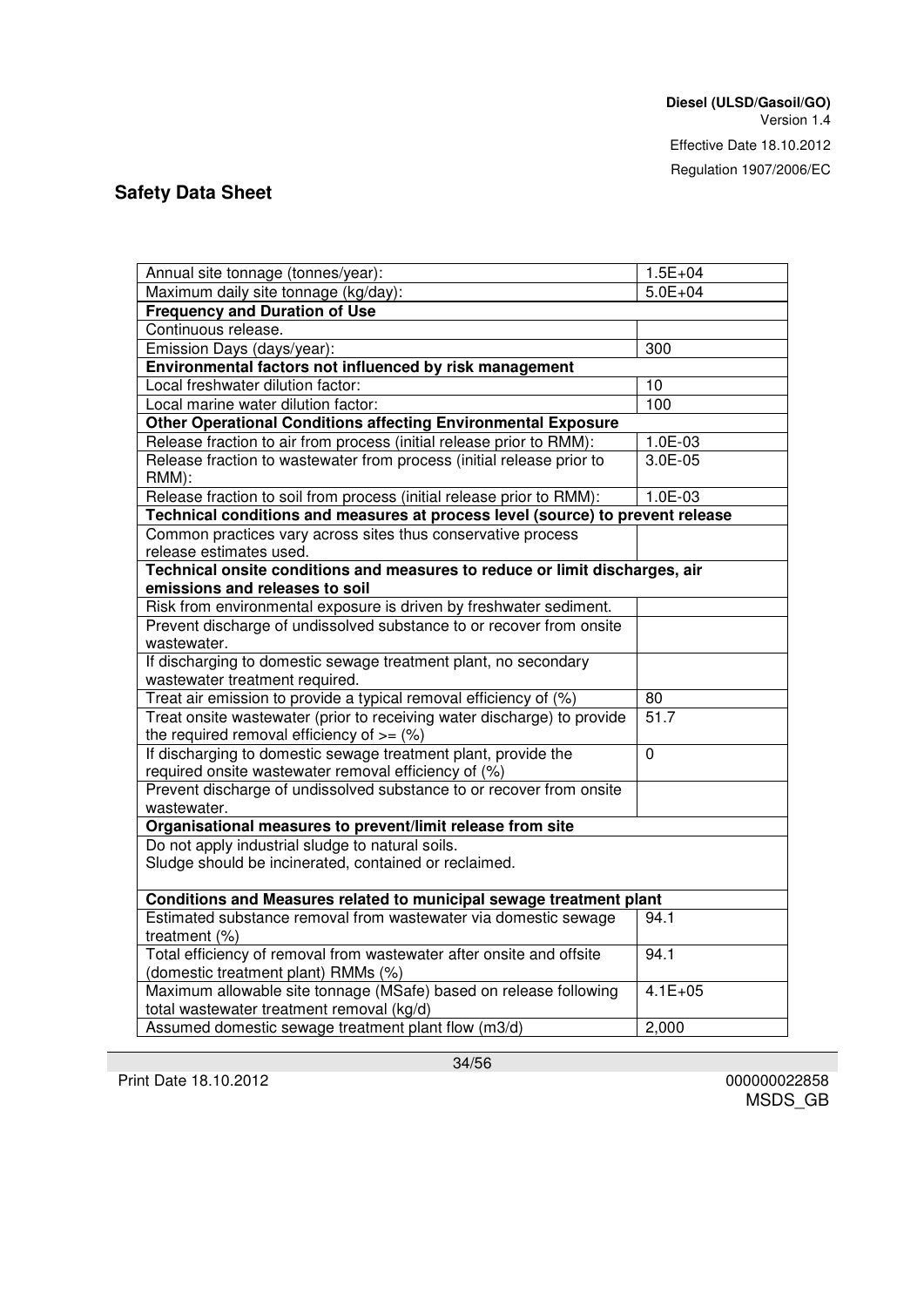**Conditions and Measures related to external treatment of waste for disposal**

This substance is consumed during use and no waste of substance is generated.

#### **Conditions and measures related to external recovery of waste**

This substance is consumed during use and no waste of substance is generated.

#### **SECTION 3 EXPOSURE ESTIMATION**

**Section 3.1 - Health**

The ECETOC TRA tool has been used to estimate workplace exposures unless otherwise indicated.

#### **Section 3.2 - Environment**

The Hydrocarbon Block Method has been used to calculate environmental exposure with the Petrorisk model.

| <b>SECTION 4</b> | GUIDANCE TO CHECK COMPLIANCE WITH THE |
|------------------|---------------------------------------|
|                  | <b>EXPOSURE SCENARIO</b>              |

**Section 4.1 - Health**

Predicted exposures are not expected to exceed the DN(M)EL when the Risk Management Measures/Operational Conditions outlined in Section 2 are implemented.

Where other Risk Management Measures/Operational Conditions are adopted, then users should ensure that risks are managed to at least equivalent levels.

Available hazard data do not enable the derivation of a DNEL for dermal irritant effects. Risk Management Measures are based on qualitative risk characterisation.

#### **Section 4.2 -Environment**

Guidance is based on assumed operating conditions which may not be applicable to all sites; thus, scaling may be necessary to define appropriate site-specific risk management measures.

Required removal efficiency for wastewater can be achieved using onsite/offsite technologies, either alone or in combination.

Required removal efficiency for air can be achieved using on-site technologies, either alone or in combination.

Further details on scaling and control technologies are provided in SpERC factsheet (http://cefic.org).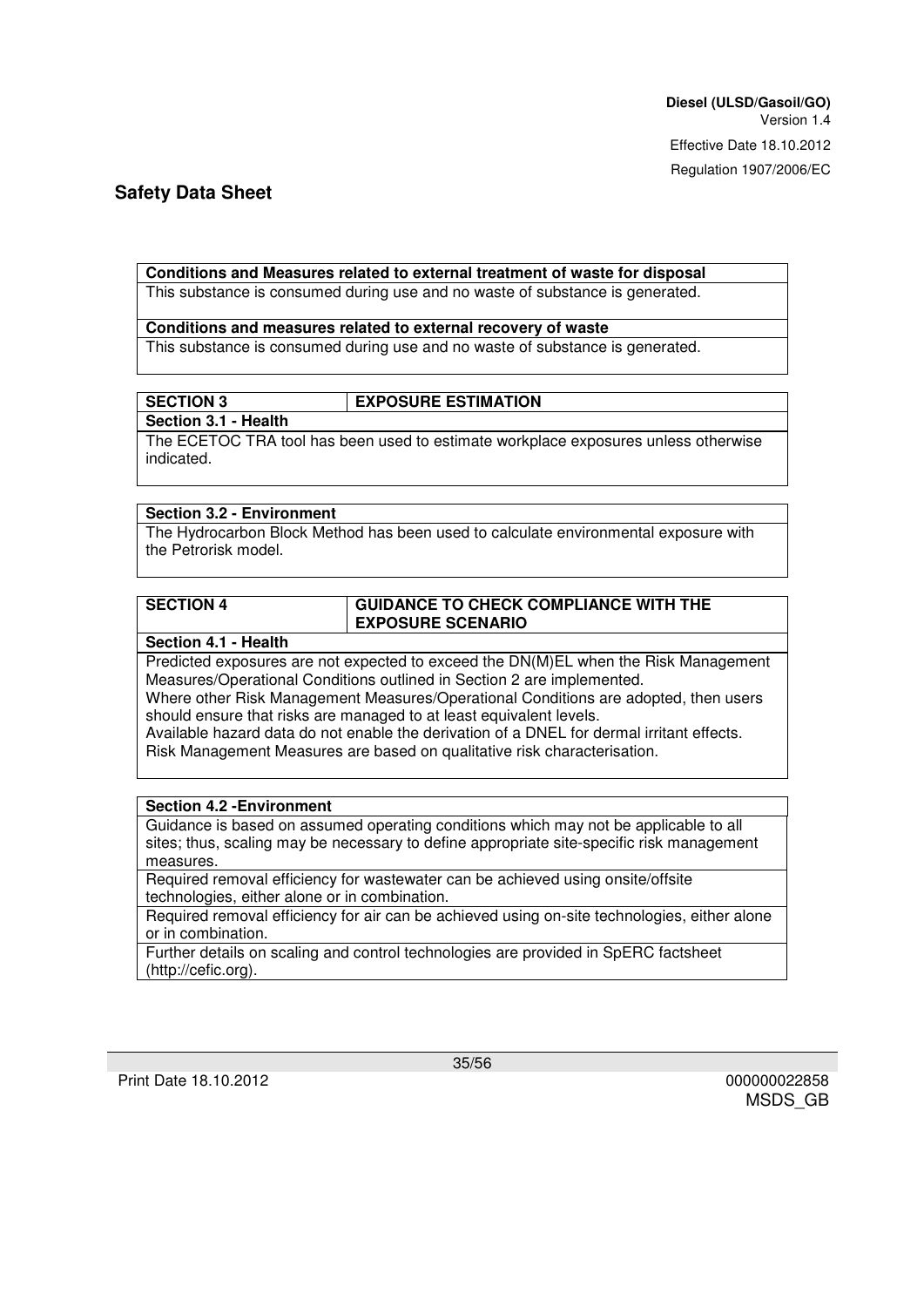# **Exposure Scenario - Worker**

| Gas Oils (vacuum, hydrocracked and distillate fuels) |                                                                                                                                                                                                                                                          |
|------------------------------------------------------|----------------------------------------------------------------------------------------------------------------------------------------------------------------------------------------------------------------------------------------------------------|
| <b>SECTION 1</b>                                     | <b>EXPOSURE SCENARIO TITLE</b>                                                                                                                                                                                                                           |
| <b>Title</b>                                         | Distribution of substance - Industrial                                                                                                                                                                                                                   |
| <b>Use Descriptor</b>                                | Sector of Use: SU 3<br>Process Categories: PROC 1, PROC 2, PROC 3, PROC 4,<br>PROC 8a, PROC 8b, PROC 9, PROC 15<br>Environmental Release Categories: ERC 1, ERC 2, ERC 3,<br>ERC 4, ERC 5, ERC 6A, ERC 6B, ERC 6C, ERC 6D, ERC 7,<br>ESVOC SpERC 1.1b.v1 |
| Scope of process                                     | Loading (including marine vessel/barge, rail/road car and IBC<br>loading) and repacking (including drums and small packs) of<br>substance, including its sampling, storage, unloading<br>distribution and associated laboratory activities.              |

| <b>SECTION 2</b> | OPERATIONAL CONDITIONS AND RISK MANAGEMENT |
|------------------|--------------------------------------------|
|                  | <b>MEASURES</b>                            |

| Section 2.1                                                                               | <b>Control of Worker Exposure</b>                         |  |
|-------------------------------------------------------------------------------------------|-----------------------------------------------------------|--|
| <b>Product Characteristics</b>                                                            |                                                           |  |
| Physical form of product                                                                  | Liquid, vapour pressure $< 0.5$ kPa at STP                |  |
|                                                                                           |                                                           |  |
| Concentration of substance                                                                | Covers use of substance/product up to 100% (unless stated |  |
| in product.                                                                               | differently).,                                            |  |
| <b>Frequency and Duration of Use</b>                                                      |                                                           |  |
| Covers daily exposures up to 8 hours (unless stated differently).                         |                                                           |  |
| <b>Other Operational Conditions affecting Exposure</b>                                    |                                                           |  |
| Assumes use at not more than 20 °C above ambient temperature (unless stated differently). |                                                           |  |

Assumes a good basic standard of occupational hygiene has been implemented.

| <b>Contributing Scenarios</b>                     | <b>Risk Management Measures</b>                                                                                                                                                                                                                                                                                                                                                          |
|---------------------------------------------------|------------------------------------------------------------------------------------------------------------------------------------------------------------------------------------------------------------------------------------------------------------------------------------------------------------------------------------------------------------------------------------------|
| General measures<br>applicable to all activities. | Control any potential exposure using measures such as<br>contained systems, properly designed and maintained<br>facilities and a good standard of general ventilation. Drain<br>down systems and transfer lines prior to breaking<br>containment. Drain down and flush equipment where possible<br>prior to maintenance.<br>Where there is potential for exposure: Ensure relevant staff |

Print Date 18.10.2012 000000022858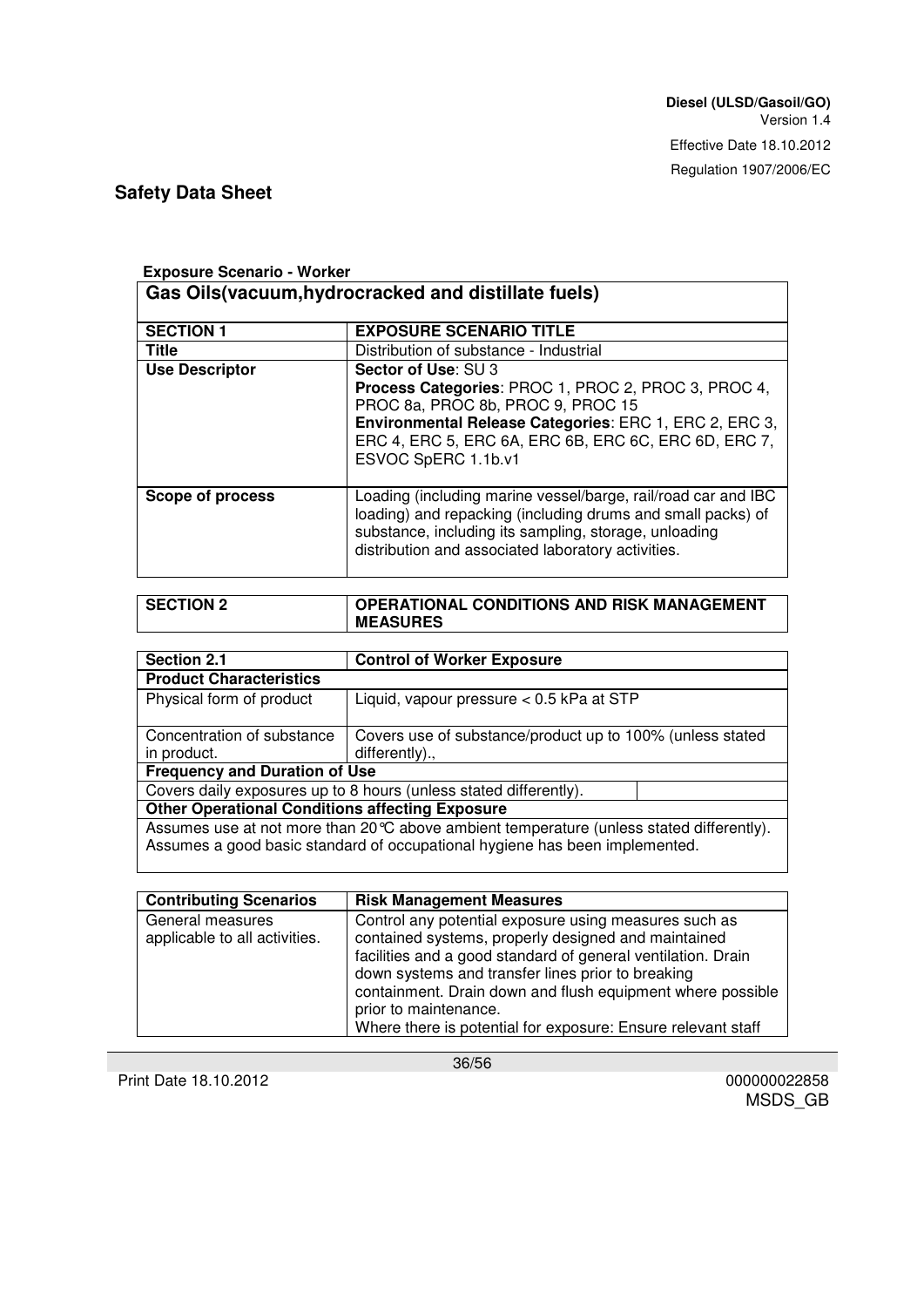|                                        | are informed of exposure potential and aware of basic actions<br>to minimise exposures; ensure suitable personal protective<br>equipment is available; clear up spills and dispose of waste in<br>accordance with regulatory requirements; monitor<br>effectiveness of control measures; provide regular health<br>surveillance as appropriate; identify and implement corrective<br>actions. |
|----------------------------------------|-----------------------------------------------------------------------------------------------------------------------------------------------------------------------------------------------------------------------------------------------------------------------------------------------------------------------------------------------------------------------------------------------|
| General measures (skin                 | Avoid direct skin contact with product. Identify potential areas                                                                                                                                                                                                                                                                                                                              |
| irritants).                            | for indirect skin contact. Wear gloves (tested to EN374) if<br>hand contact with substance likely. Clean up<br>contamination/spills as soon as they occur. Wash off any skin<br>contamination immediately. Provide basic employee training<br>to prevent / minimise exposures and to report any skin<br>problems that may develop.                                                            |
| General exposures (closed<br>systems). | No other specific measures identified.                                                                                                                                                                                                                                                                                                                                                        |
| General exposures (open<br>systems).   | Wear suitable gloves tested to EN374.                                                                                                                                                                                                                                                                                                                                                         |
| Process sampling.                      | No other specific measures identified.                                                                                                                                                                                                                                                                                                                                                        |
| Laboratory activities.                 | No other specific measures identified.                                                                                                                                                                                                                                                                                                                                                        |
| Bulk closed loading and<br>unloading.  | Wear suitable gloves tested to EN374.                                                                                                                                                                                                                                                                                                                                                         |
| Bulk open loading and<br>unloading.    | Wear suitable gloves tested to EN374.                                                                                                                                                                                                                                                                                                                                                         |
| Drum and small package<br>filling.     | Wear suitable gloves tested to EN374.                                                                                                                                                                                                                                                                                                                                                         |
| Equipment cleaning and<br>maintenance. | Drain down system prior to equipment break-in or<br>maintenance.<br>Wear chemically resistant gloves (tested to EN374) in<br>combination with 'basic' employee training.                                                                                                                                                                                                                      |
| Storage.                               | Store substance within a closed system.                                                                                                                                                                                                                                                                                                                                                       |

| <b>Section 2.2</b>                     | <b>Control of Environmental Exposure</b> |     |
|----------------------------------------|------------------------------------------|-----|
| Substance is complex UVCB.             |                                          |     |
| Predominantly hydrophobic.             |                                          |     |
| <b>Amounts Used</b>                    |                                          |     |
| Fraction of EU tonnage used in region: |                                          | 0.1 |

37/56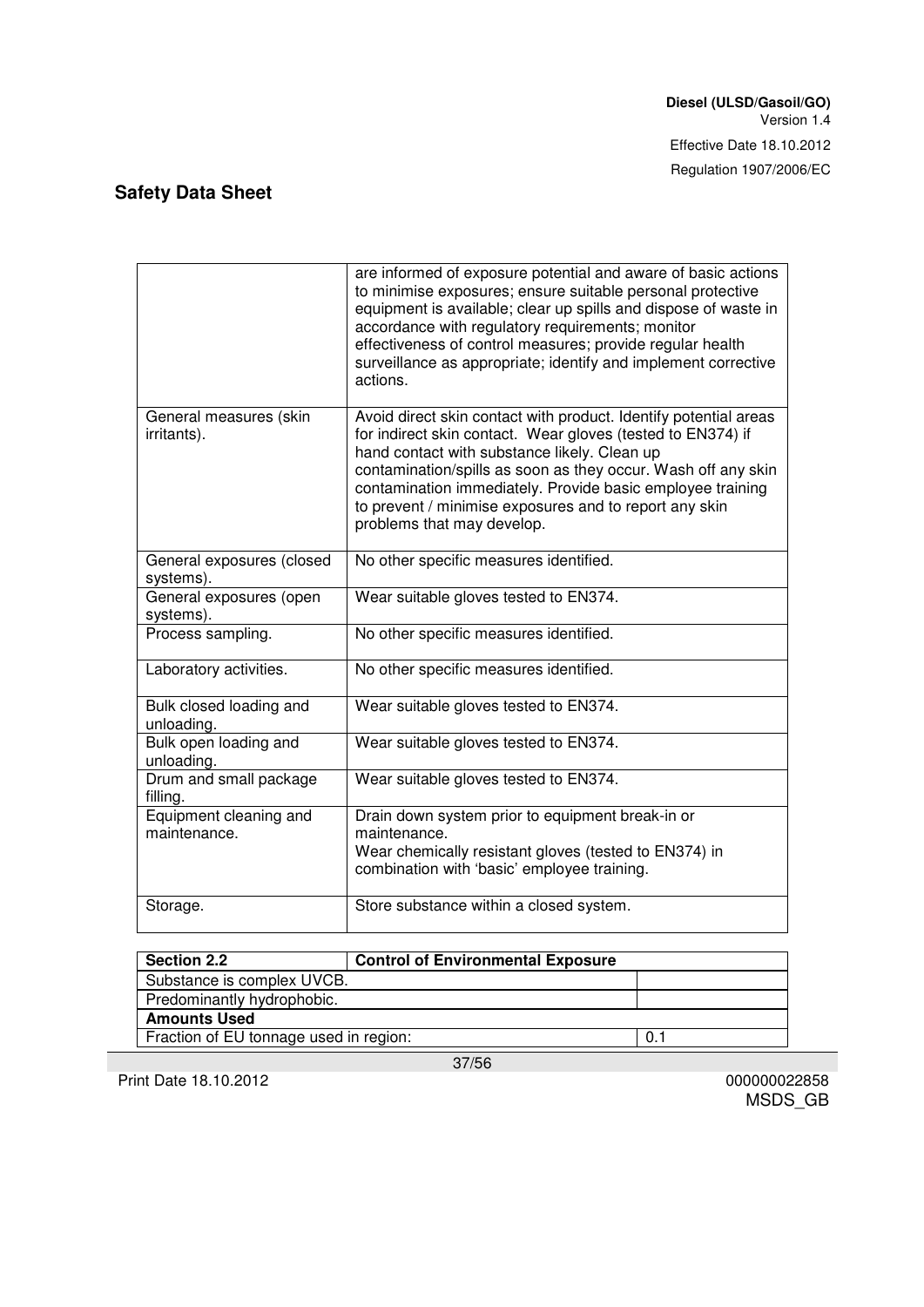### Regulation 1907/2006/EC

# **Safety Data Sheet**

| Regional use tonnage (tonnes/year):                                                   | $2.8E + 07$ |
|---------------------------------------------------------------------------------------|-------------|
| Fraction of Regional tonnage used locally:                                            | 0.002       |
| Annual site tonnage (tonnes/year):                                                    | $5.6E + 04$ |
| Maximum daily site tonnage (kg/day):                                                  | $1.9E + 05$ |
| <b>Frequency and Duration of Use</b>                                                  |             |
| Continuous release.                                                                   |             |
| Emission Days (days/year):                                                            | 300         |
| Environmental factors not influenced by risk management                               |             |
| Local freshwater dilution factor:                                                     | 10          |
| Local marine water dilution factor:                                                   | 100         |
| <b>Other Operational Conditions affecting Environmental Exposure</b>                  |             |
| Release fraction to air from process (initial release prior to RMM):                  | 1.0E-03     |
| Release fraction to wastewater from process (initial release prior to                 | 1.0E-06     |
| RMM):                                                                                 |             |
| Release fraction to soil from process (initial release prior to RMM):                 | 1.0E-05     |
| Technical conditions and measures at process level (source) to prevent release        |             |
| Common practices vary across sites thus conservative process                          |             |
| release estimates used.                                                               |             |
| Technical onsite conditions and measures to reduce or limit discharges, air           |             |
| emissions and releases to soil                                                        |             |
| Risk from environmental exposure is driven by freshwater sediment.                    |             |
| Prevent discharge of undissolved substance to or recover from onsite                  |             |
| wastewater.                                                                           |             |
| If discharging to domestic sewage treatment plant, no secondary                       |             |
| wastewater treatment required.                                                        |             |
| Treat air emission to provide a typical removal efficiency of (%)                     | 90          |
| Treat onsite wastewater (prior to receiving water discharge) to provide               | 9.6         |
| the required removal efficiency of $=$ (%)                                            |             |
| If discharging to domestic sewage treatment plant, provide the                        | $\Omega$    |
| required onsite wastewater removal efficiency of (%)                                  |             |
| Prevent discharge of undissolved substance to or recover from onsite                  |             |
| wastewater.                                                                           |             |
| Organisational measures to prevent/limit release from site                            |             |
| Do not apply industrial sludge to natural soils.                                      |             |
| Sludge should be incinerated, contained or reclaimed.                                 |             |
|                                                                                       |             |
| Conditions and Measures related to municipal sewage treatment plant                   |             |
| Estimated substance removal from wastewater via domestic sewage                       | 94.1        |
| treatment (%)<br>Total efficiency of removal from wastewater after onsite and offsite | 94.1        |
| (domestic treatment plant) RMMs (%)                                                   |             |
| Maximum allowable site tonnage (MSafe) based on release following                     | $2.9E + 06$ |
|                                                                                       |             |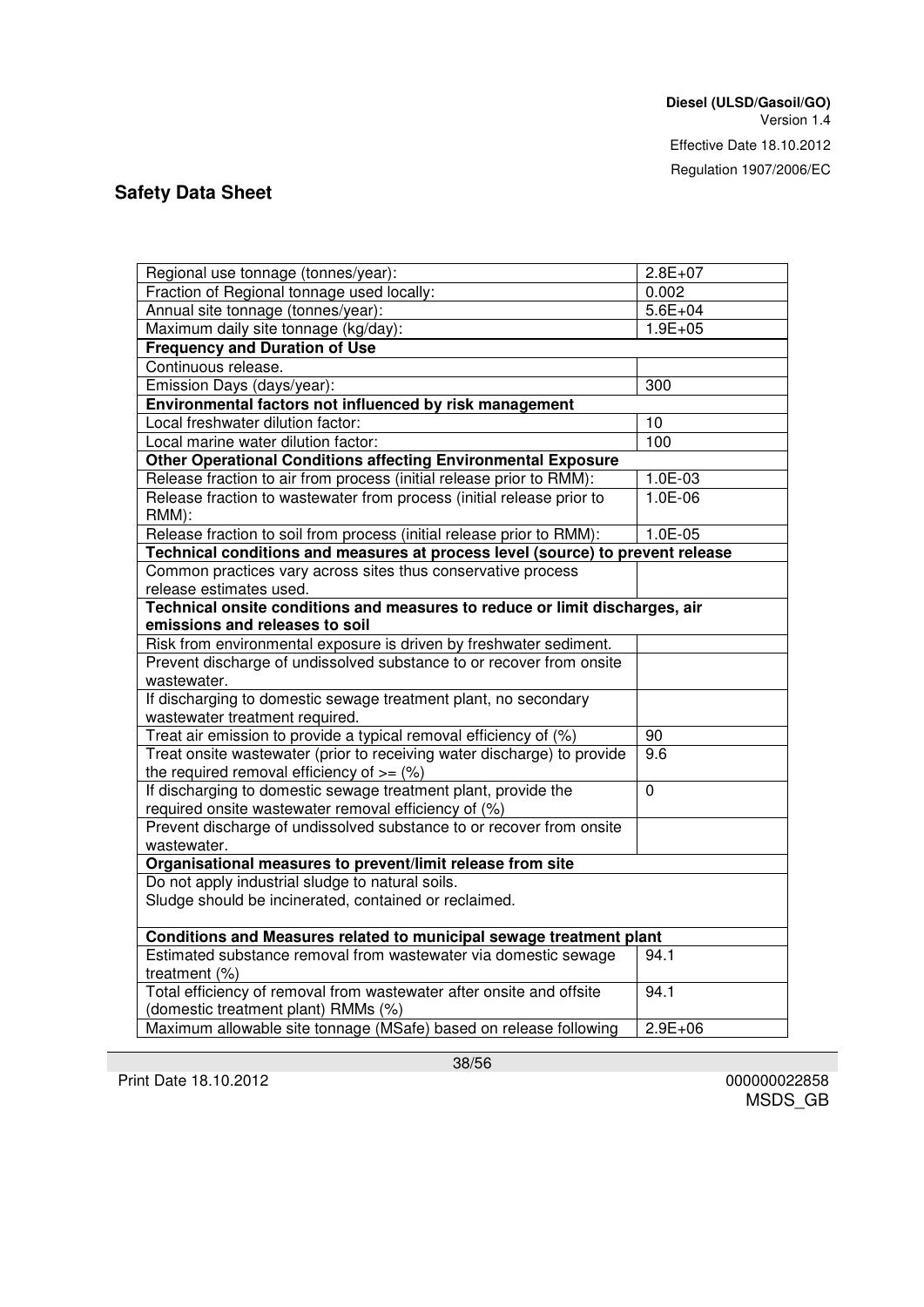total wastewater treatment removal (kg/d)

Assumed domestic sewage treatment plant flow (m3/d) 2,000

**Conditions and Measures related to external treatment of waste for disposal**

External treatment and disposal of waste should comply with applicable local and/or regional regulations.

#### **Conditions and measures related to external recovery of waste**

External recovery and recycling of waste should comply with applicable local and/or regional regulations.

#### **SECTION 3 EXPOSURE ESTIMATION**

**Section 3.1 - Health**

The ECETOC TRA tool has been used to estimate workplace exposures unless otherwise indicated.

#### **Section 3.2 - Environment**

The Hydrocarbon Block Method has been used to calculate environmental exposure with the Petrorisk model.

#### **SECTION 4 GUIDANCE TO CHECK COMPLIANCE WITH THE EXPOSURE SCENARIO**

#### **Section 4.1 - Health**

Predicted exposures are not expected to exceed the DN(M)EL when the Risk Management Measures/Operational Conditions outlined in Section 2 are implemented.

Where other Risk Management Measures/Operational Conditions are adopted, then users should ensure that risks are managed to at least equivalent levels.

Available hazard data do not enable the derivation of a DNEL for dermal irritant effects.

Risk Management Measures are based on qualitative risk characterisation.

#### **Section 4.2 -Environment**

Guidance is based on assumed operating conditions which may not be applicable to all sites; thus, scaling may be necessary to define appropriate site-specific risk management measures.

Required removal efficiency for wastewater can be achieved using onsite/offsite technologies, either alone or in combination.

Required removal efficiency for air can be achieved using on-site technologies, either alone or in combination.

Further details on scaling and control technologies are provided in SpERC factsheet

Print Date 18.10.2012 **000000022858**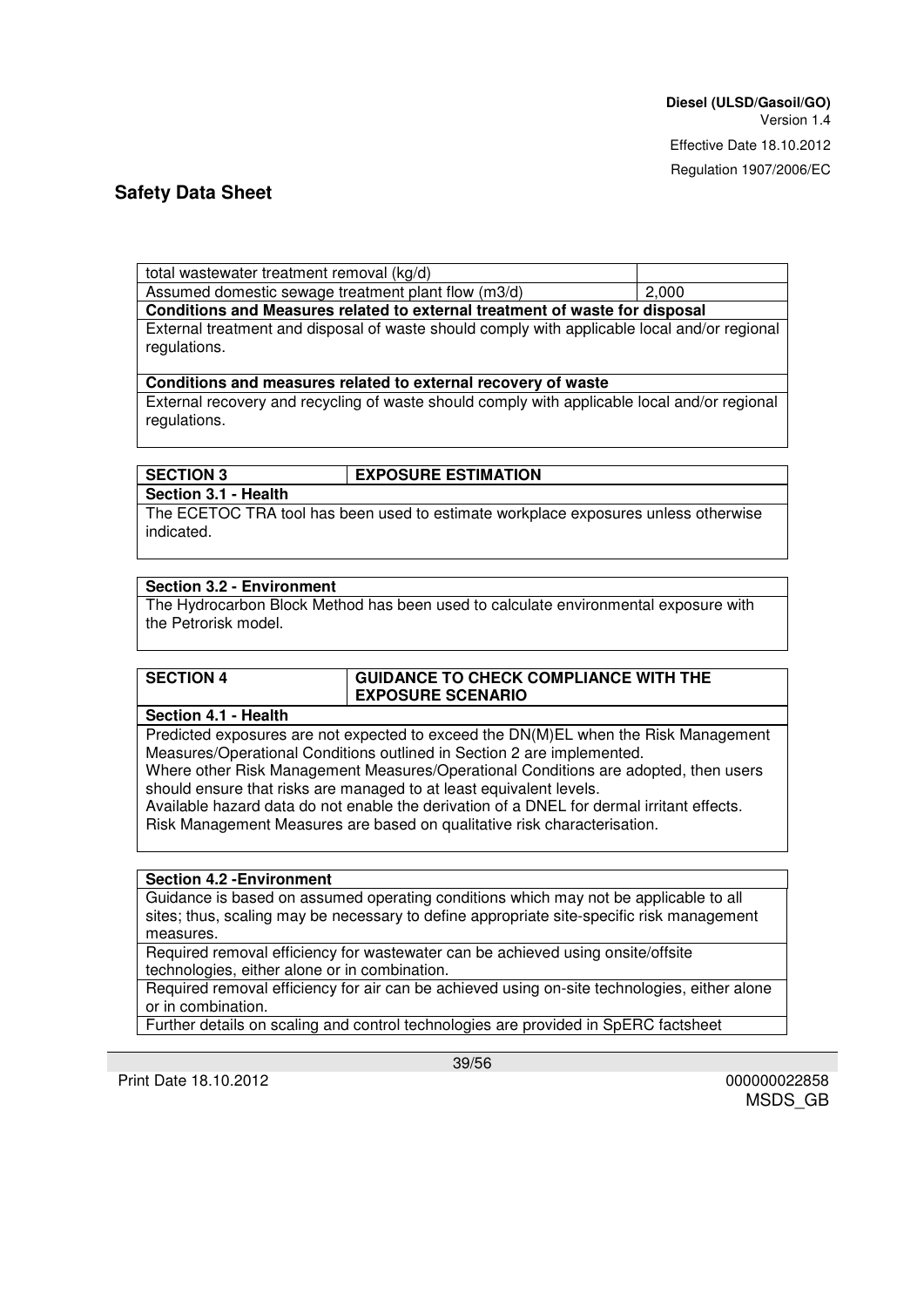**Diesel (ULSD/Gasoil/GO)** Version 1.4 Effective Date 18.10.2012 Regulation 1907/2006/EC

# **Safety Data Sheet**

(http://cefic.org).

40/56

MSDS\_GB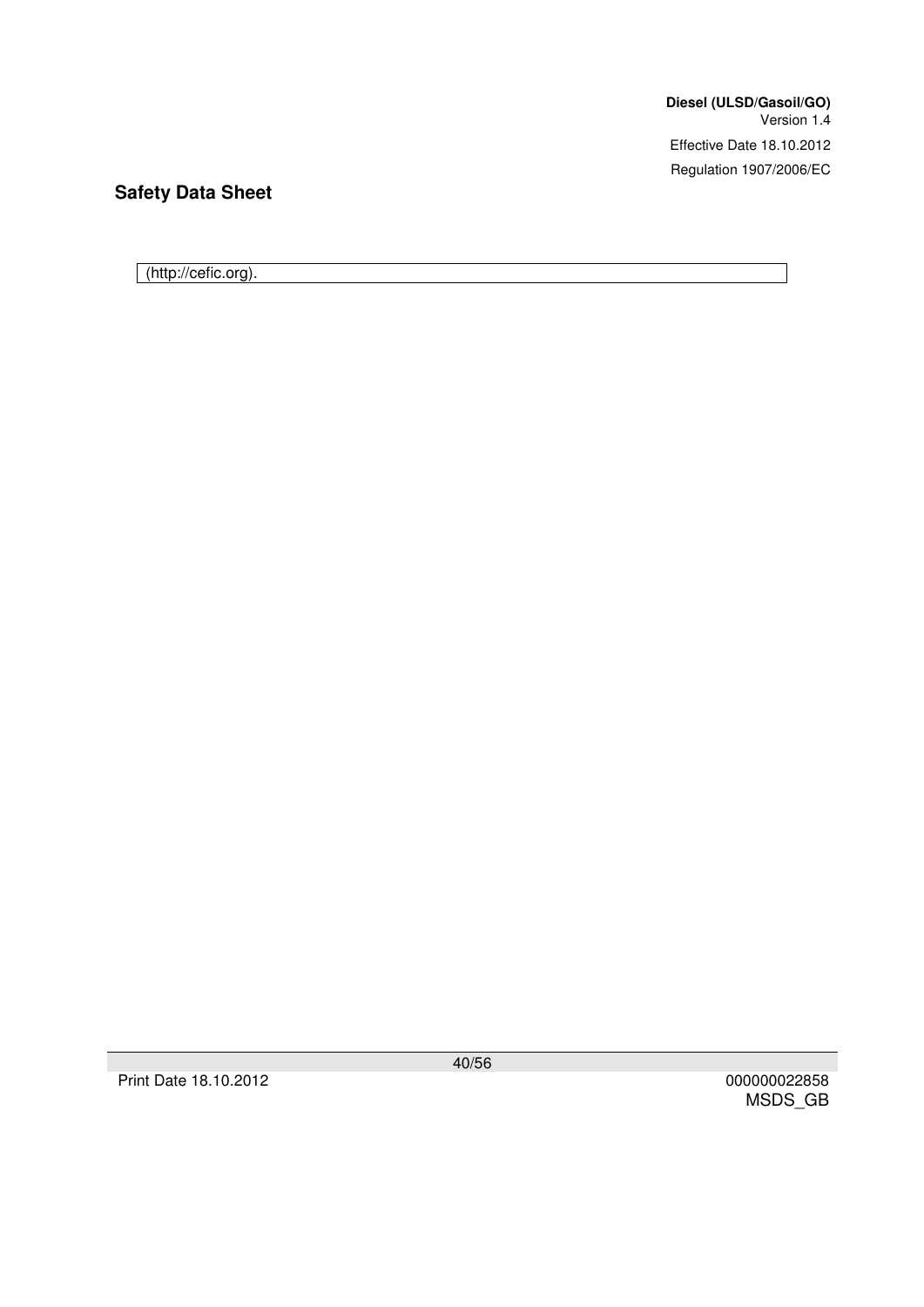#### **Exposure Scenario - Worker**

| Gas Oils (vacuum, hydrocracked and distillate fuels) |                                                                                                                                                                                                                                                                                                                    |  |
|------------------------------------------------------|--------------------------------------------------------------------------------------------------------------------------------------------------------------------------------------------------------------------------------------------------------------------------------------------------------------------|--|
| <b>SECTION 1</b>                                     | <b>EXPOSURE SCENARIO TITLE</b>                                                                                                                                                                                                                                                                                     |  |
| <b>Title</b>                                         | Formulation & (re)packing of substances and mixtures -<br>Industrial                                                                                                                                                                                                                                               |  |
| <b>Use Descriptor</b>                                | Sector of Use: SU 3, SU 10<br>Process Categories: PROC 1, PROC 2, PROC 3, PROC 4,<br>PROC 5, PROC 8a, PROC 8b, PROC 9, PROC 14, PROC 15<br>Environmental Release Categories: ERC 2, ESVOC<br>SpERC 2.2.v1                                                                                                          |  |
| Scope of process                                     | Formulation, packing and re-packing of the substance and its<br>mixtures in batch or continuous operations, including storage,<br>materials transfers, mixing, tabletting, compression,<br>pelletisation, extrusion, large and small scale packing,<br>sampling, maintenance and associated laboratory activities. |  |

#### **SECTION 2 OPERATIONAL CONDITIONS AND RISK MANAGEMENT MEASURES**

| <b>Section 2.1</b>                                                                                                                                                       | <b>Control of Worker Exposure</b>                         |  |
|--------------------------------------------------------------------------------------------------------------------------------------------------------------------------|-----------------------------------------------------------|--|
| <b>Product Characteristics</b>                                                                                                                                           |                                                           |  |
| Physical form of product                                                                                                                                                 | Liquid, vapour pressure < 0.5 kPa at STP                  |  |
| Concentration of substance                                                                                                                                               | Covers use of substance/product up to 100% (unless stated |  |
| in product.                                                                                                                                                              | differently).,                                            |  |
| <b>Frequency and Duration of Use</b>                                                                                                                                     |                                                           |  |
| Covers daily exposures up to 8 hours (unless stated differently).                                                                                                        |                                                           |  |
| <b>Other Operational Conditions affecting Exposure</b>                                                                                                                   |                                                           |  |
| Assumes use at not more than 20 °C above ambient temperature (unless stated differently).<br>Assumes a good basic standard of occupational hygiene has been implemented. |                                                           |  |

| <b>Contributing Scenarios</b>                     | <b>Risk Management Measures</b>                                                                                                                                                                                                                                                                                          |
|---------------------------------------------------|--------------------------------------------------------------------------------------------------------------------------------------------------------------------------------------------------------------------------------------------------------------------------------------------------------------------------|
| General measures<br>applicable to all activities. | Control any potential exposure using measures such as<br>contained systems, properly designed and maintained<br>facilities and a good standard of general ventilation. Drain<br>down systems and transfer lines prior to breaking<br>containment. Drain down and flush equipment where possible<br>prior to maintenance. |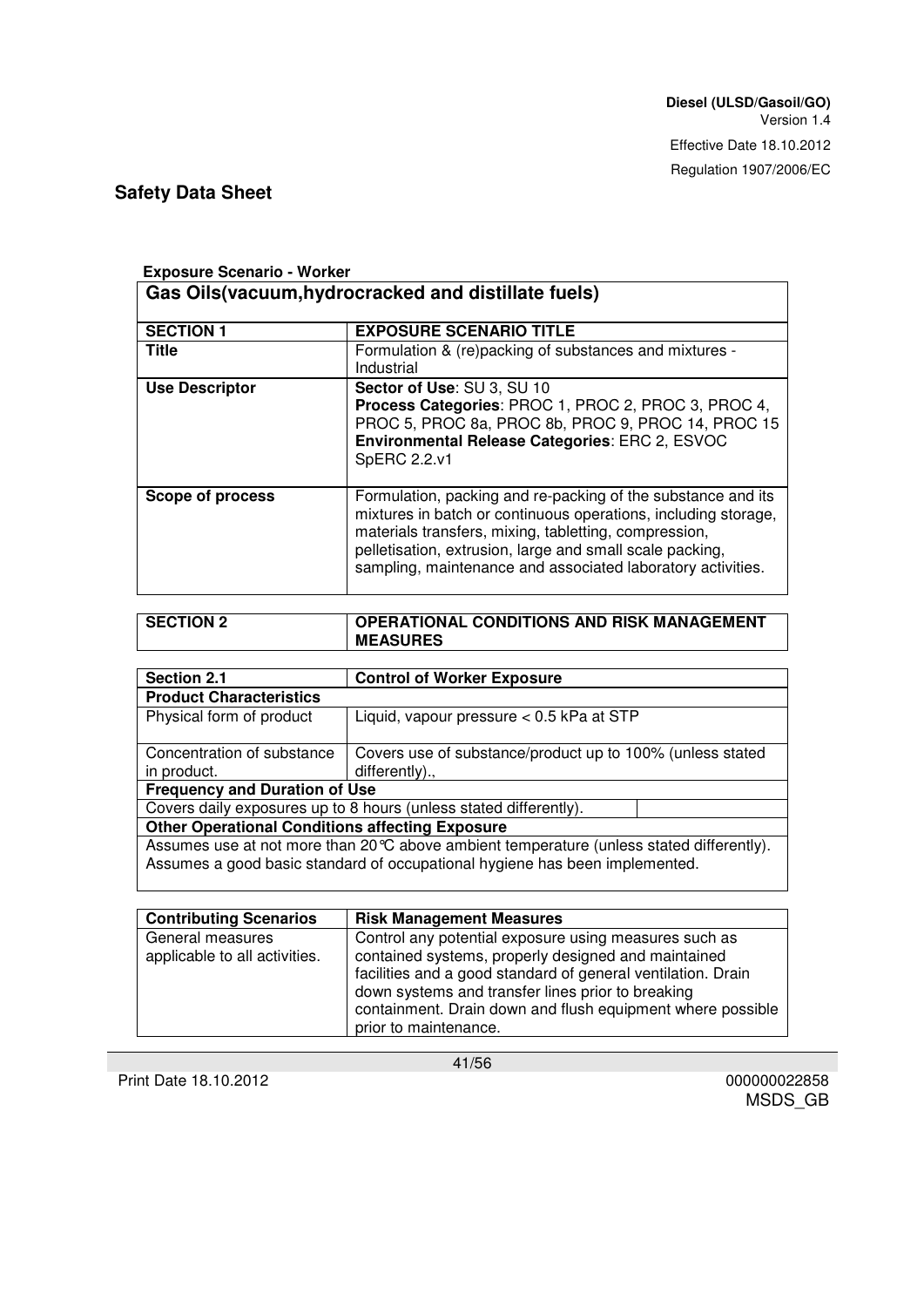|                                                                                                        | Where there is potential for exposure: Ensure relevant staff<br>are informed of exposure potential and aware of basic actions<br>to minimise exposures; ensure suitable personal protective<br>equipment is available; clear up spills and dispose of waste in<br>accordance with regulatory requirements; monitor<br>effectiveness of control measures; provide regular health<br>surveillance as appropriate; identify and implement corrective<br>actions. |
|--------------------------------------------------------------------------------------------------------|---------------------------------------------------------------------------------------------------------------------------------------------------------------------------------------------------------------------------------------------------------------------------------------------------------------------------------------------------------------------------------------------------------------------------------------------------------------|
| General measures (skin<br>irritants).                                                                  | Avoid direct skin contact with product. Identify potential areas<br>for indirect skin contact. Wear gloves (tested to EN374) if<br>hand contact with substance likely. Clean up<br>contamination/spills as soon as they occur. Wash off any skin<br>contamination immediately. Provide basic employee training<br>to prevent / minimise exposures and to report any skin<br>problems that may develop.                                                        |
| General exposures (closed<br>systems).                                                                 | No other specific measures identified.                                                                                                                                                                                                                                                                                                                                                                                                                        |
| General exposures (open<br>systems).                                                                   | Wear suitable gloves tested to EN374.                                                                                                                                                                                                                                                                                                                                                                                                                         |
| Process sampling.                                                                                      | No other specific measures identified.                                                                                                                                                                                                                                                                                                                                                                                                                        |
| Drum/batch transfers.                                                                                  | Use drum pumps or carefully pour from container.<br>Wear chemically resistant gloves (tested to EN374) in<br>combination with 'basic' employee training.                                                                                                                                                                                                                                                                                                      |
| Bulk transfers.                                                                                        | Handle substance within a closed system.<br>Wear suitable gloves tested to EN374.                                                                                                                                                                                                                                                                                                                                                                             |
| Mixing operations (open<br>systems).                                                                   | Provide extract ventilation to points where emissions occur.<br>Wear chemically resistant gloves (tested to EN374) in<br>combination with 'basic' employee training.                                                                                                                                                                                                                                                                                          |
| Production or preparation<br>or articles by tabletting,<br>compression, extrusion or<br>pelletisation. | Wear suitable gloves tested to EN374.                                                                                                                                                                                                                                                                                                                                                                                                                         |
| Drum/batch transfers.                                                                                  | Wear suitable gloves tested to EN374.                                                                                                                                                                                                                                                                                                                                                                                                                         |
| Laboratory activities.                                                                                 | No other specific measures identified.                                                                                                                                                                                                                                                                                                                                                                                                                        |
| Equipment cleaning and                                                                                 | Drain down system prior to equipment break-in or                                                                                                                                                                                                                                                                                                                                                                                                              |

Print Date 18.10.2012 000000022858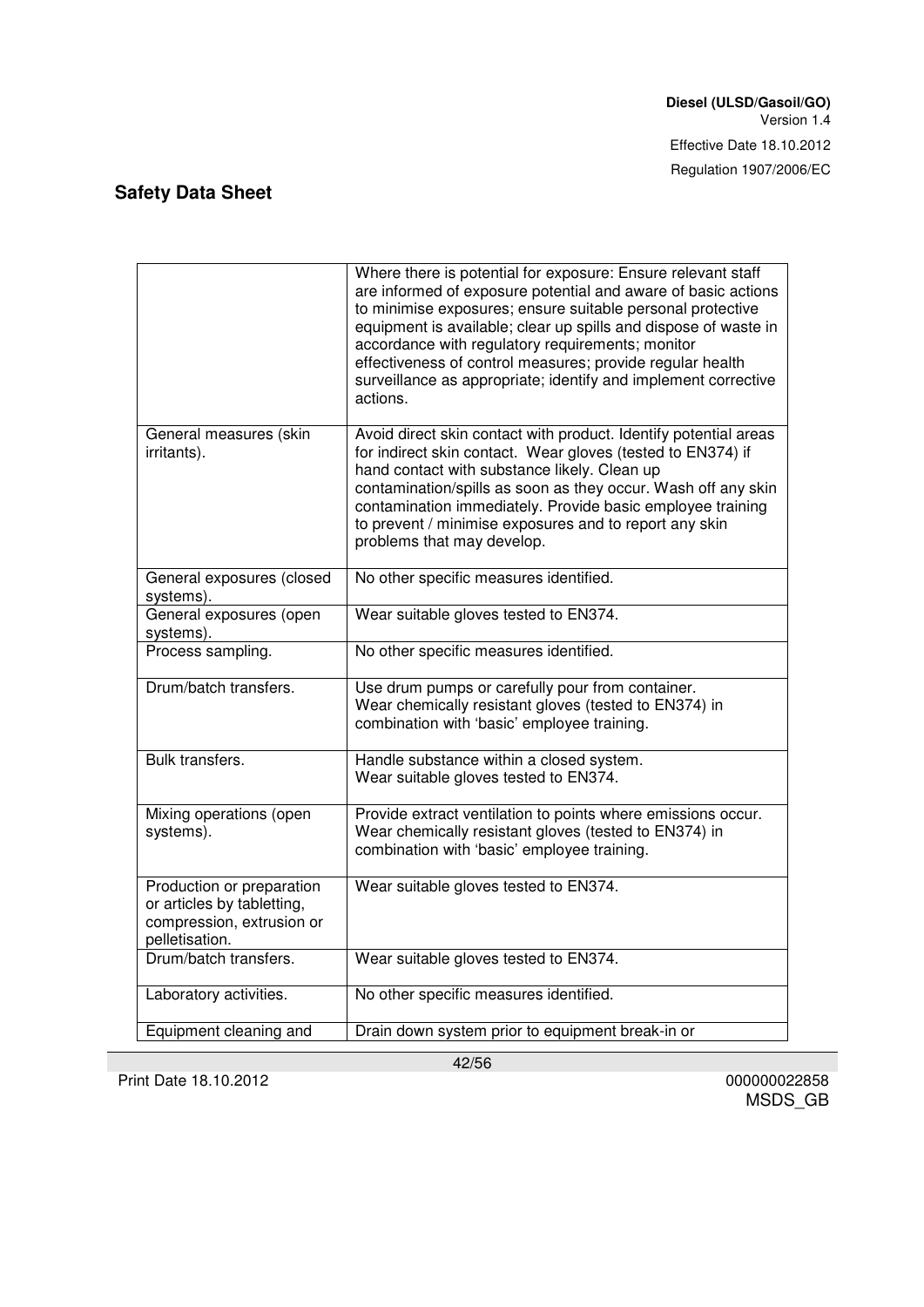| maintenance. | maintenance.<br>Wear chemically resistant gloves (tested to EN374) in<br>combination with 'basic' employee training. |
|--------------|----------------------------------------------------------------------------------------------------------------------|
| Storage.     | Store substance within a closed system.                                                                              |

| <b>Section 2.2</b>                                                                                                                         | <b>Control of Environmental Exposure</b>                                       |             |  |
|--------------------------------------------------------------------------------------------------------------------------------------------|--------------------------------------------------------------------------------|-------------|--|
| Substance is complex UVCB.                                                                                                                 |                                                                                |             |  |
| Predominantly hydrophobic.                                                                                                                 |                                                                                |             |  |
| <b>Amounts Used</b>                                                                                                                        |                                                                                |             |  |
| Fraction of EU tonnage used in region:                                                                                                     |                                                                                | 0.1         |  |
| Regional use tonnage (tonnes/year):                                                                                                        |                                                                                | $2.8E+07$   |  |
| Fraction of Regional tonnage used locally:                                                                                                 |                                                                                | 0.0011      |  |
| Annual site tonnage (tonnes/year):                                                                                                         |                                                                                | $3.0E + 04$ |  |
| Maximum daily site tonnage (kg/day):                                                                                                       |                                                                                | $1.0E + 05$ |  |
| <b>Frequency and Duration of Use</b>                                                                                                       |                                                                                |             |  |
| Continuous release.                                                                                                                        |                                                                                |             |  |
| Emission Days (days/year):                                                                                                                 |                                                                                | 300         |  |
|                                                                                                                                            | Environmental factors not influenced by risk management                        |             |  |
| Local freshwater dilution factor:                                                                                                          |                                                                                | 10          |  |
| Local marine water dilution factor:                                                                                                        |                                                                                | 100         |  |
|                                                                                                                                            | <b>Other Operational Conditions affecting Environmental Exposure</b>           |             |  |
|                                                                                                                                            | Release fraction to air from process (after typical onsite RMMs                | 1.0E-02     |  |
|                                                                                                                                            | consistent with EU Solvent Emissions Directive requirements):                  |             |  |
| Release fraction to wastewater from process (initial release prior to                                                                      |                                                                                | $2.0E-05$   |  |
| RMM):                                                                                                                                      |                                                                                |             |  |
| Release fraction to soil from process (initial release prior to RMM):                                                                      |                                                                                | 1.0E-04     |  |
|                                                                                                                                            | Technical conditions and measures at process level (source) to prevent release |             |  |
| Common practices vary across sites thus conservative process                                                                               |                                                                                |             |  |
| release estimates used.                                                                                                                    |                                                                                |             |  |
| Technical onsite conditions and measures to reduce or limit discharges, air<br>emissions and releases to soil                              |                                                                                |             |  |
|                                                                                                                                            |                                                                                |             |  |
| Risk from environmental exposure is driven by freshwater sediment.<br>Prevent discharge of undissolved substance to or recover from onsite |                                                                                |             |  |
| wastewater.                                                                                                                                |                                                                                |             |  |
| If discharging to domestic sewage treatment plant, no secondary                                                                            |                                                                                |             |  |
| wastewater treatment required.                                                                                                             |                                                                                |             |  |
| Treat air emission to provide a typical removal efficiency of (%)                                                                          |                                                                                | 0           |  |
| Treat onsite wastewater (prior to receiving water discharge) to provide                                                                    |                                                                                | 60.0        |  |
| the required removal efficiency of $=$ (%)                                                                                                 |                                                                                |             |  |
| If discharging to domestic sewage treatment plant, provide the                                                                             |                                                                                | $\mathbf 0$ |  |

Print Date 18.10.2012 000000022858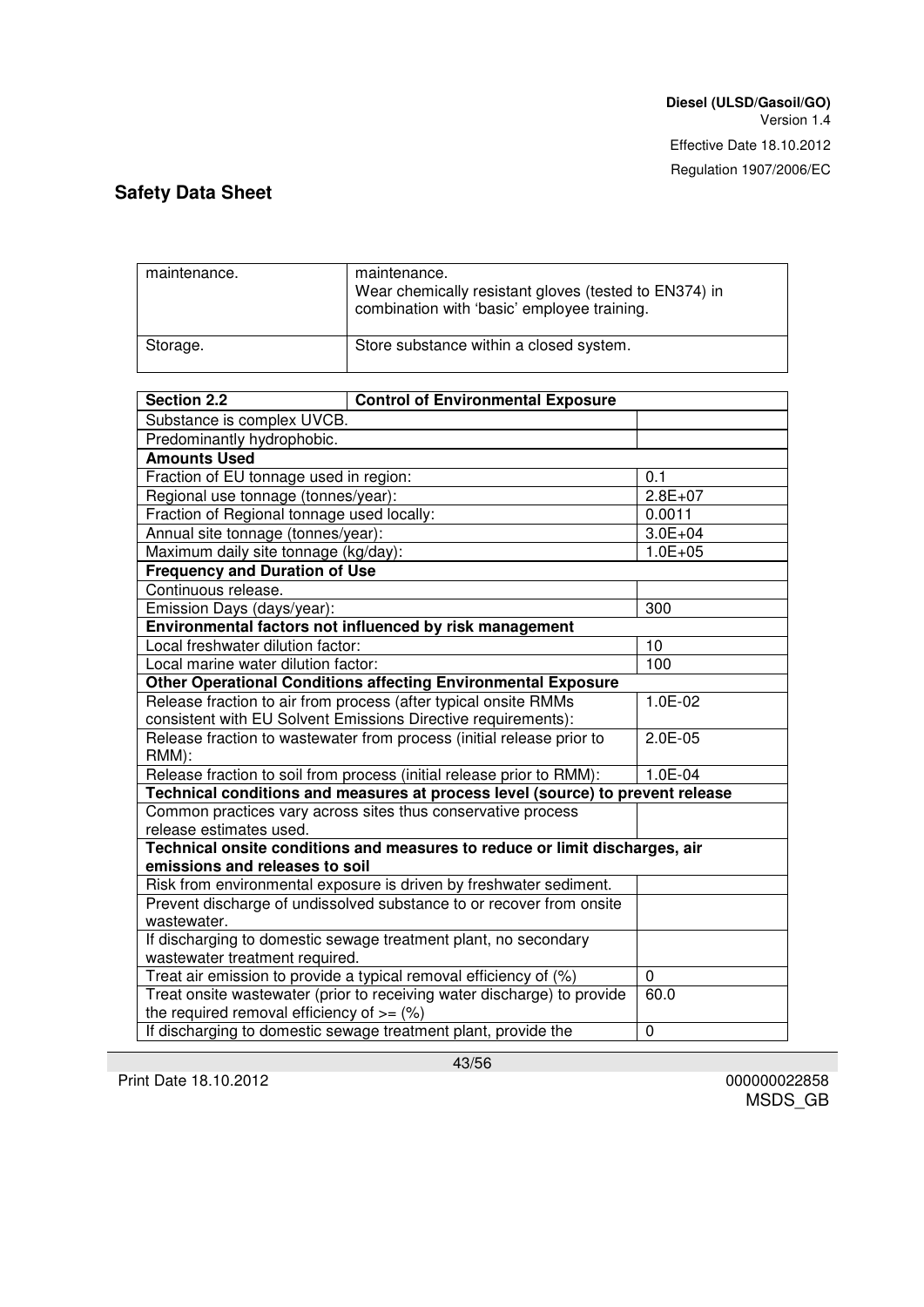| required onsite wastewater removal efficiency of (%)                        |             |  |
|-----------------------------------------------------------------------------|-------------|--|
| Prevent discharge of undissolved substance to or recover from onsite        |             |  |
| wastewater.                                                                 |             |  |
| Organisational measures to prevent/limit release from site                  |             |  |
| Do not apply industrial sludge to natural soils.                            |             |  |
| Sludge should be incinerated, contained or reclaimed.                       |             |  |
|                                                                             |             |  |
| Conditions and Measures related to municipal sewage treatment plant         |             |  |
| Estimated substance removal from wastewater via domestic sewage             | 94.1        |  |
| treatment $(%)$                                                             |             |  |
| Total efficiency of removal from wastewater after onsite and offsite        | 94.1        |  |
| (domestic treatment plant) RMMs (%)                                         |             |  |
| Maximum allowable site tonnage (MSafe) based on release following           | $6.8E + 05$ |  |
| total wastewater treatment removal (kg/d)                                   |             |  |
| Assumed domestic sewage treatment plant flow (m3/d)                         | 2,000       |  |
| Conditions and Measures related to external treatment of waste for disposal |             |  |

External treatment and disposal of waste should comply with applicable local and/or regional regulations.

#### **Conditions and measures related to external recovery of waste**

External recovery and recycling of waste should comply with applicable local and/or regional regulations.

#### **SECTION 3 EXPOSURE ESTIMATION**

**Section 3.1 - Health**

The ECETOC TRA tool has been used to estimate workplace exposures unless otherwise indicated.

#### **Section 3.2 - Environment**

The Hydrocarbon Block Method has been used to calculate environmental exposure with the Petrorisk model.

| <b>SECTION 4</b>     | <b>GUIDANCE TO CHECK COMPLIANCE WITH THE</b><br><b>EXPOSURE SCENARIO</b> |
|----------------------|--------------------------------------------------------------------------|
| Section 4.1 - Health |                                                                          |

Predicted exposures are not expected to exceed the DN(M)EL when the Risk Management Measures/Operational Conditions outlined in Section 2 are implemented. Where other Risk Management Measures/Operational Conditions are adopted, then users should ensure that risks are managed to at least equivalent levels.

Print Date 18.10.2012 000000022858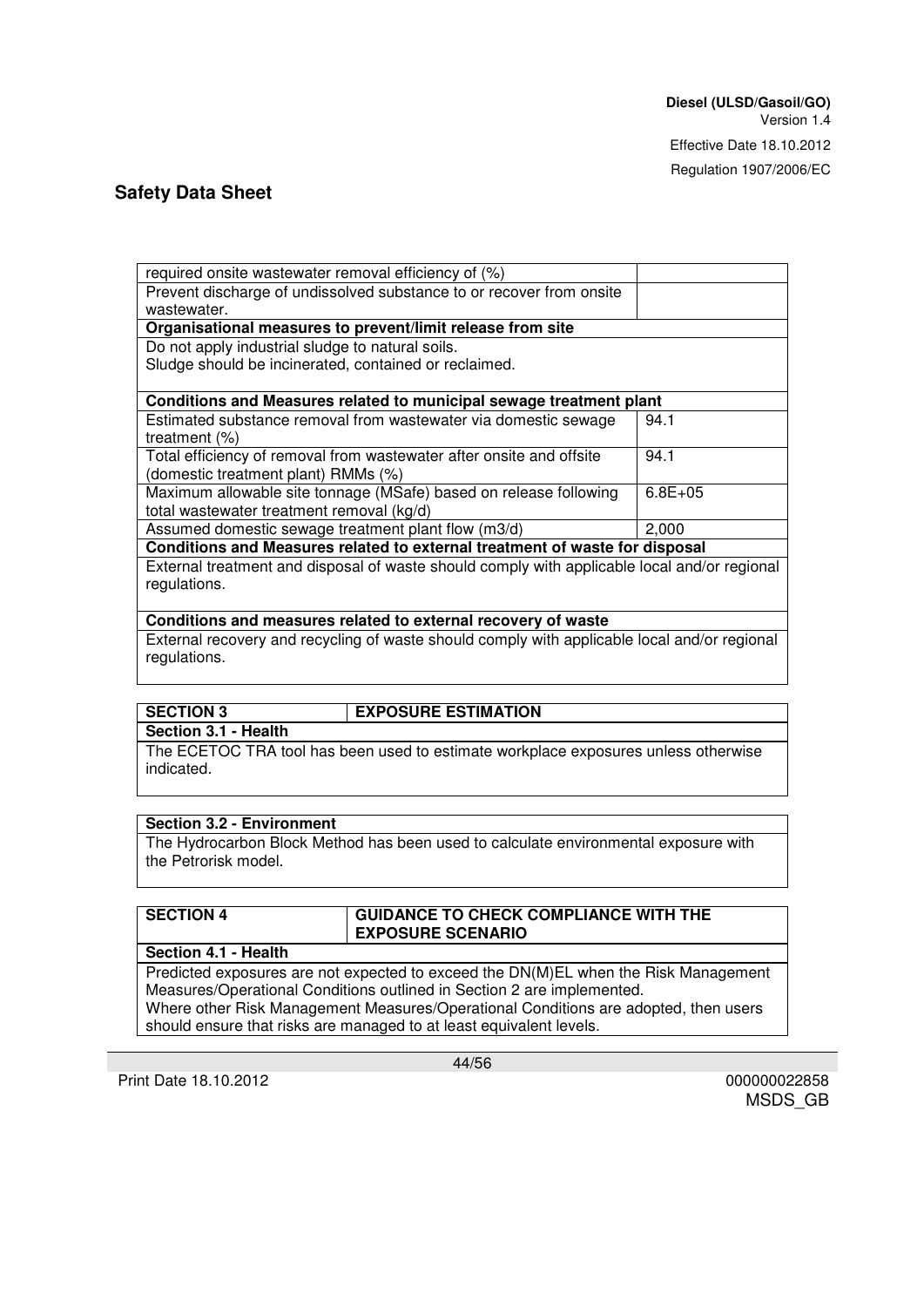Available hazard data do not enable the derivation of a DNEL for dermal irritant effects. Risk Management Measures are based on qualitative risk characterisation.

#### **Section 4.2 -Environment**

Guidance is based on assumed operating conditions which may not be applicable to all sites; thus, scaling may be necessary to define appropriate site-specific risk management measures.

Required removal efficiency for wastewater can be achieved using onsite/offsite technologies, either alone or in combination.

Required removal efficiency for air can be achieved using on-site technologies, either alone or in combination.

Further details on scaling and control technologies are provided in SpERC factsheet (http://cefic.org).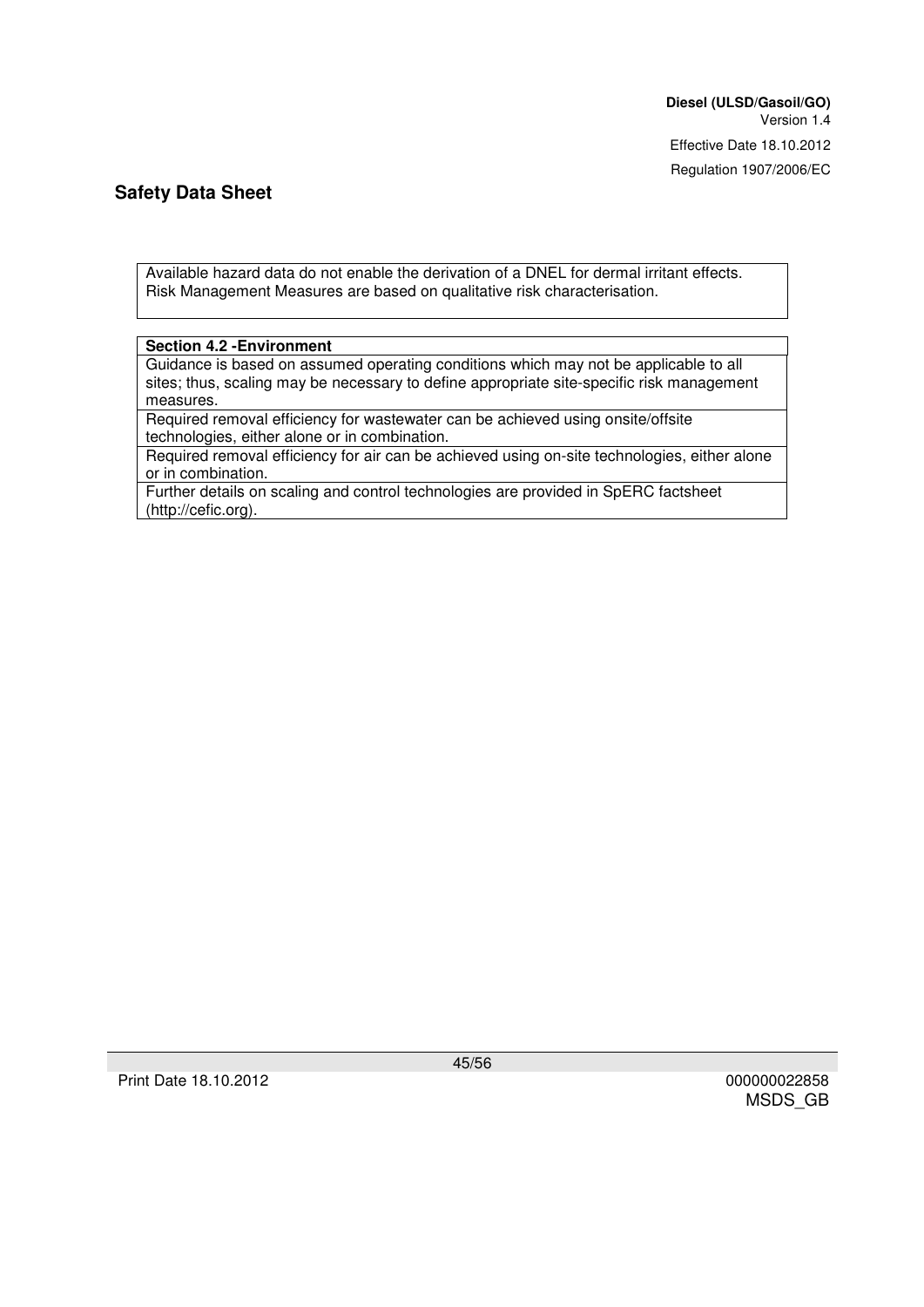#### **Exposure Scenario - Worker**

| Gas Oils (vacuum, hydrocracked and distillate fuels) |                                                                                                                                                                            |  |
|------------------------------------------------------|----------------------------------------------------------------------------------------------------------------------------------------------------------------------------|--|
| <b>SECTION 1</b>                                     | <b>EXPOSURE SCENARIO TITLE</b>                                                                                                                                             |  |
| <b>Title</b>                                         | Use as a fuel - Industrial                                                                                                                                                 |  |
| <b>Use Descriptor</b>                                | Sector of Use: SU 3<br>Process Categories: PROC 1, PROC 2, PROC 3, PROC 8a,<br>PROC 8b, PROC 16<br><b>Environmental Release Categories: ERC 7, ESVOC</b><br>SpERC 7.12a.v1 |  |
| Scope of process                                     | Covers the use as a fuel (or fuel additive) and includes<br>activities associated with its transfer, use, equipment<br>maintenance and handling of waste.                  |  |

#### **SECTION 2 OPERATIONAL CONDITIONS AND RISK MANAGEMENT MEASURES**

| <b>Section 2.1</b>                                                                                                                                                                | <b>Control of Worker Exposure</b>                                           |  |  |
|-----------------------------------------------------------------------------------------------------------------------------------------------------------------------------------|-----------------------------------------------------------------------------|--|--|
| <b>Product Characteristics</b>                                                                                                                                                    |                                                                             |  |  |
| Physical form of product                                                                                                                                                          | Liquid, vapour pressure $< 0.5$ kPa at STP                                  |  |  |
| Concentration of substance<br>in product.                                                                                                                                         | Covers use of substance/product up to 100% (unless stated<br>differently)., |  |  |
| <b>Frequency and Duration of Use</b>                                                                                                                                              |                                                                             |  |  |
| Covers daily exposures up to 8 hours (unless stated differently).                                                                                                                 |                                                                             |  |  |
| <b>Other Operational Conditions affecting Exposure</b>                                                                                                                            |                                                                             |  |  |
| Assumes use at not more than 20 $\degree$ C above ambient temperature (unless stated differently).<br>Assumes a good basic standard of occupational hygiene has been implemented. |                                                                             |  |  |
|                                                                                                                                                                                   |                                                                             |  |  |

| <b>Contributing Scenarios</b>                     | <b>Risk Management Measures</b>                                                                                                                                                                                                                                                                                                                                                                                                                                                                                         |
|---------------------------------------------------|-------------------------------------------------------------------------------------------------------------------------------------------------------------------------------------------------------------------------------------------------------------------------------------------------------------------------------------------------------------------------------------------------------------------------------------------------------------------------------------------------------------------------|
| General measures<br>applicable to all activities. | Control any potential exposure using measures such as<br>contained systems, properly designed and maintained<br>facilities and a good standard of general ventilation. Drain<br>down systems and transfer lines prior to breaking<br>containment. Drain down and flush equipment where possible<br>prior to maintenance.<br>Where there is potential for exposure: Ensure relevant staff<br>are informed of exposure potential and aware of basic actions<br>to minimise exposures; ensure suitable personal protective |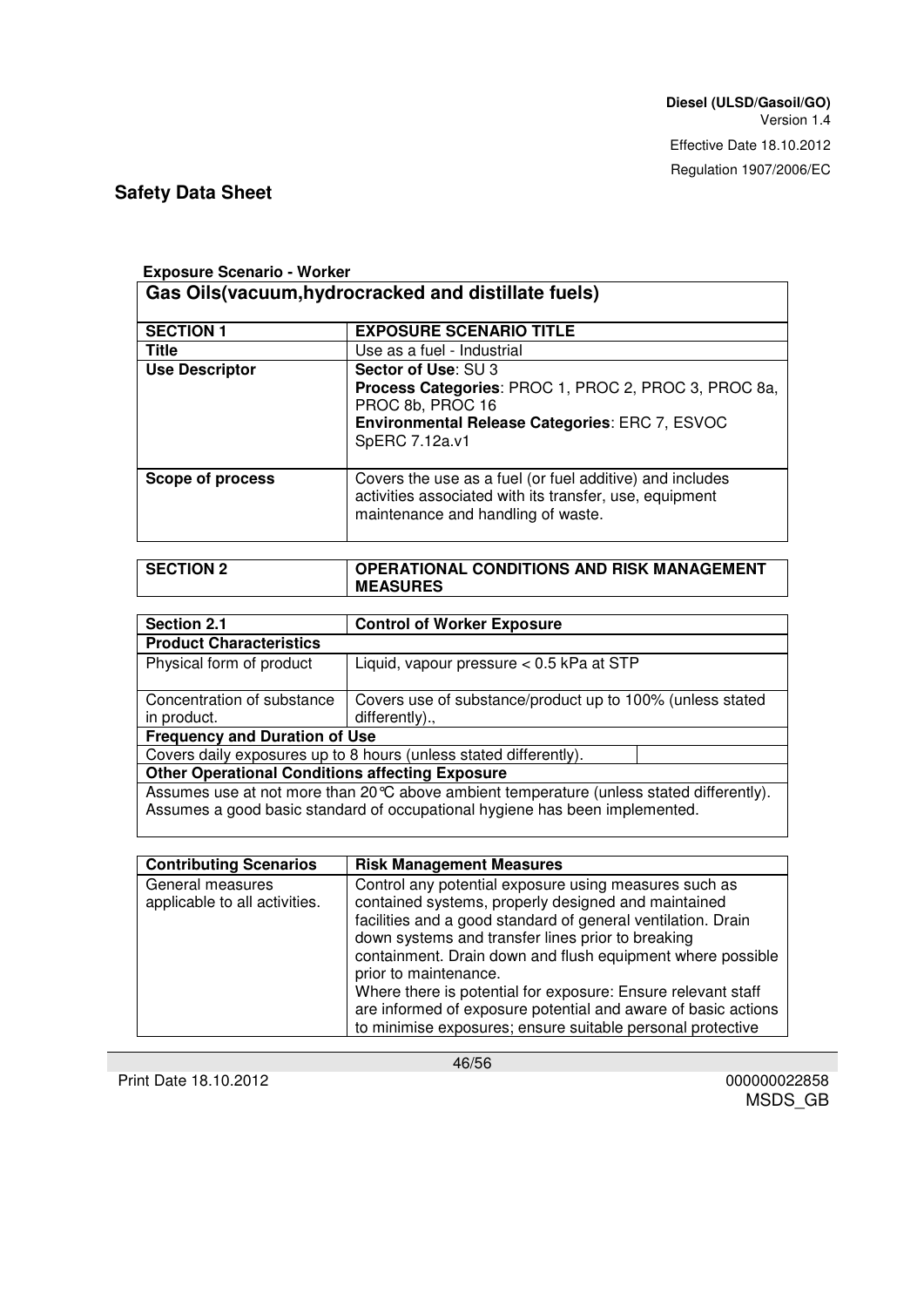|                                        | equipment is available; clear up spills and dispose of waste in<br>accordance with regulatory requirements; monitor<br>effectiveness of control measures; provide regular health<br>surveillance as appropriate; identify and implement corrective<br>actions.                                                                                                                                         |
|----------------------------------------|--------------------------------------------------------------------------------------------------------------------------------------------------------------------------------------------------------------------------------------------------------------------------------------------------------------------------------------------------------------------------------------------------------|
| General measures (skin<br>irritants).  | Avoid direct skin contact with product. Identify potential areas<br>for indirect skin contact. Wear gloves (tested to EN374) if<br>hand contact with substance likely. Clean up<br>contamination/spills as soon as they occur. Wash off any skin<br>contamination immediately. Provide basic employee training<br>to prevent / minimise exposures and to report any skin<br>problems that may develop. |
| Bulk transfers.                        | Wear suitable gloves tested to EN374.                                                                                                                                                                                                                                                                                                                                                                  |
| Drum/batch transfers.                  | Wear suitable gloves tested to EN374.                                                                                                                                                                                                                                                                                                                                                                  |
| Use as a fuel(closed<br>systems).      | No other specific measures identified.                                                                                                                                                                                                                                                                                                                                                                 |
| Equipment cleaning and<br>maintenance. | Drain down system prior to equipment break-in or<br>maintenance.<br>Wear chemically resistant gloves (tested to EN374) in<br>combination with 'basic' employee training.                                                                                                                                                                                                                               |
| Storage.                               | Handle substance within a closed system.                                                                                                                                                                                                                                                                                                                                                               |

| <b>Section 2.2</b>                                      | <b>Control of Environmental Exposure</b> |             |  |
|---------------------------------------------------------|------------------------------------------|-------------|--|
|                                                         | Substance is complex UVCB.               |             |  |
| Predominantly hydrophobic.                              |                                          |             |  |
| <b>Amounts Used</b>                                     |                                          |             |  |
| Fraction of EU tonnage used in region:                  |                                          | 0.1         |  |
| Regional use tonnage (tonnes/year):                     |                                          | $4.5E + 06$ |  |
| Fraction of Regional tonnage used locally:              |                                          | 0.34        |  |
| Annual site tonnage (tonnes/year):                      |                                          | $1.5E + 06$ |  |
| Maximum daily site tonnage (kg/day):                    |                                          | $5.0E + 06$ |  |
| <b>Frequency and Duration of Use</b>                    |                                          |             |  |
| Continuous release.                                     |                                          |             |  |
| Emission Days (days/year):                              |                                          | 300         |  |
| Environmental factors not influenced by risk management |                                          |             |  |
| Local freshwater dilution factor:                       |                                          | 10          |  |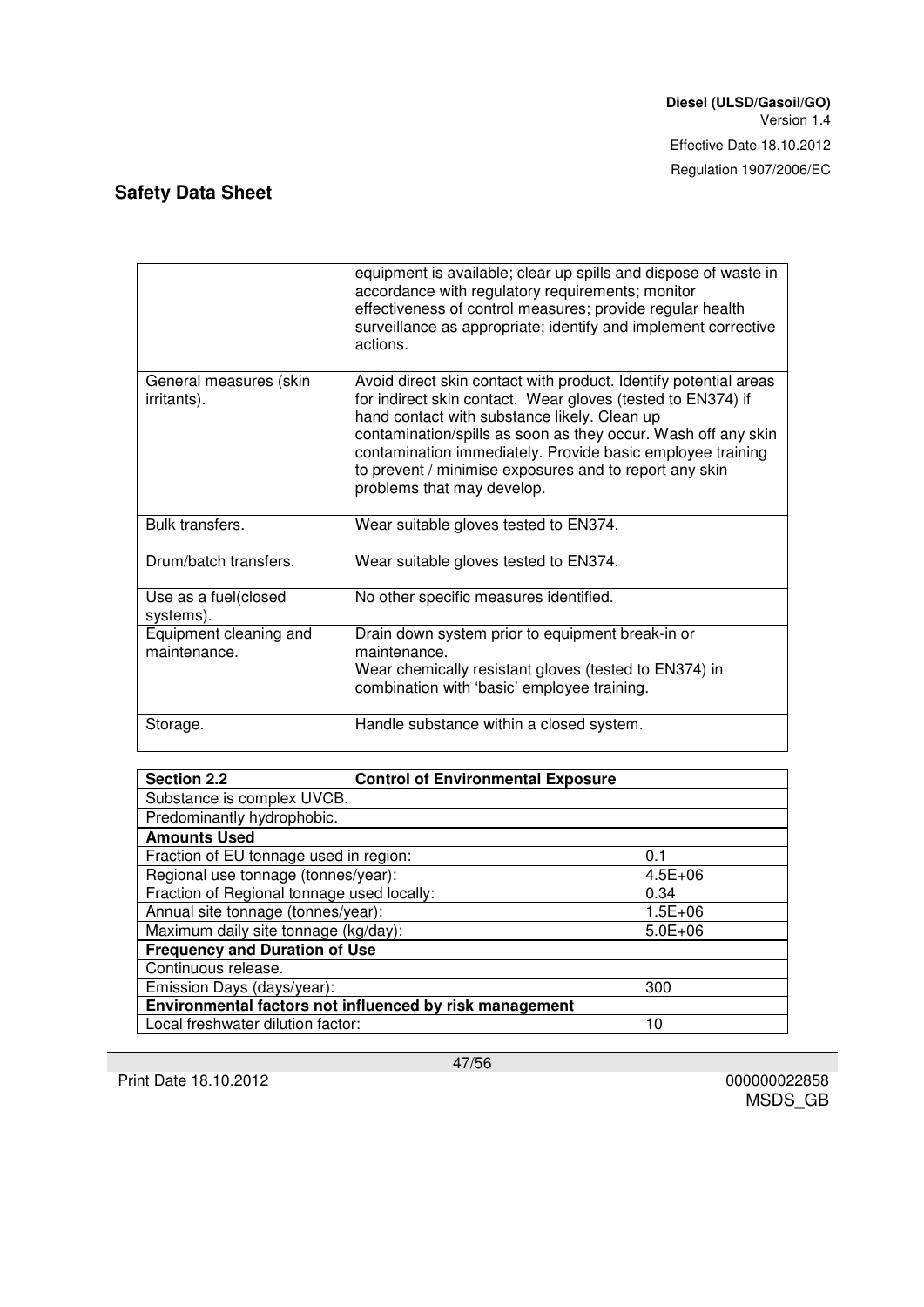Regulation 1907/2006/EC

# **Safety Data Sheet**

| Local marine water dilution factor:                                                          | 100         |  |  |
|----------------------------------------------------------------------------------------------|-------------|--|--|
| Other Operational Conditions affecting Environmental Exposure                                |             |  |  |
| Release fraction to air from process (initial release prior to RMM):                         | 5.0E-03     |  |  |
| Release fraction to wastewater from process (initial release prior to                        | 1.0E-05     |  |  |
| RMM):                                                                                        |             |  |  |
| Release fraction to soil from process (initial release prior to RMM):                        | $\Omega$    |  |  |
| Technical conditions and measures at process level (source) to prevent release               |             |  |  |
| Common practices vary across sites thus conservative process                                 |             |  |  |
| release estimates used.                                                                      |             |  |  |
| Technical onsite conditions and measures to reduce or limit discharges, air                  |             |  |  |
| emissions and releases to soil                                                               |             |  |  |
| Risk from environmental exposure is driven by freshwater sediment.                           |             |  |  |
| Onsite waste water treatment required.                                                       |             |  |  |
| Treat air emission to provide a typical removal efficiency of (%)                            | 95          |  |  |
| Treat onsite wastewater (prior to receiving water discharge) to provide                      | 97.7        |  |  |
| the required removal efficiency of $=$ (%)                                                   |             |  |  |
| If discharging to domestic sewage treatment plant, provide the                               | 60.4        |  |  |
| required onsite wastewater removal efficiency of (%)                                         |             |  |  |
| Prevent discharge of undissolved substance to or recover from onsite                         |             |  |  |
| wastewater.                                                                                  |             |  |  |
| Organisational measures to prevent/limit release from site                                   |             |  |  |
| Do not apply industrial sludge to natural soils.                                             |             |  |  |
| Sludge should be incinerated, contained or reclaimed.                                        |             |  |  |
|                                                                                              |             |  |  |
| Conditions and Measures related to municipal sewage treatment plant                          |             |  |  |
| Estimated substance removal from wastewater via domestic sewage                              | 94.1        |  |  |
| treatment $(\%)$                                                                             |             |  |  |
| Total efficiency of removal from wastewater after onsite and offsite                         | 97.7        |  |  |
| (domestic treatment plant) RMMs (%)                                                          |             |  |  |
| Maximum allowable site tonnage (MSafe) based on release following                            | $5.5E + 06$ |  |  |
| total wastewater treatment removal (kg/d)                                                    |             |  |  |
| Assumed domestic sewage treatment plant flow (m3/d)                                          | 2,000       |  |  |
| Conditions and Measures related to external treatment of waste for disposal                  |             |  |  |
| Combustion emissions limited by required exhaust emission controls.                          |             |  |  |
| Waste combustion emissions considered in regional exposure assessment.                       |             |  |  |
|                                                                                              |             |  |  |
| Conditions and measures related to external recovery of waste                                |             |  |  |
| External recovery and recycling of waste should comply with applicable local and/or regional |             |  |  |
| regulations.                                                                                 |             |  |  |
|                                                                                              |             |  |  |
|                                                                                              |             |  |  |

**SECTION 3 EXPOSURE ESTIMATION**

Print Date 18.10.2012 000000022858

48/56

MSDS\_GB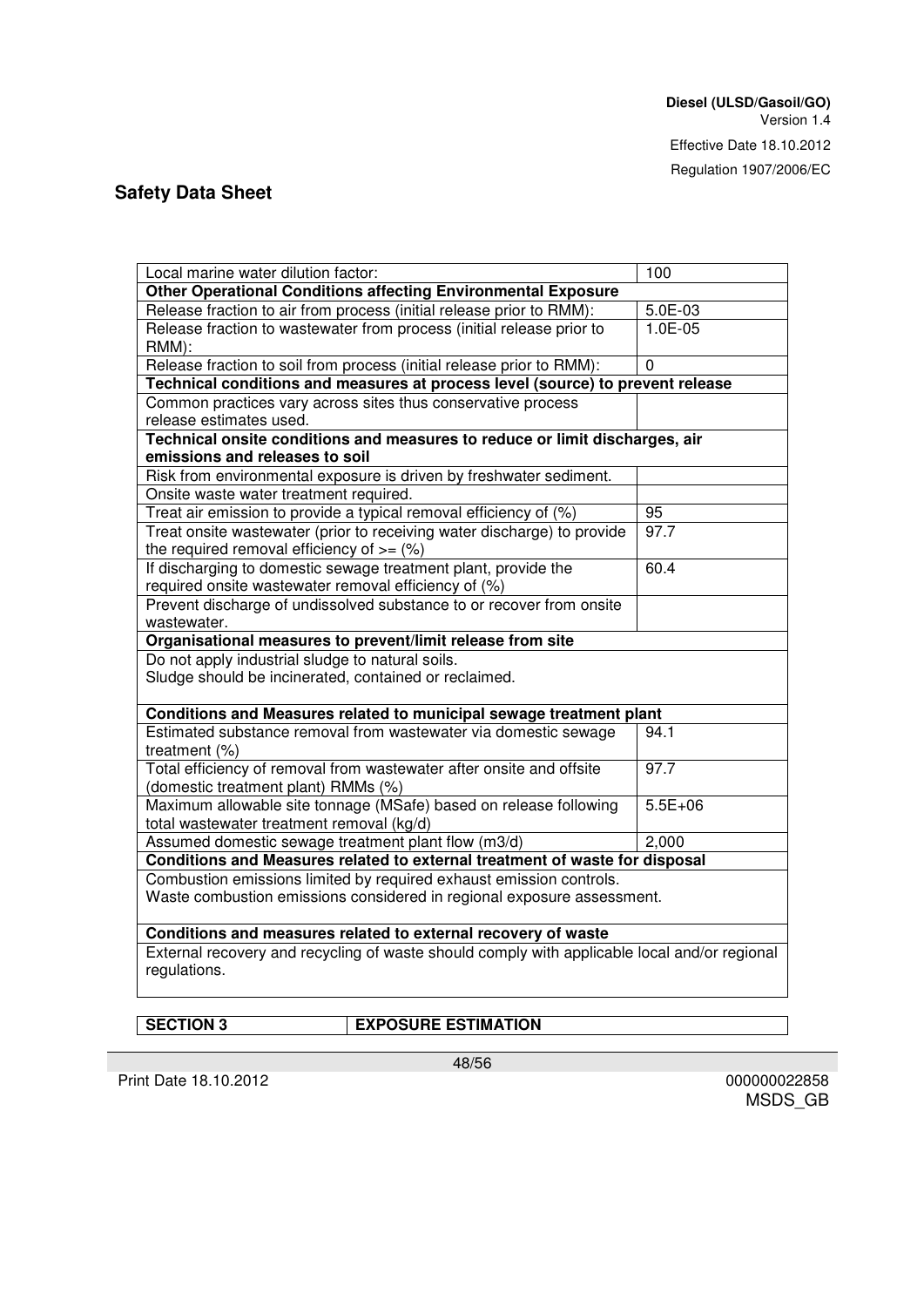#### **Section 3.1 - Health**

The ECETOC TRA tool has been used to estimate workplace exposures unless otherwise indicated.

#### **Section 3.2 - Environment**

The Hydrocarbon Block Method has been used to calculate environmental exposure with the Petrorisk model.

#### **SECTION 4 GUIDANCE TO CHECK COMPLIANCE WITH THE EXPOSURE SCENARIO**

**Section 4.1 - Health**

Predicted exposures are not expected to exceed the DN(M)EL when the Risk Management Measures/Operational Conditions outlined in Section 2 are implemented.

Where other Risk Management Measures/Operational Conditions are adopted, then users should ensure that risks are managed to at least equivalent levels. Available hazard data do not enable the derivation of a DNEL for dermal irritant effects.

Risk Management Measures are based on qualitative risk characterisation.

#### **Section 4.2 -Environment**

Guidance is based on assumed operating conditions which may not be applicable to all sites; thus, scaling may be necessary to define appropriate site-specific risk management measures.

Required removal efficiency for wastewater can be achieved using onsite/offsite technologies, either alone or in combination.

Required removal efficiency for air can be achieved using on-site technologies, either alone or in combination.

Further details on scaling and control technologies are provided in SpERC factsheet (http://cefic.org).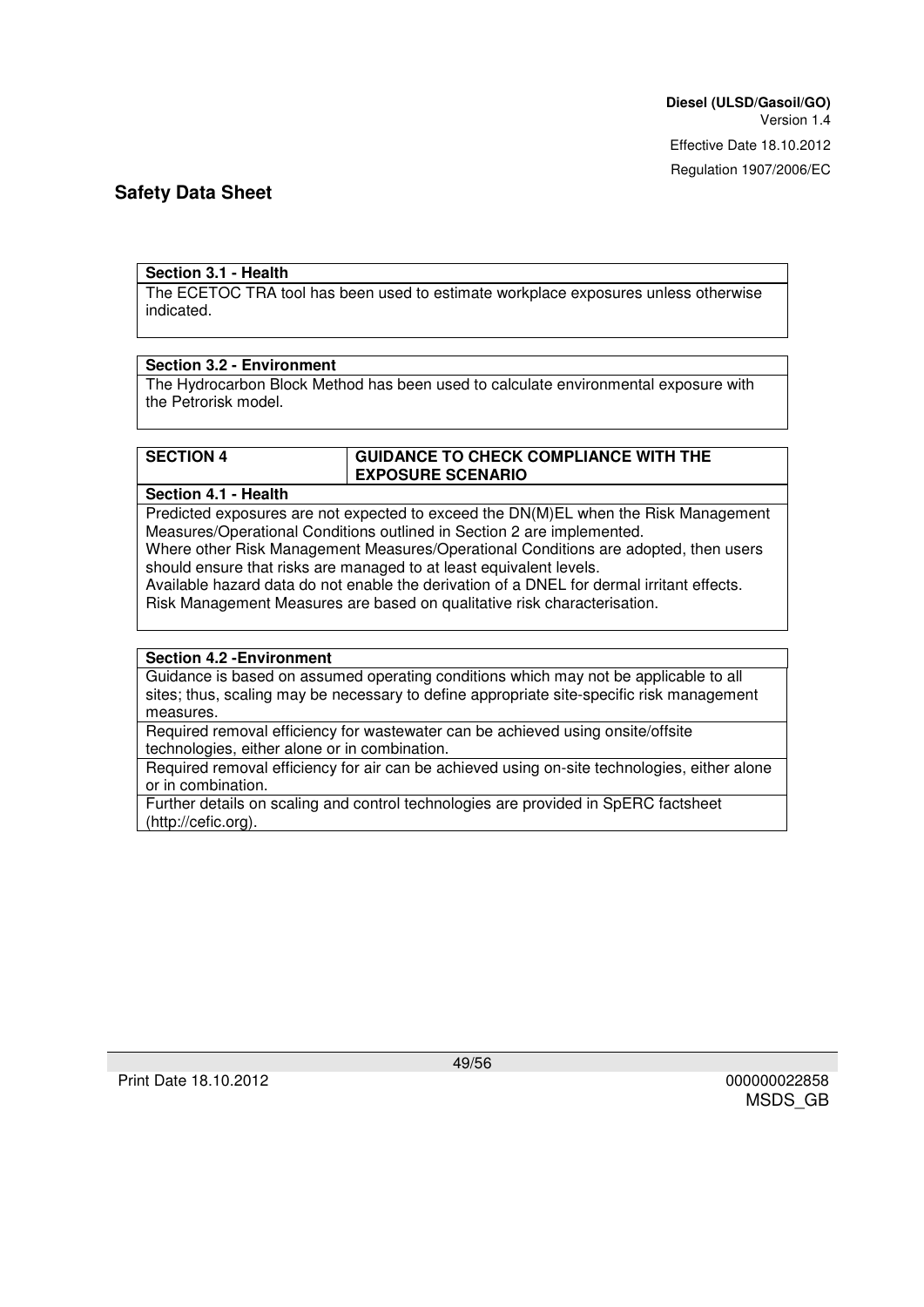٦

# **Safety Data Sheet**

#### **Exposure Scenario - Worker**

| Gas Oils (vacuum, hydrocracked and distillate fuels) |                                                                                                                                                                               |  |
|------------------------------------------------------|-------------------------------------------------------------------------------------------------------------------------------------------------------------------------------|--|
| <b>SECTION 1</b>                                     | <b>EXPOSURE SCENARIO TITLE</b>                                                                                                                                                |  |
| <b>Title</b>                                         | Use as a fuel - Professional                                                                                                                                                  |  |
| <b>Use Descriptor</b>                                | Sector of Use: SU 22<br>Process Categories: PROC 1, PROC 2, PROC 3, PROC 8a,<br>PROC 8b, PROC 16<br>Environmental Release Categories: ERC 9A, ERC 9B,<br>ESVOC SpERC 9.12b.v1 |  |
| Scope of process                                     | Covers the use as a fuel (or fuel additive) and includes<br>activities associated with its transfer, use, equipment<br>maintenance and handling of waste.                     |  |

#### **SECTION 2 OPERATIONAL CONDITIONS AND RISK MANAGEMENT MEASURES**

| <b>Section 2.1</b>                                                                                                                                                       | <b>Control of Worker Exposure</b>                                           |  |  |
|--------------------------------------------------------------------------------------------------------------------------------------------------------------------------|-----------------------------------------------------------------------------|--|--|
| <b>Product Characteristics</b>                                                                                                                                           |                                                                             |  |  |
| Physical form of product                                                                                                                                                 | Liquid, vapour pressure $< 0.5$ kPa at STP                                  |  |  |
| Concentration of substance<br>in product.                                                                                                                                | Covers use of substance/product up to 100% (unless stated<br>differently)., |  |  |
| <b>Frequency and Duration of Use</b>                                                                                                                                     |                                                                             |  |  |
| Covers daily exposures up to 8 hours (unless stated differently).                                                                                                        |                                                                             |  |  |
| <b>Other Operational Conditions affecting Exposure</b>                                                                                                                   |                                                                             |  |  |
| Assumes use at not more than 20 °C above ambient temperature (unless stated differently).<br>Assumes a good basic standard of occupational hygiene has been implemented. |                                                                             |  |  |
|                                                                                                                                                                          |                                                                             |  |  |

| <b>Contributing Scenarios</b>                     | <b>Risk Management Measures</b>                                                                                                                                                                                                                                                                                                                                                                                                                                                                                         |
|---------------------------------------------------|-------------------------------------------------------------------------------------------------------------------------------------------------------------------------------------------------------------------------------------------------------------------------------------------------------------------------------------------------------------------------------------------------------------------------------------------------------------------------------------------------------------------------|
| General measures<br>applicable to all activities. | Control any potential exposure using measures such as<br>contained systems, properly designed and maintained<br>facilities and a good standard of general ventilation. Drain<br>down systems and transfer lines prior to breaking<br>containment. Drain down and flush equipment where possible<br>prior to maintenance.<br>Where there is potential for exposure: Ensure relevant staff<br>are informed of exposure potential and aware of basic actions<br>to minimise exposures; ensure suitable personal protective |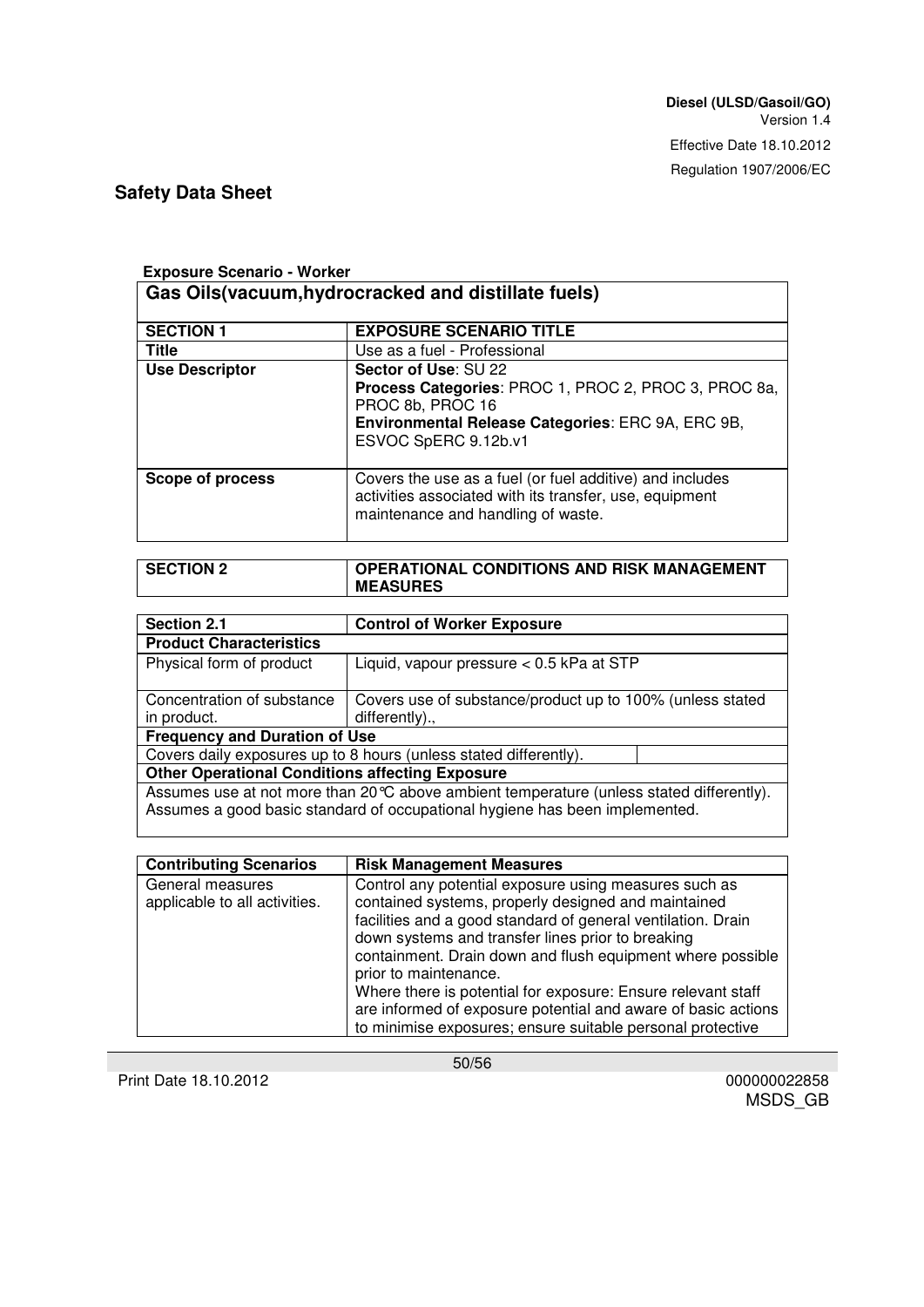|                                        | equipment is available; clear up spills and dispose of waste in<br>accordance with regulatory requirements; monitor<br>effectiveness of control measures; provide regular health<br>surveillance as appropriate; identify and implement corrective<br>actions.                                                                                                                                         |
|----------------------------------------|--------------------------------------------------------------------------------------------------------------------------------------------------------------------------------------------------------------------------------------------------------------------------------------------------------------------------------------------------------------------------------------------------------|
| General measures (skin<br>irritants).  | Avoid direct skin contact with product. Identify potential areas<br>for indirect skin contact. Wear gloves (tested to EN374) if<br>hand contact with substance likely. Clean up<br>contamination/spills as soon as they occur. Wash off any skin<br>contamination immediately. Provide basic employee training<br>to prevent / minimise exposures and to report any skin<br>problems that may develop. |
| Bulk transfers.                        | Wear suitable gloves tested to EN374.                                                                                                                                                                                                                                                                                                                                                                  |
| Drum/batch transfers.                  | Wear suitable gloves tested to EN374.                                                                                                                                                                                                                                                                                                                                                                  |
| Refueling.                             | Wear suitable gloves tested to EN374.                                                                                                                                                                                                                                                                                                                                                                  |
| Use as a fuel(closed<br>systems).      | Provide a good standard of general ventilation (not less than<br>3 to 5 air changes per hour).<br>, or:<br>Ensure operation is undertaken outdoors.                                                                                                                                                                                                                                                    |
| Equipment cleaning and<br>maintenance. | Drain down system prior to equipment break-in or<br>maintenance.<br>Wear chemically resistant gloves (tested to EN374) in<br>combination with 'basic' employee training.                                                                                                                                                                                                                               |
| Storage.                               | Store substance within a closed system.                                                                                                                                                                                                                                                                                                                                                                |

| <b>Section 2.2</b>                         | <b>Control of Environmental Exposure</b> |             |
|--------------------------------------------|------------------------------------------|-------------|
| Substance is complex UVCB.                 |                                          |             |
| Predominantly hydrophobic.                 |                                          |             |
| <b>Amounts Used</b>                        |                                          |             |
| Fraction of EU tonnage used in region:     |                                          | 0.1         |
| Regional use tonnage (tonnes/year):        |                                          | $6.7E + 06$ |
| Fraction of Regional tonnage used locally: |                                          | 0.0005      |
| Annual site tonnage (tonnes/year):         |                                          | $3.3E + 03$ |
| Maximum daily site tonnage (kg/day):       |                                          | $9.2E + 03$ |
| <b>Frequency and Duration of Use</b>       |                                          |             |

51/56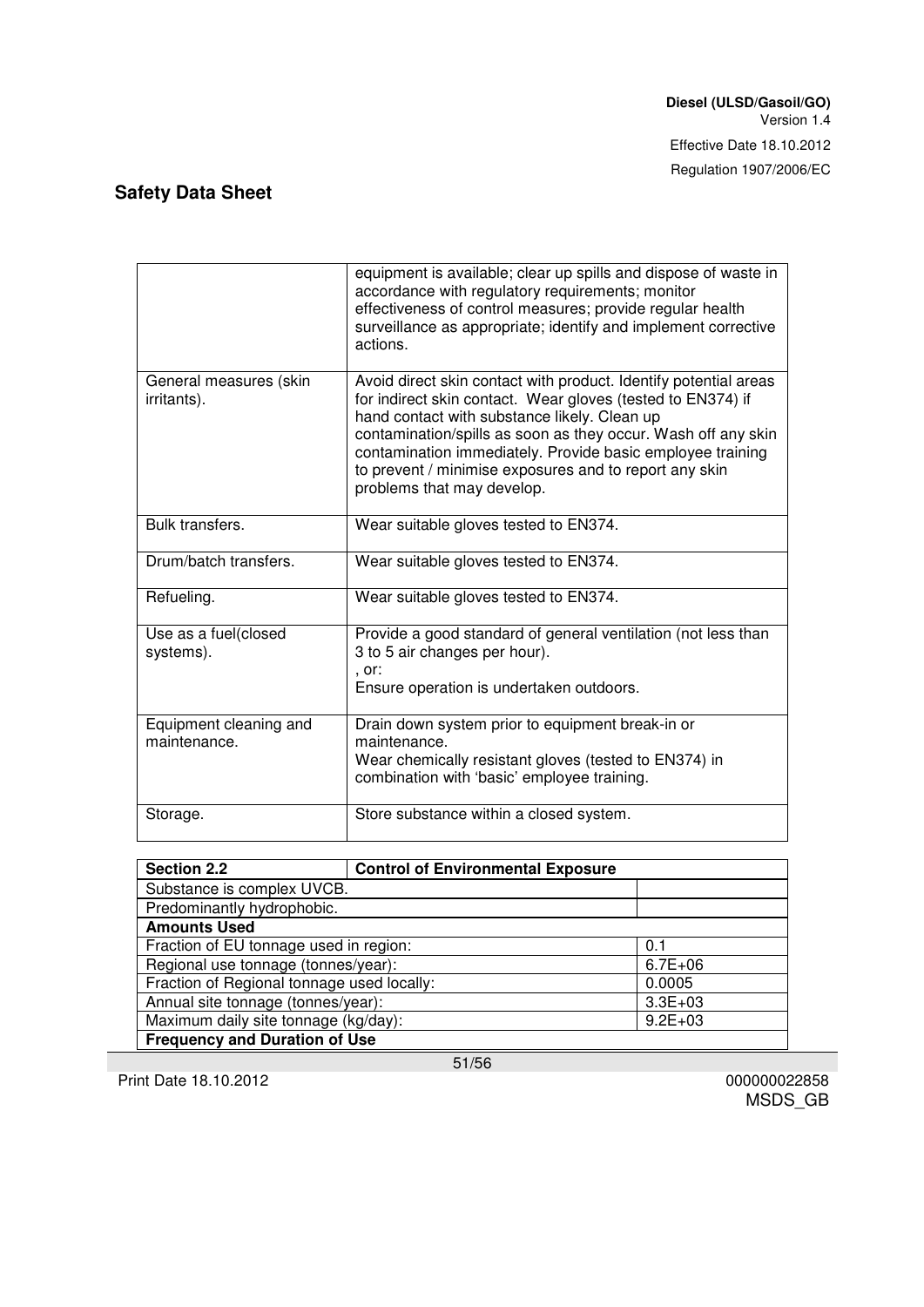Regulation 1907/2006/EC

# **Safety Data Sheet**

| Continuous release.                                                            |                |
|--------------------------------------------------------------------------------|----------------|
| Emission Days (days/year):                                                     | 365            |
| Environmental factors not influenced by risk management                        |                |
| Local freshwater dilution factor:                                              | 10             |
| Local marine water dilution factor:                                            | 100            |
| <b>Other Operational Conditions affecting Environmental Exposure</b>           |                |
| Release fraction to air from process (initial release prior to RMM):           | 1.0E-04        |
| Release fraction to wastewater from process (initial release prior to          | 1.0E-05        |
| RMM):                                                                          |                |
| Release fraction to soil from process (initial release prior to RMM):          | 1.0E-05        |
| Technical conditions and measures at process level (source) to prevent release |                |
| Common practices vary across sites thus conservative process                   |                |
| release estimates used.                                                        |                |
| Technical onsite conditions and measures to reduce or limit discharges, air    |                |
| emissions and releases to soil                                                 |                |
| Risk from environmental exposure is driven by freshwater sediment.             |                |
| If discharging to domestic sewage treatment plant, no secondary                |                |
| wastewater treatment required.                                                 |                |
| Treat air emission to provide a typical removal efficiency of (%)              |                |
| Treat onsite wastewater (prior to receiving water discharge) to provide        | 8.3            |
| the required removal efficiency of $=$ (%)                                     |                |
| If discharging to domestic sewage treatment plant, provide the                 | $\overline{0}$ |
| required onsite wastewater removal efficiency of (%)                           |                |
| Prevent discharge of undissolved substance to or recover from onsite           |                |
| wastewater.                                                                    |                |
| Organisational measures to prevent/limit release from site                     |                |
| Do not apply industrial sludge to natural soils.                               |                |
| Sludge should be incinerated, contained or reclaimed.                          |                |
|                                                                                |                |
| Conditions and Measures related to municipal sewage treatment plant            |                |
| Estimated substance removal from wastewater via domestic sewage                | 94.1           |
| treatment $(\%)$                                                               |                |
| Total efficiency of removal from wastewater after onsite and offsite           | 94.1           |
| (domestic treatment plant) RMMs (%)                                            |                |
| Maximum allowable site tonnage (MSafe) based on release following              | $1.4E + 05$    |
| total wastewater treatment removal (kg/d)                                      |                |
| Assumed domestic sewage treatment plant flow (m3/d)                            | 2,000          |
| Conditions and Measures related to external treatment of waste for disposal    |                |
| Combustion emissions limited by required exhaust emission controls.            |                |
| Waste combustion emissions considered in regional exposure assessment.         |                |
|                                                                                |                |
| Conditions and measures related to external recovery of waste                  |                |

52/56

Print Date 18.10.2012 000000022858

MSDS\_GB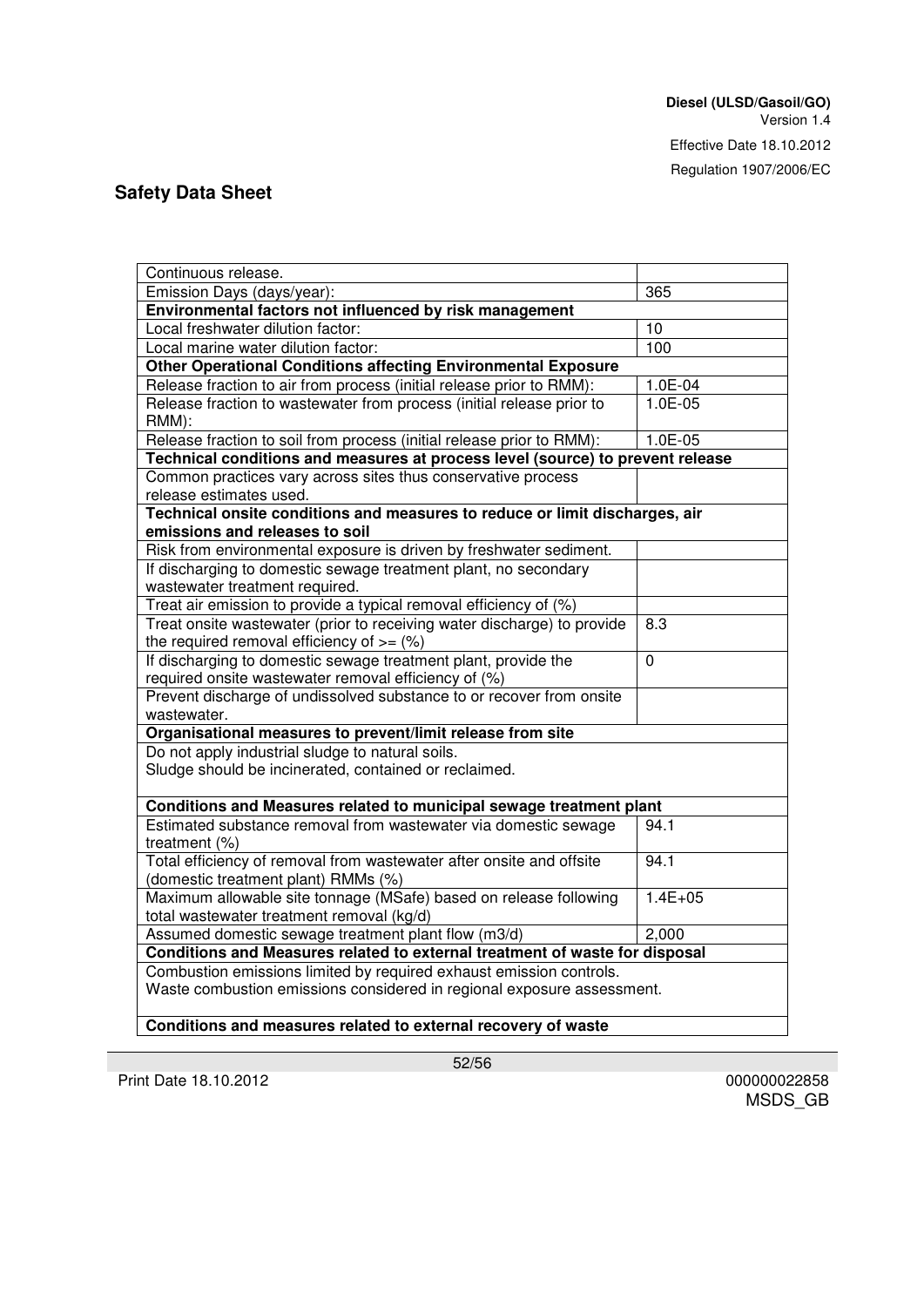External recovery and recycling of waste should comply with applicable local and/or regional regulations.

| <b>SECTION 3</b>                                                                   | <b>EXPOSURE ESTIMATION</b> |  |
|------------------------------------------------------------------------------------|----------------------------|--|
| Section 3.1 - Health                                                               |                            |  |
| The ECETOC TRA tool has been used to estimate workplace exposures unless otherwise |                            |  |
| indicated.                                                                         |                            |  |

#### **Section 3.2 - Environment**

The Hydrocarbon Block Method has been used to calculate environmental exposure with the Petrorisk model.

| <b>SECTION 4</b> | <b>GUIDANCE TO CHECK COMPLIANCE WITH THE</b><br><b>EXPOSURE SCENARIO</b> |
|------------------|--------------------------------------------------------------------------|
|                  |                                                                          |

**Section 4.1 - Health**

Predicted exposures are not expected to exceed the DN(M)EL when the Risk Management Measures/Operational Conditions outlined in Section 2 are implemented. Where other Risk Management Measures/Operational Conditions are adopted, then users

should ensure that risks are managed to at least equivalent levels. Available hazard data do not enable the derivation of a DNEL for dermal irritant effects. Risk Management Measures are based on qualitative risk characterisation.

#### **Section 4.2 -Environment**

Guidance is based on assumed operating conditions which may not be applicable to all sites; thus, scaling may be necessary to define appropriate site-specific risk management measures.

Required removal efficiency for wastewater can be achieved using onsite/offsite technologies, either alone or in combination.

Required removal efficiency for air can be achieved using on-site technologies, either alone or in combination.

Further details on scaling and control technologies are provided in SpERC factsheet (http://cefic.org).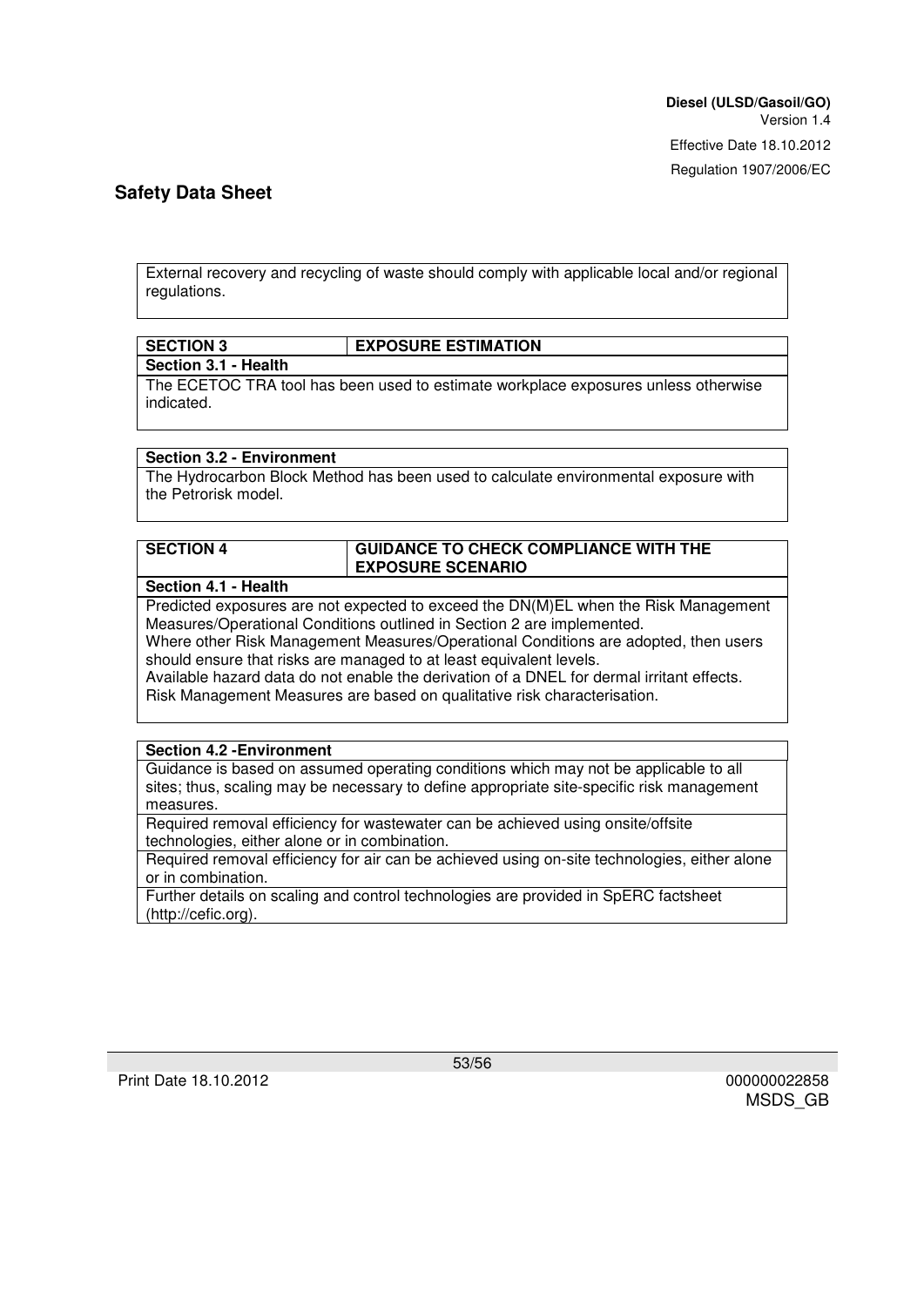٦

# **Safety Data Sheet**

#### **Exposure Scenario - Consumer**

| Gas Oils (vacuum, hydrocracked and distillate fuels) |                                                                                                                                      |  |
|------------------------------------------------------|--------------------------------------------------------------------------------------------------------------------------------------|--|
| <b>SECTION 1</b>                                     | <b>EXPOSURE SCENARIO TITLE</b>                                                                                                       |  |
| <b>Title</b>                                         | Use as a fuel - Consumer                                                                                                             |  |
| <b>Use Descriptor</b>                                | Sector of Use: SU 21<br><b>Product Categories: PC13</b><br>Environmental Release Categories: ERC 9A, ERC 9B,<br>ESVOC SpERC 9.12c.v1 |  |
| Scope of process                                     | Covers consumer uses in liquid fuels.                                                                                                |  |

| <b>SECTION 2</b> | <b>OPERATIONAL CONDITIONS AND RISK MANAGEMENT</b> |
|------------------|---------------------------------------------------|
|                  | <b>MEASURES</b>                                   |

| <b>Section 2.1</b>                              | <b>Control of Consumer Exposure</b>    |        |
|-------------------------------------------------|----------------------------------------|--------|
| <b>Product Characteristics</b>                  |                                        |        |
| Physical form of product                        | Liquid, vapour pressure > 10 Pa at STP |        |
| Concentration of substance<br>in product.       | Unless otherwise stated:               |        |
|                                                 | Covers concentrations up to 100 %      |        |
| <b>Amounts Used</b>                             |                                        |        |
| Unless otherwise stated:                        |                                        |        |
| for each use event, covers amount up to $(g)$ : |                                        | 37,500 |
| covers skin contact area (cm2):                 |                                        | 420    |
| <b>Frequency and Duration of Use</b>            |                                        |        |
| Unless otherwise stated:                        |                                        |        |
| covers use up to (times/day of use):            |                                        | 0.143  |
| Covers use up to (hours/event):                 |                                        | 2      |

| <b>Product Categories</b>                | <b>OPERATIONAL CONDITIONS AND RISK MANAGEMENT</b><br><b>MEASURES</b> |
|------------------------------------------|----------------------------------------------------------------------|
| Fuels. Liquid: Automotive<br>Refuelling. | Covers concentration up to $(\%)$ : 100 %                            |
|                                          | Covers use up to (days/year): 52 day/year                            |
|                                          | Covers use up to 1 times/day of use                                  |
|                                          | covers skin contact area up to 210 cm2                               |
|                                          | For each use event, covers amount up to 37,500 g.                    |
|                                          | Covers outdoor use.                                                  |
|                                          | Covers use in room size of 100 m3                                    |

Print Date 18.10.2012 000000022858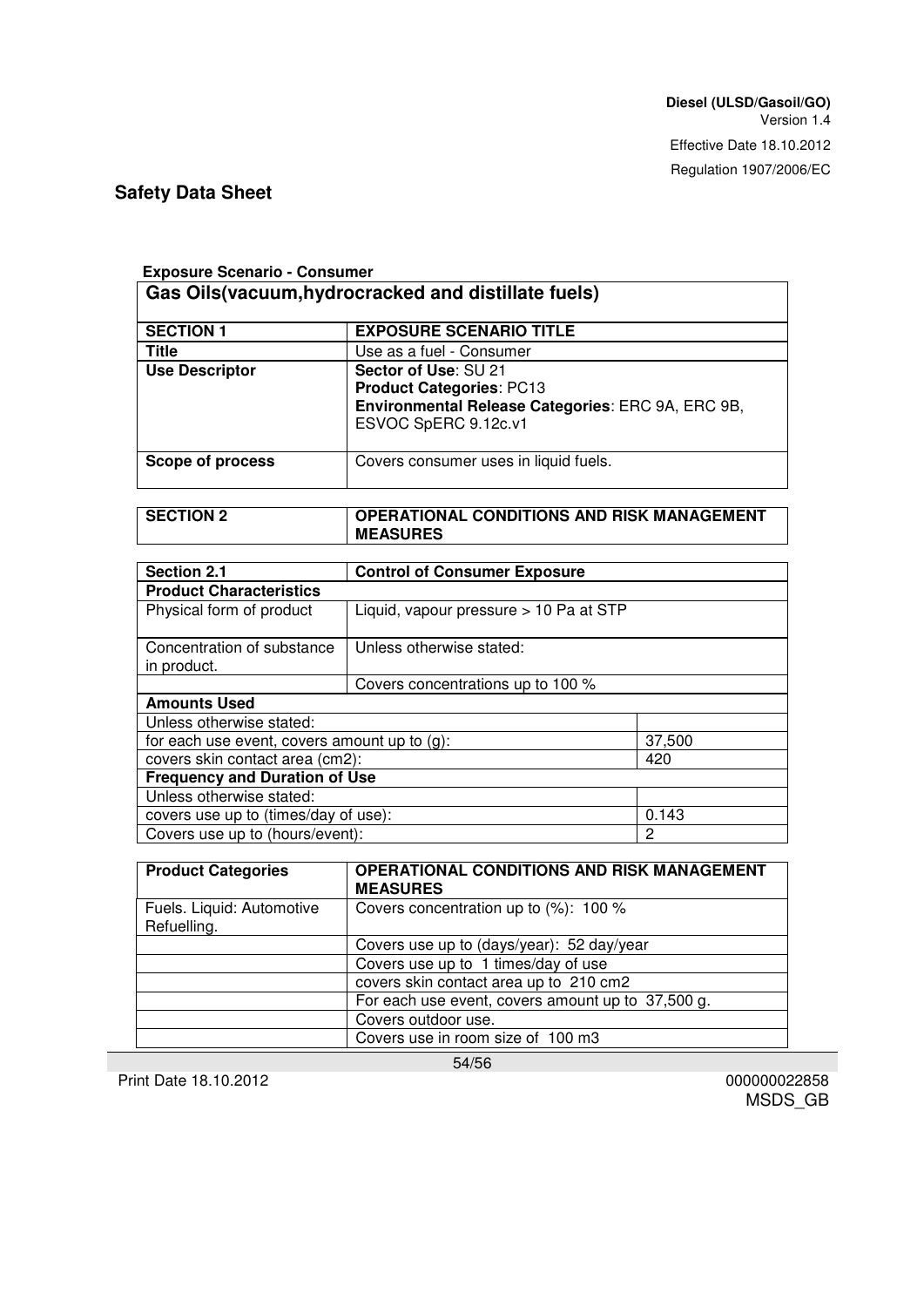|                         | Covers exposure up to 0.05 hours/event               |
|-------------------------|------------------------------------------------------|
| Fuels. Liquid, Garden   | Covers concentrations up to 100 %                    |
| Equipment - Use.        |                                                      |
|                         | covers use up to 26 day/year                         |
|                         | Covers use up to 1 times/day of use                  |
|                         | For each use event, covers amount up to 750 g.       |
|                         | Covers outdoor use.                                  |
|                         | Covers use in room size of 100 m3                    |
|                         | Covers exposure up to 2.00 hours/event               |
| Fuels. Liquid: Garden   | Covers concentrations up to 100 %                    |
| Equipment - Refuelling. |                                                      |
|                         | covers use up to 26 day/year                         |
|                         | Covers use up to 1 times/day of use                  |
|                         | covers skin contact area up to 420 cm2               |
|                         | For each use event, covers amount up to 750 g.       |
|                         | Covers use in a one car garage (34 m3) under typical |
|                         | ventilation.                                         |
|                         | Covers use in room size of 34 m3                     |
|                         | Covers exposure up to 0.03 hours/event               |

| <b>Section 2.2</b>                                                   | <b>Control of Environmental Exposure</b>                          |             |  |
|----------------------------------------------------------------------|-------------------------------------------------------------------|-------------|--|
| Substance is complex UVCB.                                           |                                                                   |             |  |
| Predominantly hydrophobic.                                           |                                                                   |             |  |
| <b>Amounts Used</b>                                                  |                                                                   |             |  |
| Fraction of EU tonnage used in region:                               |                                                                   | 0.1         |  |
| Regional use tonnage (tonnes/year):                                  |                                                                   | $1.6E + 07$ |  |
| Fraction of Regional tonnage used locally:                           |                                                                   | 0.0005      |  |
| Annual site tonnage (tonnes/year):                                   |                                                                   | $8.2E + 03$ |  |
| Maximum daily site tonnage (kg/day):                                 |                                                                   | $2.3E + 04$ |  |
| <b>Frequency and Duration of Use</b>                                 |                                                                   |             |  |
| Continuous release.                                                  |                                                                   |             |  |
| Emission Days (days/year):                                           |                                                                   | 365         |  |
| Environmental factors not influenced by risk management              |                                                                   |             |  |
| Local freshwater dilution factor:                                    |                                                                   | 10          |  |
| Local marine water dilution factor:                                  |                                                                   | 100         |  |
| <b>Other Operational Conditions affecting Environmental Exposure</b> |                                                                   |             |  |
|                                                                      | Release fraction to air from wide dispersive use (regional only): | 1.0E-04     |  |
| Release fraction to wastewater from wide dispersive use:             |                                                                   | 1.0E-05     |  |
| Release fraction to soil from wide dispersive use (regional only):   |                                                                   | 1.0E-05     |  |
| Conditions and Measures related to municipal sewage treatment plant  |                                                                   |             |  |
| treatment $(\%)$                                                     | Estimated substance removal from wastewater via domestic sewage   | 94.1        |  |

Print Date 18.10.2012 000000022858

55/56

MSDS\_GB